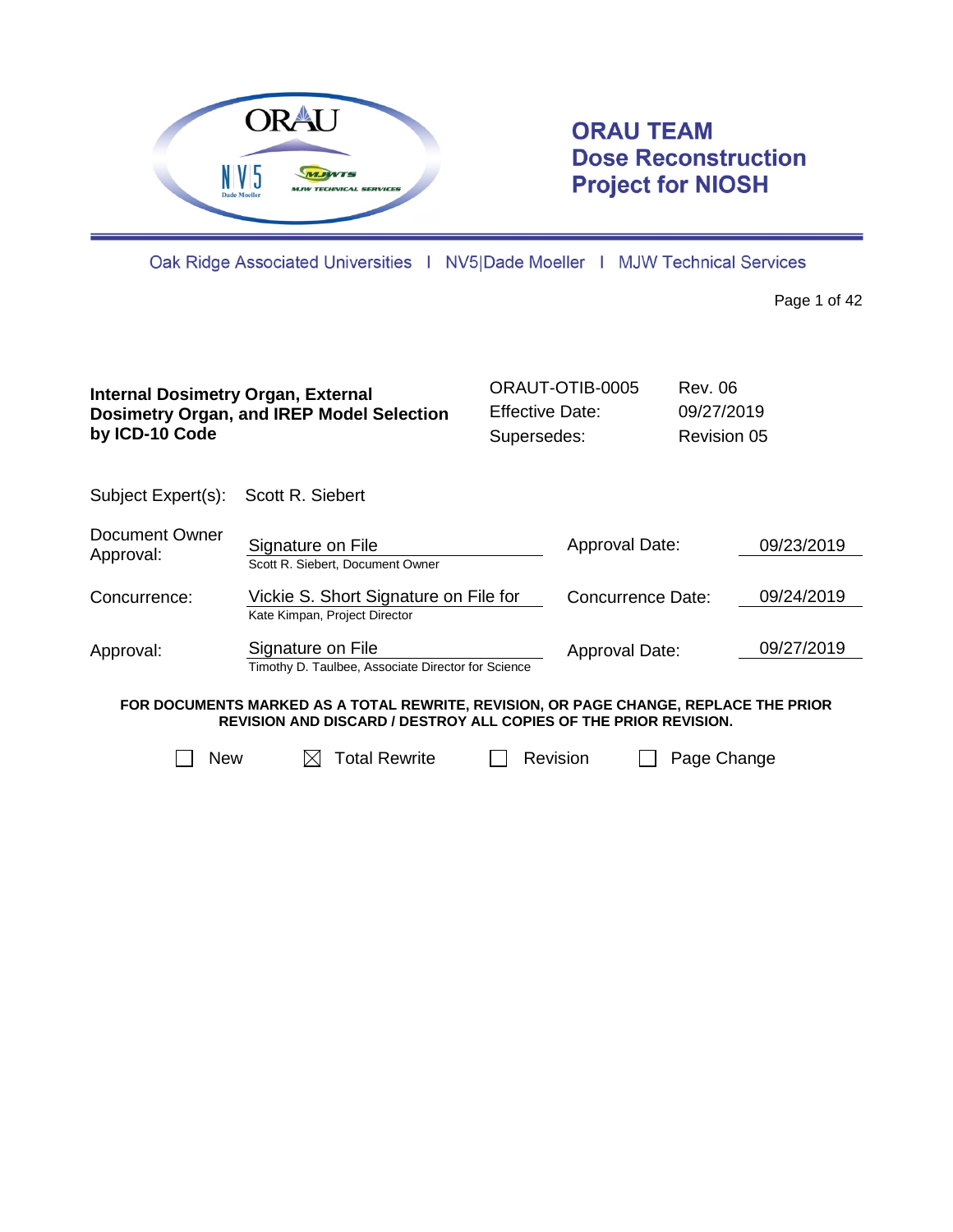| Document No. ORAUT-OTIB-0005 | Revision No. 06 | Effective Date: 09/27/2019 | Page 2 of 42 |
|------------------------------|-----------------|----------------------------|--------------|
|------------------------------|-----------------|----------------------------|--------------|

# **PUBLICATION RECORD**

| <b>EFFECTIVE</b><br><b>DATE</b> | <b>REVISION</b><br><b>NUMBER</b> | <b>DESCRIPTION</b>                                                                                                                                                                                                                                                                                                                                                                                                                                                                                                                                                                                                               |
|---------------------------------|----------------------------------|----------------------------------------------------------------------------------------------------------------------------------------------------------------------------------------------------------------------------------------------------------------------------------------------------------------------------------------------------------------------------------------------------------------------------------------------------------------------------------------------------------------------------------------------------------------------------------------------------------------------------------|
| 11/03/2003                      | 00                               | ORAU Team technical information bulletin to clarify IMBA organ and<br>IREP model selection First approved issue. Initiated by Elizabeth M.<br>Brackett.                                                                                                                                                                                                                                                                                                                                                                                                                                                                          |
| 01/23/2004                      | 01                               | Incorporates applicable external dosimetry organ selection.<br>Approved issue of Revision 01. Initiated by Elizabeth M. Brackett.                                                                                                                                                                                                                                                                                                                                                                                                                                                                                                |
| 03/05/2004                      | 01 PC-1                          | IREP model correction for ICD-9 code 238.7 (added Bone model),<br>remove IMBA/External/IREP model info from header rows for ICD-9<br>codes 194 and 205. Approved issue of page change 1. Initiated by<br>Elizabeth M. Brackett.                                                                                                                                                                                                                                                                                                                                                                                                  |
| 05/07/2004                      | 01 PC-2                          | IMBA and External model correction for ICD-9 code 231.8 (changed<br>to med review on page 15), IMBA model correction for ICD-9 codes<br>235.8 and 235.9 (changed to med review on page 16), External<br>model correction for ICD-9 code 185 (changed to bladder on page 8).<br>Approved issue of page change 2. Initiated by Elizabeth M. Brackett.                                                                                                                                                                                                                                                                              |
| 10/29/2004                      | 01 PC-3                          | IMBA model correction for ICD-9 code 189.2, 189.3, and 189.4<br>(changed to highest non-met organ/tissue on page 9), added<br>footnote number 5 to Table 1 for ICD-9 code 232 on page 18.<br>Changed DOL documentation to NIOSH Referral Summary<br>Document (NRSD) on page 20. Approved issue of page change 3.<br>Initiated by Scott R. Siebert.                                                                                                                                                                                                                                                                               |
| 12/02/2005                      | 02                               | Adds information for ICD-9 codes 289.7 and 289.9, clarifies handling<br>adenocarcinoma of the distal (lower third) esophagus, corrects<br>external organ for ICD-9 codes 233.4 and 236.5, updates correct<br>model selections for various cancers (to reflect guidance in OCAS-<br>TIB-012, except as directed by OCAS to mark many 200-204 organs<br>as "Reserved"), adds likely primary cancer selection for secondary<br>cancers. Changes references to "IMBA organ" to "Internal Dosimetry<br>organ." Approved issue of Revision 02. Training required: As<br>determined by the Task Manager. Initiated by Scott R. Siebert. |
| 02/10/2006                      | 02 PC-1                          | Approved page change revision. Updates Table 3-1 (pages 15 to 22)<br>in Section 3.2 to reflect guidance in OCAS-TIB-012 Rev 1 (internal<br>and external organs for ICD-9 series 200 through 204 changed from<br>"Reserved" to the specified organ) and changes OCAS-TIB-012<br>issue date and revision number in reference section (page 33). No<br>sections were deleted. Training required: As determined by the<br>Task Manager. Initiated by Scott R. Siebert.                                                                                                                                                               |
| 02/27/2010                      | 03                               | Adds discussion of ICD-9 vs. ICD-9-CM in Background section, adds<br>codes into Tables 3-1 and 3-2 that cross-reference to ICD-9-CM<br>codes, adds clarification for skin cancer codes, updates organ<br>selection for ICD-9 codes 155 and 156, adds clarification that this<br>TIB is not applicable for x-ray procedures. No sections were deleted.<br>Incorporates formal internal and NIOSH review comments.<br>Constitutes a total rewrite of the document. Training required: As<br>determined by the Objective Manager. Initiated by Scott R. Siebert.                                                                    |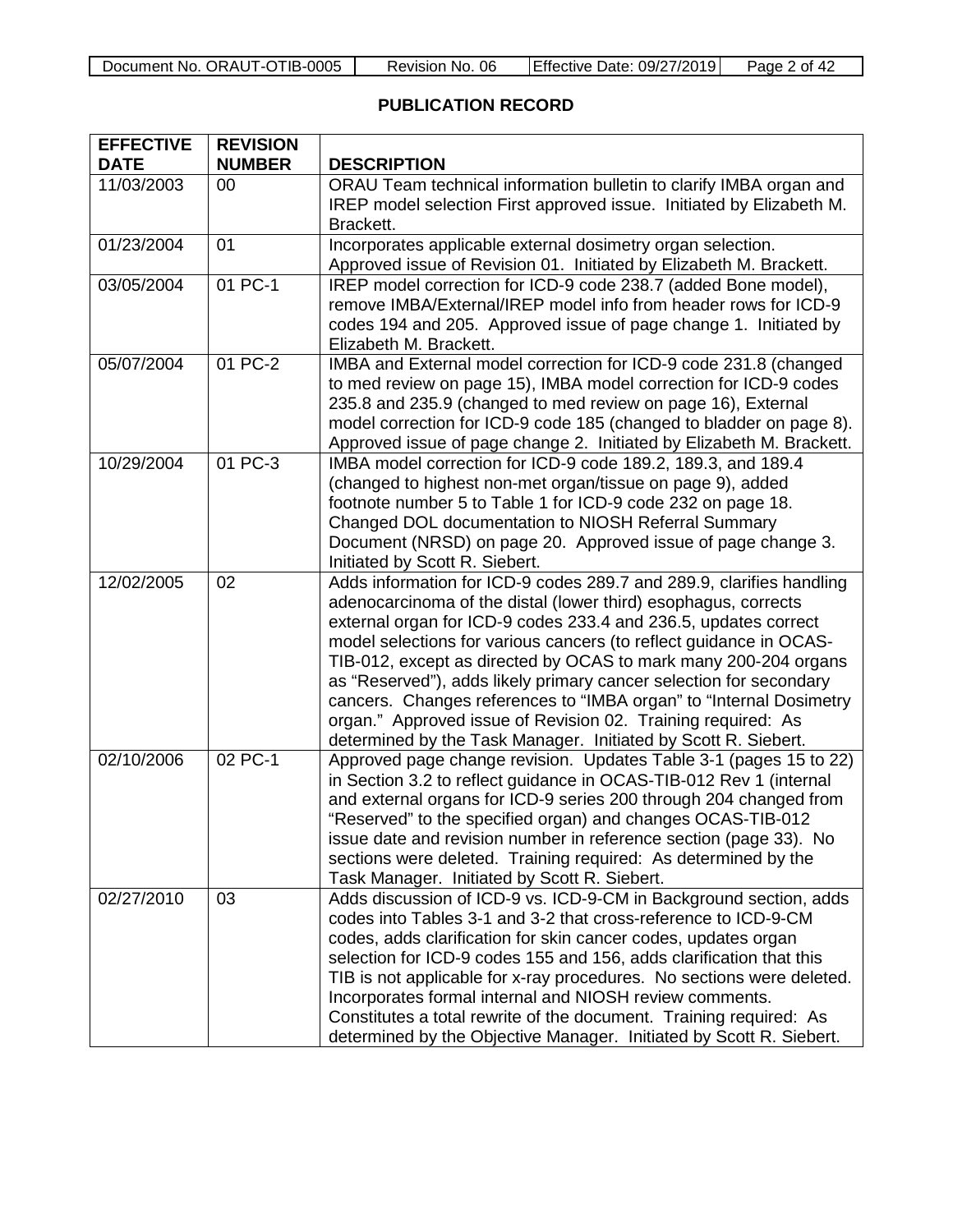Document No. ORAUT-OTIB-0005 Revision No. 06 Effective Date: 09/27/2019 Page 3 of 42

| <b>EFFECTIVE</b><br><b>DATE</b> | <b>REVISION</b><br><b>NUMBER</b> | <b>DESCRIPTION</b>                                                                                                                                                                                                                                                                                                                                                                                                                                                                                                                                                                                                                                                                                                                                                                                                                                                                                                     |
|---------------------------------|----------------------------------|------------------------------------------------------------------------------------------------------------------------------------------------------------------------------------------------------------------------------------------------------------------------------------------------------------------------------------------------------------------------------------------------------------------------------------------------------------------------------------------------------------------------------------------------------------------------------------------------------------------------------------------------------------------------------------------------------------------------------------------------------------------------------------------------------------------------------------------------------------------------------------------------------------------------|
| 04/18/2011                      | 04                               | Changes external organ for ICD-9 codes 194.1 and 194.5 to Thyroid<br>only (rather than Thyroid/Remainder), adds BCC as an IREP model<br>option for ICD-9 code 232, changes internal organ from Medical<br>Review to Skin for 238.2, add SCC as an IREP model option for<br>238.2, updates footnote "e" to include ICD-9 code 238.2 and BCC,<br>update the internal organ from "Medical Review" to a specific organ<br>of interest for 236.91 (Kidney), 238.0 (Bone surface), 238.3 (Breast),<br>239.2 (Bone surface or Skin depending on cancer type). Additional<br>change to 238.0 and 239.2 (bone) based on formal internal review<br>comments - both changed to bone surface for internal and external<br>organs. Additional change to add SCC as viable IREP model for<br>239. 2(skin) based on formal NIOSH review. Training required: As<br>determined by the Objective Manager. Initiated by Scott R. Siebert. |
| 12/20/2012                      | 05                               | Adds Chronic lymphocytic leukemia (CLL) as radiogenic cancer -<br>Section 4.11, Table 3-1 (ICD-9 code 204.1 series), footnote "d" to<br>Table 3-1. Added clarification to Sec 4.9 on comparisons of ULI and<br>LLI. Update Table 3-1 to add fifth digit in ICD-9 codes for 173, add<br>clarification to Sec 4.7 for same. Update 150.1 and 150.9 to clarify<br>that stomach is not appropriate for either code since location is either<br>thoracic or unspecified and add discussion of "nec" and "nos" to Sec<br>4.8. Added discussion of ICD-9 code 199 in Section 3.2.<br>Incorporates formal internal and NIOSH review comments. Training<br>required: As determined by the Objective Manager. Initiated by<br>Scott R. Siebert.                                                                                                                                                                                  |
| 09/27/2019                      | 06                               | Revision initiated to transition from the ICD-9 code system to the<br>ICD-10 code system. Incorporates internal and NIOSH review<br>comments. Constitutes a total rewrite of the document. Training<br>required: As determined by the Objective Manager. Initiated by<br>Scott R. Siebert.                                                                                                                                                                                                                                                                                                                                                                                                                                                                                                                                                                                                                             |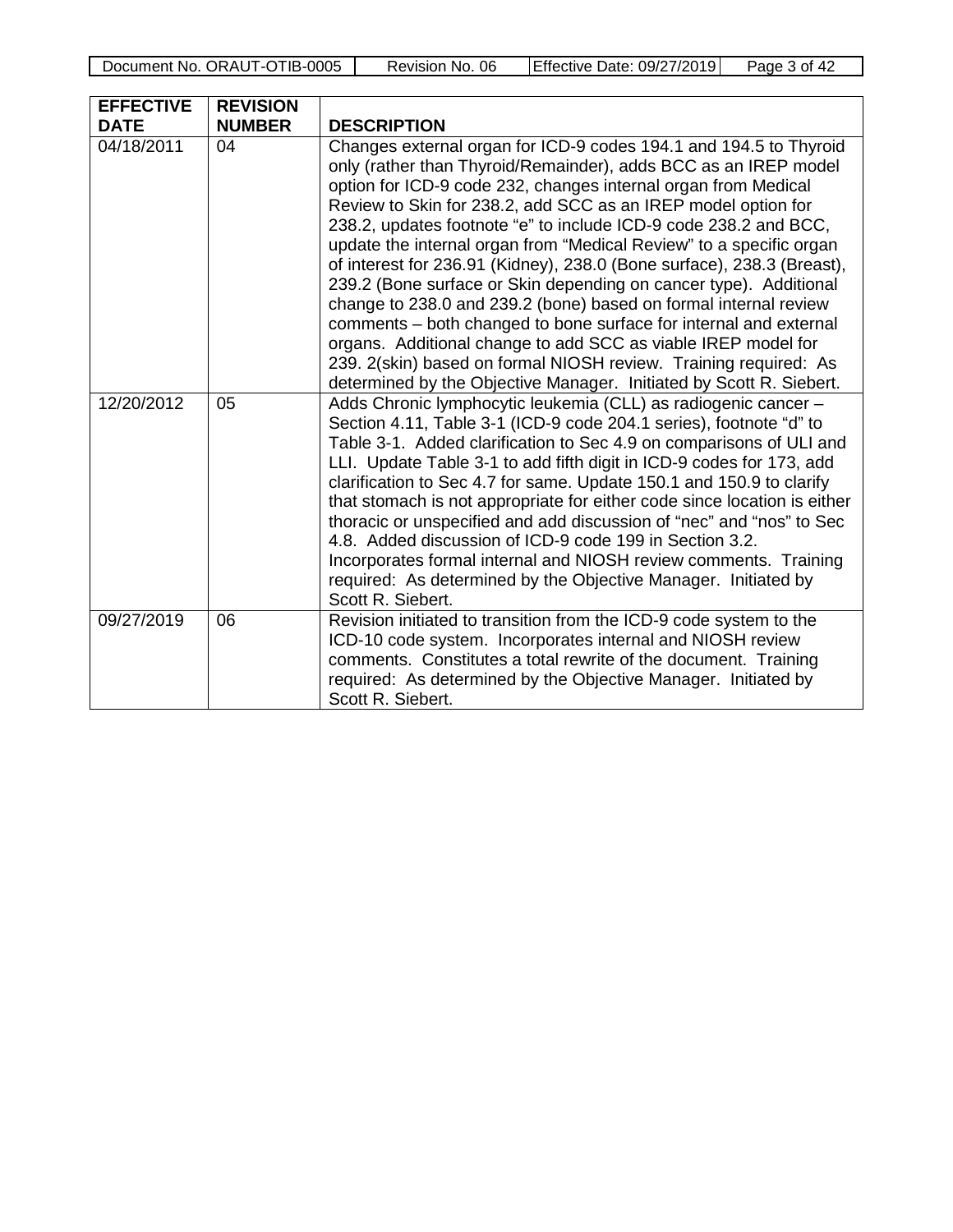# **TABLE OF CONTENTS**

# **SECTION TITLE PAGE**

| 1.0 | 1.1<br>1.2        |                                                                               |  |
|-----|-------------------|-------------------------------------------------------------------------------|--|
| 2.0 |                   |                                                                               |  |
| 3.0 | 3.1<br>3.2<br>3.3 |                                                                               |  |
| 4.0 | 4.1<br>4.2        |                                                                               |  |
|     |                   | 4.2.1                                                                         |  |
|     | 4.3<br>4.4        |                                                                               |  |
|     | 4.5               |                                                                               |  |
|     | 4.6               |                                                                               |  |
|     | 4.7               |                                                                               |  |
|     | 4.8               |                                                                               |  |
|     | 4.9               | Secondary Cancers - Likely Primary Cancer Sites with Multiple IMBA, External, |  |
|     | 4.10              | Multiple Secondary Cancers with Unknown Primary Cancer Site or Multiple       |  |
|     | 4.11              |                                                                               |  |
|     | 4.12              |                                                                               |  |
|     |                   |                                                                               |  |
|     |                   |                                                                               |  |

# **LIST OF TABLES**

### **TABLE TITLE PAGE**

| $3 - 1$ | Selection of organs, tissues, and IREP models for internal and external dose         |  |
|---------|--------------------------------------------------------------------------------------|--|
|         |                                                                                      |  |
| $3-2$   | Selection of primary cancer(s) for dose reconstruction from secondary cancer codes35 |  |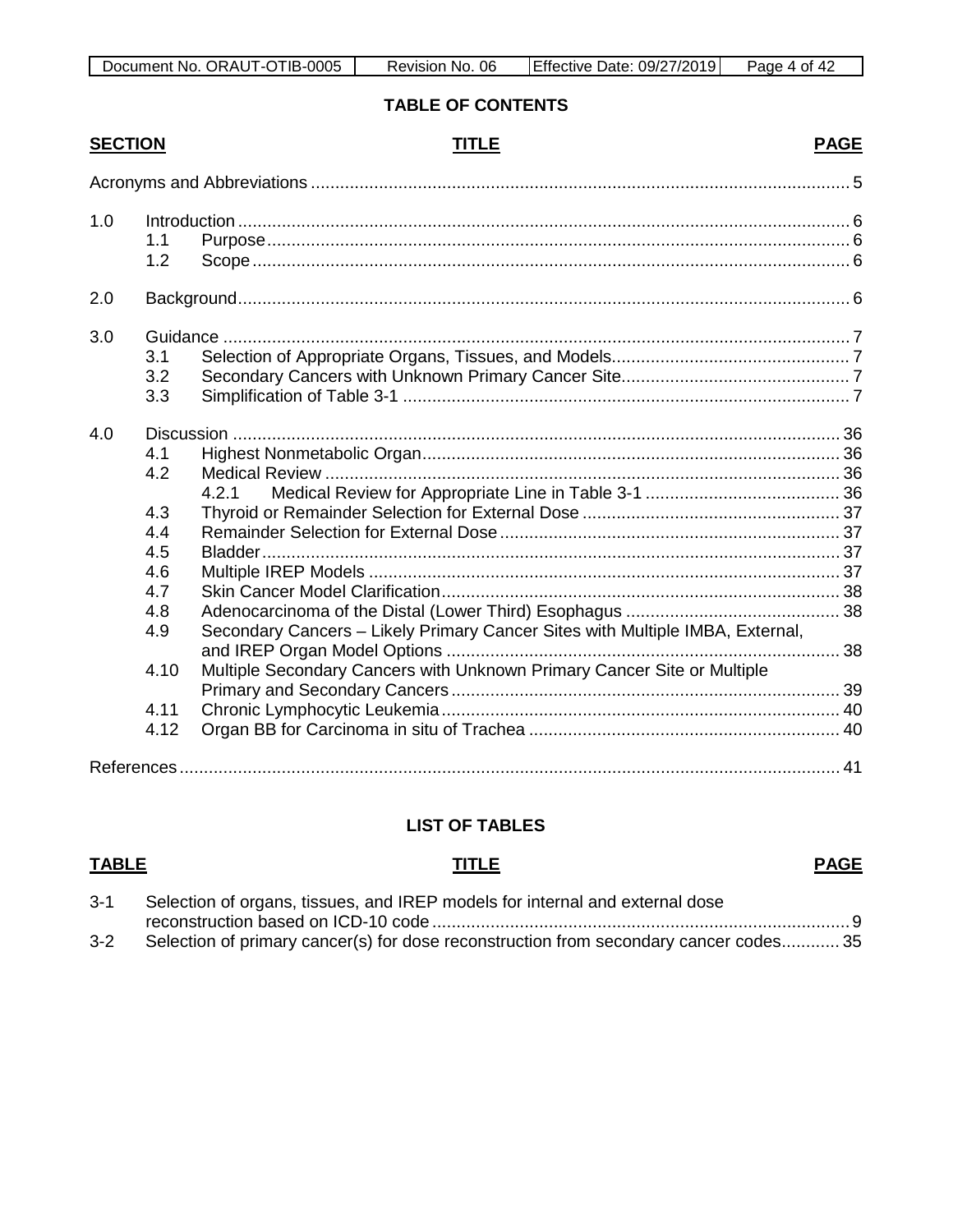#### <span id="page-4-0"></span>**ACRONYMS AND ABBREVIATIONS**

| BB                                                                      | bronchial region                                                                                                                                                                                                                                                                                                                                |
|-------------------------------------------------------------------------|-------------------------------------------------------------------------------------------------------------------------------------------------------------------------------------------------------------------------------------------------------------------------------------------------------------------------------------------------|
| <b>BCC</b>                                                              | basal cell carcinoma                                                                                                                                                                                                                                                                                                                            |
| <b>CLL</b>                                                              | chronic lymphocytic leukemia                                                                                                                                                                                                                                                                                                                    |
| <b>DOE</b>                                                              | U.S. Department of Energy                                                                                                                                                                                                                                                                                                                       |
| <b>DOL</b>                                                              | U.S. Department of Labor                                                                                                                                                                                                                                                                                                                        |
| ET <sub>1</sub>                                                         | extrathoracic region 1                                                                                                                                                                                                                                                                                                                          |
| ET <sub>2</sub>                                                         | extrathoracic region 2                                                                                                                                                                                                                                                                                                                          |
| <b>ICD-10</b><br>ICD-10-CM<br><b>ICRP</b><br><b>IMBA</b><br><b>IREP</b> | International Statistical Classification of Diseases and Related Health Problems, 10th<br>Revision<br>The International Classification of Diseases, Tenth Revision, Clinical Modification<br>International Commission on Radiological Protection<br><b>Integrated Modules for Bioassay Analysis</b><br>Interactive RadioEpidemiological Program |
| LLI                                                                     | lower large intestine                                                                                                                                                                                                                                                                                                                           |
| LN(ET)                                                                  | extrathoracic lymph nodes                                                                                                                                                                                                                                                                                                                       |
| LN(TH)                                                                  | thoracic lymph nodes                                                                                                                                                                                                                                                                                                                            |
| <b>NEC</b>                                                              | not elsewhere classified                                                                                                                                                                                                                                                                                                                        |
| <b>NIOSH</b>                                                            | National Institute for Occupational Safety and Health                                                                                                                                                                                                                                                                                           |
| <b>NOS</b>                                                              | not otherwise specified                                                                                                                                                                                                                                                                                                                         |
| <b>NRSD</b>                                                             | <b>NIOSH Referral Summary Document</b>                                                                                                                                                                                                                                                                                                          |
| <b>OCAS</b>                                                             | Office of Compensation Analysis and Support                                                                                                                                                                                                                                                                                                     |
| <b>ORAU</b>                                                             | Oak Ridge Associated Universities                                                                                                                                                                                                                                                                                                               |
| <b>POC</b>                                                              | probability of causation                                                                                                                                                                                                                                                                                                                        |
| <b>SCC</b><br>SI                                                        | squamous cell carcinoma<br>small intestine<br>SRDB Ref ID Site Research Database Reference Identification (number)                                                                                                                                                                                                                              |
| <b>TIB</b>                                                              | technical information bulletin                                                                                                                                                                                                                                                                                                                  |
| ULI                                                                     | upper large intestine                                                                                                                                                                                                                                                                                                                           |
| U.S.C.                                                                  | <b>United States Code</b>                                                                                                                                                                                                                                                                                                                       |
| §                                                                       | section or sections                                                                                                                                                                                                                                                                                                                             |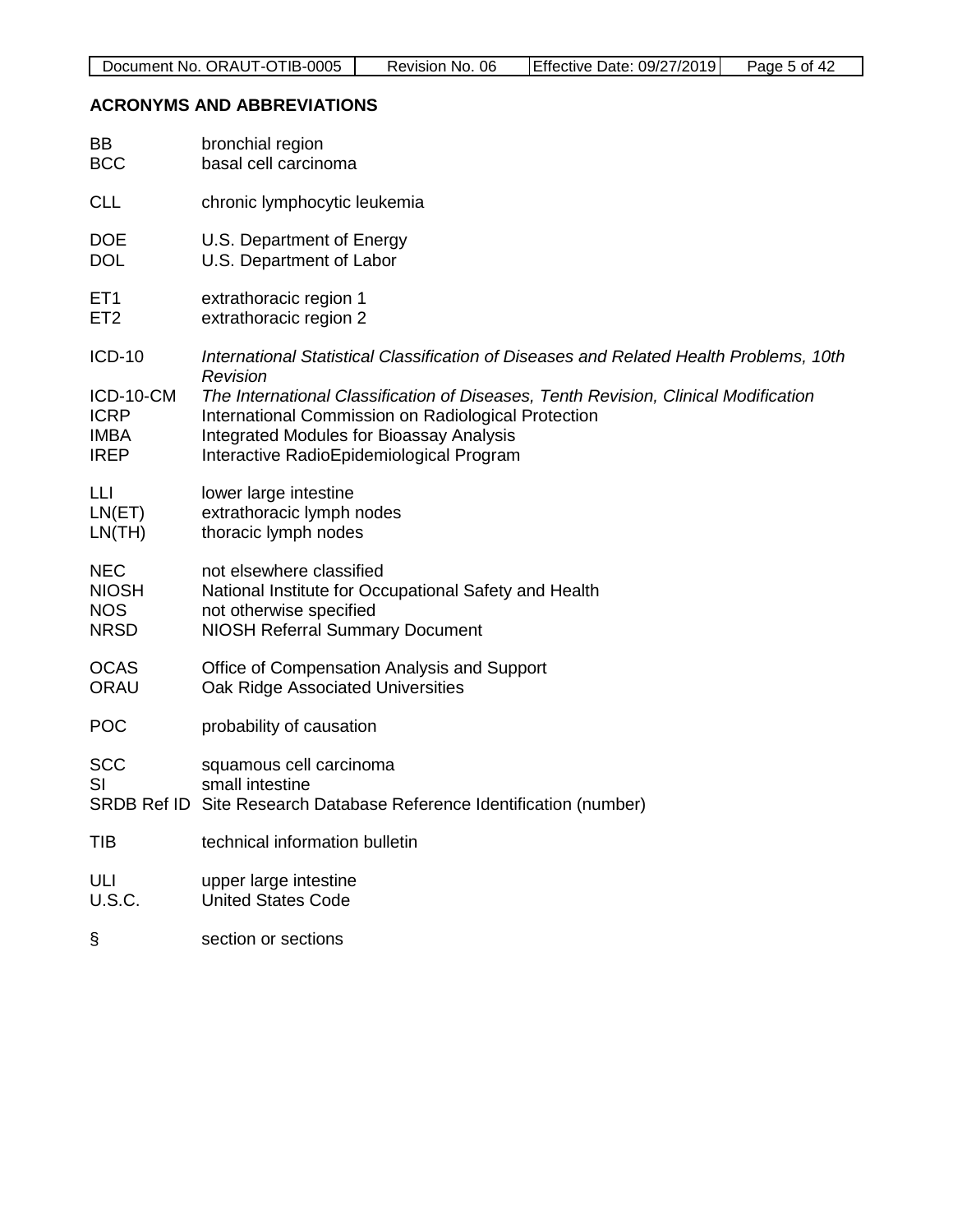| Document No. ORAUT-OTIB-0005 | Revision No. 06 | Effective Date: 09/27/2019 | Page 6 of 42 |
|------------------------------|-----------------|----------------------------|--------------|

### <span id="page-5-0"></span>**1.0 INTRODUCTION**

Technical information bulletins (TIBs) are not official determinations made by the National Institute for Occupational Safety and Health (NIOSH) but are rather general working documents that provide historical background information and guidance to assist in the preparation of dose reconstructions at particular sites or categories of sites. They will be revised in the event additional relevant information is obtained about the affected site(s). TIBs may be used to assist NIOSH staff in the completion of individual dose reconstructions.

In this document, the word "facility" is used as a general term for an area, building, or group of buildings that served a specific purpose at a site. It does not necessarily connote an "atomic weapons employer facility" or a "Department of Energy (DOE) facility" as defined in the Energy Employees Occupational Illness Compensation Program Act of 2000 [42 U.S.C. § 7384l(5) and (12)].

### <span id="page-5-1"></span>**1.1 PURPOSE**

This TIB provides guidance on selection of (1) the appropriate International Commission on Radiological Protection (ICRP) organ or tissue model to estimate the internal dose for specific codes based on the World Health Organization's *International Statistical Classification of Diseases and Related Health Problems, 10th Revision* (ICD-10; WHO 2016), (2) the appropriate ICRP organs or tissues to estimate external dose, and (3) the appropriate model in the Interactive RadioEpidemiological Program (IREP). This TIB also provides information for selecting and assessing likely primary cancers for secondary cancers.

# <span id="page-5-2"></span>**1.2 SCOPE**

This TIB does not address the appropriate ICRP organ to use with medical X-ray procedures due to different potential exposure geometries of those procedures. This information can be found in ORAUT-OTIB-0006, *Dose Reconstruction from Occupational Medical X-Ray Procedures* (ORAUT 2019d).

# <span id="page-5-3"></span>**2.0 BACKGROUND**

Under the Energy Employees Occupational Illness Compensation Program Act of 2000, the organs or tissues for which doses must be estimated are those that are delineated by the specified ICD-10 code that is received from the U.S. Department of Labor (DOL). While many ICD-10 codes are clear in their intended organ or tissue, additional guidance is necessary to identify the appropriate organs or tissues for internal and external dose estimation and the IREP model to use for the organ or tissue. This TIB designates the appropriate internal dosimetry organ and tissue selection for the various ICD-10 coded cancers, the appropriate organs and tissues to estimate external dose, and the appropriate IREP model.

Coding of the cancers is conducted by DOL on the basis of ICD-10. The U.S. Department of Health and Human Services National Center for Health Statistics has issued a related document, *International Classification of Diseases, Tenth Revision, Clinical Modification* (ICD-10-CM; NCHS 2018), which is widely used in the United States. ICD-10-CM is revised on an annual basis.

To facilitate consistency between the previous information under ICD-9 and the newer codes under ICD-10, a comparison of them was conducted in ORAUT-RPRT-0098, *Rationale for Matching ICD-9 Codes to ICD-10 Codes for Predetermined Organ and IREP Model Selections* (ORAUT 2019a). That report and the information in two supporting spreadsheets (ORAUT 2019b, 2019c) were used to create the information in the tables in this document.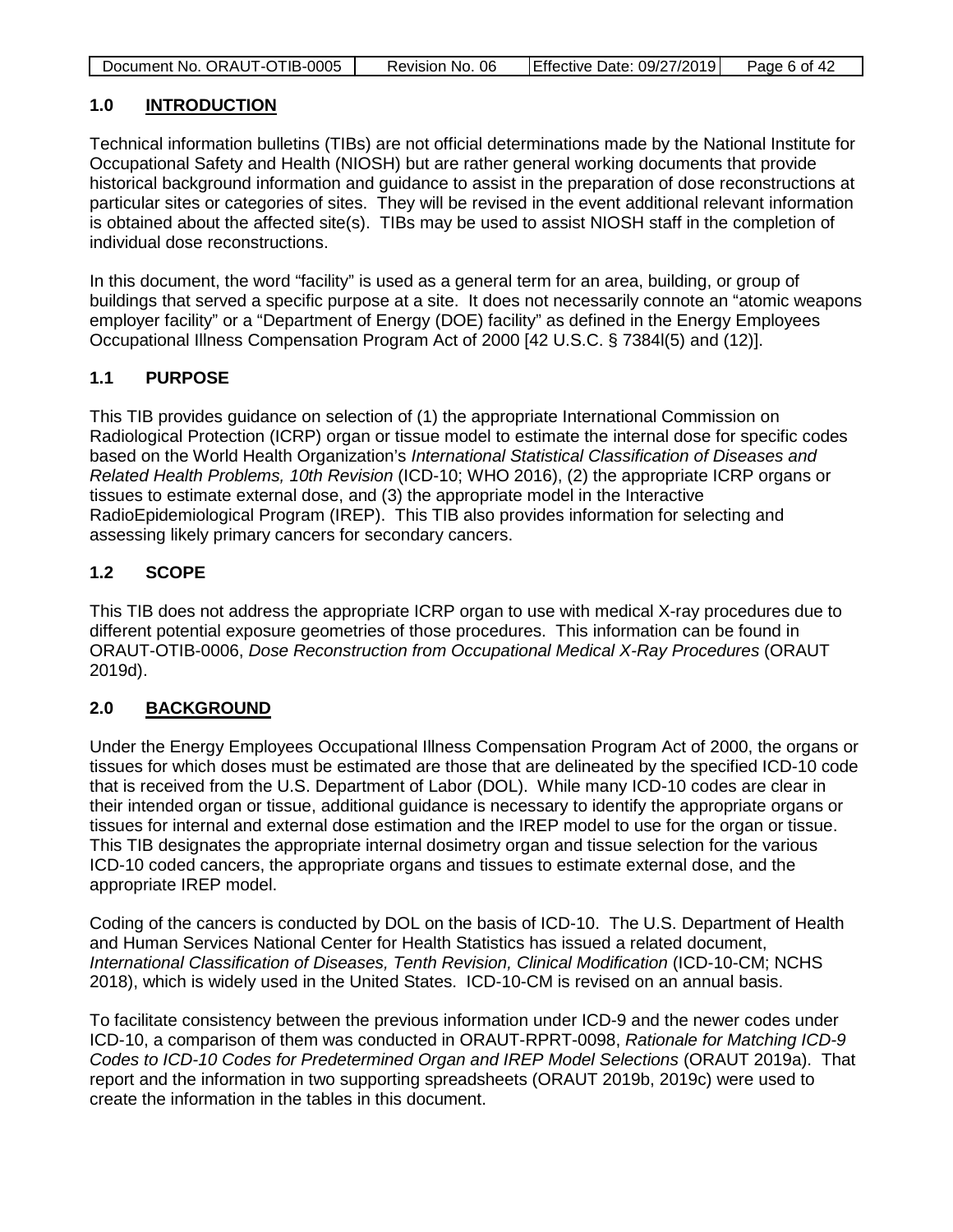<span id="page-6-4"></span>

| Document No. ORAUT-OTIB-0005 | Revision No. 06 | Effective Date: 09/27/2019 | Page 7 of 42 |
|------------------------------|-----------------|----------------------------|--------------|

#### <span id="page-6-0"></span>**3.0 GUIDANCE**

#### <span id="page-6-1"></span>**3.1 SELECTION OF APPROPRIATE ORGANS, TISSUES, AND MODELS**

Table 3-1 correlates ICD-10 codes to the appropriate organ and tissue selection for internal and external dose estimation and to the appropriate IREP model. Organs and tissues that are labeled "Highest non-met org/tiss" indicate that dose to the highest nonmetabolic organ is to be used to represent the dose to the designated ICD-10 organ or tissue. A discussion of this term is included in Section [4.1.](#page-35-1) The remaining regions correspond to the term in the Integrated Modules for Bioassay Analysis (IMBA) software program.

#### <span id="page-6-2"></span>**3.2 SECONDARY CANCERS WITH UNKNOWN PRIMARY CANCER SITE**

Another situation that needs to be assessed is the diagnosis of a secondary cancer with an unknown primary cancer location. In its technical documentation of guidance of the use of IREP, NIOSH states (NIOSH 2002a, pp. 39,40):

*It is accepted in medicine that cancer-causing agents such as ionizing radiation produce primary cancers. This means, for a case in which the primary site of cancer is unknown, the primary site must be established by inference to estimate probability of causation.* 

*For each secondary cancer, the set of primary cancers producing approximately 75% of that secondary cancer among the U.S. population was identified (males and females were considered separately; Table 7). Therefore, for secondary cancers with unknown primary site, this table will be consulted to select likely primary sites, which will each then be evaluated using NIOSH-IREP.*

Therefore, for secondary cancers with unknown primary sites, Table 3-2 should be consulted to select likely primary sites, which should then be evaluated using IREP. Because each secondary cancer in Table 3-2 has more than one likely primary cancer site, each likely primary site must be evaluated using IREP to determine a POC. If one of the likely primary cancer sites yields a POC greater than or equal to 50%, this site should be assumed to be the originating site for the secondary cancer and should be submitted as such.

If none of the likely primary cancer sites yields a POC greater than or equal to 50%, the supporting documentation for all of them should be submitted, demonstrating that all were less than 50%.

ICD-10 codes C45.9, C7B.00, C7B.09, C7B.8, C80.0, and C80.1 present unusual cases because they can be coded by DOL as either a primary or a secondary cancer. In either case, the location is either unknown or not clearly defined. If coded as a secondary cancer, this means both the secondary cancer as well as the primary cancer that caused it are unknown. Because this information is unknown, these codes should be assessed as outlined in Table 3-1 regardless of information on likely primary locations provided by DOL in the referral files.

### <span id="page-6-3"></span>**3.3 SIMPLIFICATION OF TABLE 3-1**

To conserve space in this document, a simplification to Table 3-1 has been made when all subcodes of any specific code have the same internal organ, external organ, and IREP model(s) defined for those codes. In such cases, the subcodes have been collapsed to the single higher code in the table and the listed organs and models are to be used for that code and all subcodes with additional extensions.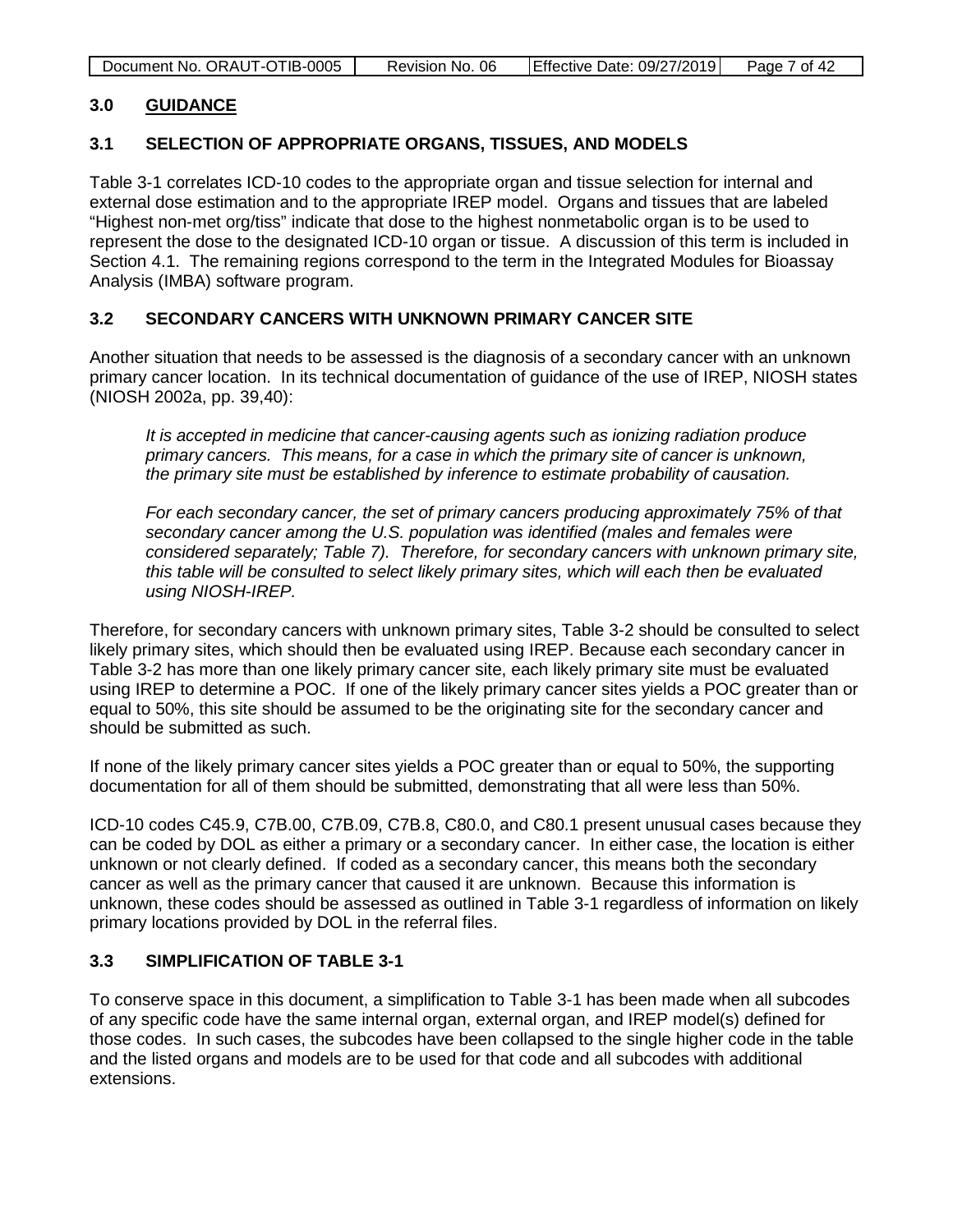|  | Document No. ORAUT-OTIB-0005 | Revision No. 06 | Effective Date: 09/27/2019 | Page 8 of 42 |
|--|------------------------------|-----------------|----------------------------|--------------|
|--|------------------------------|-----------------|----------------------------|--------------|

For example, ICD-10 code C00 (Malignant neoplasm of lip) has multiple subcodes where the extensions define the specific location of the neoplasm on the lip. All of the locations given use the same internal organ (Highest non-met org/tiss), external organ (Skin), and IREP model (Oral cav and pharynx), so the codes have all been collapsed into code C00 in Table 3-1 and all subcodes will use this information for assessment. A listing of all codes and the ones that are collapsed are given in the supporting spreadsheet (ORAUT 2019c).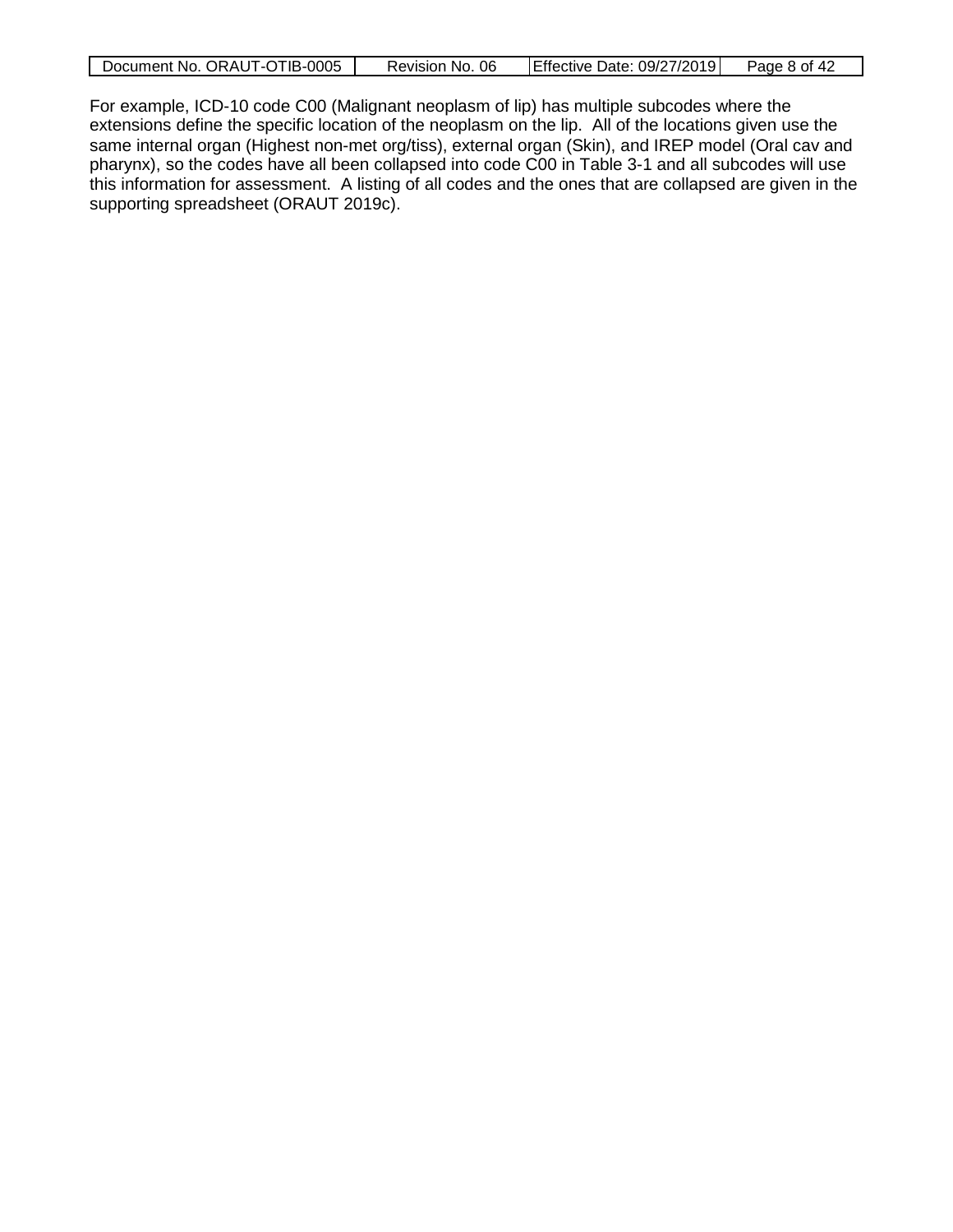<span id="page-8-0"></span>

| Document No. ORAUT-OTIB-0005<br>code<br><b>Cancer code explanation</b><br>Internal organ<br><b>IREP</b> model<br><b>External organ</b><br>C <sub>00</sub><br>Malignant neoplasm of lip<br>Skin<br>Highest non-met org/tiss<br>Oral cav and pharynx<br>Malignant neoplasm of base of tongue<br>C <sub>01</sub><br>Thyroid/remainder <sup>a</sup><br>Highest non-met org/tiss<br>Oral cav and pharynx<br>CO <sub>2.0</sub><br>Malignant neoplasm of dorsal surface of tongue<br>Thyroid/remainder <sup>a</sup><br>Highest non-met org/tiss<br>Oral cav and pharynx<br>CO <sub>2.1</sub><br>Thyroid/remainder <sup>a</sup><br>Malignant neoplasm of border of tongue<br>Highest non-met org/tiss<br>Oral cav and pharynx<br>CO <sub>2.2</sub><br>Malignant neoplasm of ventral surface of tongue<br>Highest non-met org/tiss<br>Thyroid/remainder <sup>a</sup><br>Oral cav and pharynx<br>C02.3<br>Malignant neoplasm of anterior two-thirds of<br>Highest non-met org/tiss<br>Thyroid/remainder <sup>a</sup><br>Oral cav and pharynx<br>tongue, part unspecified<br>C02.4<br>Malignant neoplasm of lingual tonsil<br>LN(ET)<br>Thyroid/remainder <sup>a</sup><br>Oral cav and pharynx<br>CO <sub>2.8</sub><br>Malignant neoplasm of overlapping sites of tongue   Highest non-met org/tiss<br>Thyroid/remainder <sup>a</sup><br>Oral cav and pharynx<br>CO <sub>2.9</sub><br>Thyroid/remainder <sup>a</sup><br>Malignant neoplasm of tongue, unspecified<br>Highest non-met org/tiss<br>Oral cav and pharynx<br>CO <sub>3</sub><br>Malignant neoplasm of gum<br>Thyroid/remainder <sup>a</sup><br>Highest non-met org/tiss<br>Oral cav and pharynx<br>CO4<br>Malignant neoplasm of floor of mouth<br>Thyroid/remainder <sup>a</sup><br>Highest non-met org/tiss<br>Oral cav and pharynx<br>Thyroid/remainder <sup>a</sup><br>Malignant neoplasm of palate/uvula<br>Highest non-met org/tiss<br>Oral cav and pharynx<br>CO6<br>Malignant neoplasm of mouth<br>Thyroid/remainder <sup>a</sup><br>Highest non-met org/tiss<br>Oral cav and pharynx<br>CO7<br>Thyroid/remainder <sup>a</sup><br>Malignant neoplasm of parotid gland<br>Highest non-met org/tiss<br>Oral cav and pharynx<br>Thyroid/remainder <sup>a</sup><br>Malignant neoplasm of salivary gland<br>Highest non-met org/tiss<br>Oral cav and pharynx<br>CO <sub>9</sub><br>Malignant neoplasm of tonsil<br>LN(ET)<br>Esophagus<br>Oral cav and pharynx<br>C10<br>Malignant neoplasm of oropharynx<br>ET <sub>2</sub><br>Esophagus<br>Oral cav and pharynx<br>ET2<br>Malignant neoplasm of nasopharynx<br>Esophagus<br>Oral cav and pharynx<br>C <sub>12</sub><br>ET2<br>Malignant neoplasm of pyriform sinus<br>Esophagus<br>Oral cav and pharynx<br>C13<br>ET2<br>Malignant neoplasm of hypopharynx<br>Esophagus<br>Oral cav and pharynx<br>ET2<br>C14.0<br>Malignant neoplasm of pharynx, unspecified<br>Esophagus<br>Oral cav and pharynx<br>C14.2<br>LN(ET)<br>Malignant neoplasm of Waldeyer's ring<br>Oral cav and pharynx<br>Esophagus<br>Malignant neoplasm of overlapping sites of lip,<br>ET <sub>2</sub><br>Oral cav and pharynx<br>Esophagus<br>oral cavity and pharynx<br>C15.3<br>Malignant neoplasm of upper third of esophagus<br>Esophagus<br>Esophagus<br>Esophagus<br>C15.4<br>Malignant neoplasm of middle third of esophagus<br>Esophagus<br>Esophagus<br>Esophagus<br>C15.5<br>Malignant neoplasm of lower third of esophagus<br>Esophagus/stomach <sup>b</sup><br>Esophagus/stomach <sup>b</sup><br>Esophagus/stomach <sup>b</sup><br>C15.8<br>Esophagus/stomach <sup>b</sup><br>Malignant neoplasm of overlapping sites of<br>Esophagus/stomach <sup>b</sup><br>Esophagus/stomach <sup>b</sup><br>esophagus<br>Malignant neoplasm of esophagus, unspecified<br>Esophagus<br>Esophagus<br>Esophagus<br>Malignant neoplasm of stomach<br>Stomach<br>Stomach<br>Stomach<br>Malignant neoplasm of small intestine/Meckel's<br>$\overline{\mathsf{S}}$<br>All digestive<br>Stomach<br>diverticulum<br>C18.0<br>Malignant neoplasm of cecum<br>ULI<br>Colon<br>Colon<br>ULI<br>Colon<br>Colon<br>C18.1<br>Malignant neoplasm of appendix<br>C18.2<br>ULI<br>Colon<br>Malignant neoplasm of ascending colon<br>Colon |                 | Table 3-1. Selection of organs, tissues, and IREP models for internal and external dose reconstruction based on ICD-10 code. |     |       |       |                            |
|--------------------------------------------------------------------------------------------------------------------------------------------------------------------------------------------------------------------------------------------------------------------------------------------------------------------------------------------------------------------------------------------------------------------------------------------------------------------------------------------------------------------------------------------------------------------------------------------------------------------------------------------------------------------------------------------------------------------------------------------------------------------------------------------------------------------------------------------------------------------------------------------------------------------------------------------------------------------------------------------------------------------------------------------------------------------------------------------------------------------------------------------------------------------------------------------------------------------------------------------------------------------------------------------------------------------------------------------------------------------------------------------------------------------------------------------------------------------------------------------------------------------------------------------------------------------------------------------------------------------------------------------------------------------------------------------------------------------------------------------------------------------------------------------------------------------------------------------------------------------------------------------------------------------------------------------------------------------------------------------------------------------------------------------------------------------------------------------------------------------------------------------------------------------------------------------------------------------------------------------------------------------------------------------------------------------------------------------------------------------------------------------------------------------------------------------------------------------------------------------------------------------------------------------------------------------------------------------------------------------------------------------------------------------------------------------------------------------------------------------------------------------------------------------------------------------------------------------------------------------------------------------------------------------------------------------------------------------------------------------------------------------------------------------------------------------------------------------------------------------------------------------------------------------------------------------------------------------------------------------------------------------------------------------------------------------------------------------------------------------------------------------------------------------------------------------------------------------------------------------------------------------------------------------------------------------------------------------------------------------------------------------------------------------------------------------------------------------------------------------------------------------------------------------------------------------------------------------------------------------------------------------------------------------------------------------------------------------------------------------------------------------------------------------------------------------------------------------------------------------------------------------------------------------------------------------------|-----------------|------------------------------------------------------------------------------------------------------------------------------|-----|-------|-------|----------------------------|
|                                                                                                                                                                                                                                                                                                                                                                                                                                                                                                                                                                                                                                                                                                                                                                                                                                                                                                                                                                                                                                                                                                                                                                                                                                                                                                                                                                                                                                                                                                                                                                                                                                                                                                                                                                                                                                                                                                                                                                                                                                                                                                                                                                                                                                                                                                                                                                                                                                                                                                                                                                                                                                                                                                                                                                                                                                                                                                                                                                                                                                                                                                                                                                                                                                                                                                                                                                                                                                                                                                                                                                                                                                                                                                                                                                                                                                                                                                                                                                                                                                                                                                                                                                                                  | $ICD-10$        |                                                                                                                              |     |       |       |                            |
|                                                                                                                                                                                                                                                                                                                                                                                                                                                                                                                                                                                                                                                                                                                                                                                                                                                                                                                                                                                                                                                                                                                                                                                                                                                                                                                                                                                                                                                                                                                                                                                                                                                                                                                                                                                                                                                                                                                                                                                                                                                                                                                                                                                                                                                                                                                                                                                                                                                                                                                                                                                                                                                                                                                                                                                                                                                                                                                                                                                                                                                                                                                                                                                                                                                                                                                                                                                                                                                                                                                                                                                                                                                                                                                                                                                                                                                                                                                                                                                                                                                                                                                                                                                                  |                 |                                                                                                                              |     |       |       |                            |
|                                                                                                                                                                                                                                                                                                                                                                                                                                                                                                                                                                                                                                                                                                                                                                                                                                                                                                                                                                                                                                                                                                                                                                                                                                                                                                                                                                                                                                                                                                                                                                                                                                                                                                                                                                                                                                                                                                                                                                                                                                                                                                                                                                                                                                                                                                                                                                                                                                                                                                                                                                                                                                                                                                                                                                                                                                                                                                                                                                                                                                                                                                                                                                                                                                                                                                                                                                                                                                                                                                                                                                                                                                                                                                                                                                                                                                                                                                                                                                                                                                                                                                                                                                                                  |                 |                                                                                                                              |     |       |       |                            |
|                                                                                                                                                                                                                                                                                                                                                                                                                                                                                                                                                                                                                                                                                                                                                                                                                                                                                                                                                                                                                                                                                                                                                                                                                                                                                                                                                                                                                                                                                                                                                                                                                                                                                                                                                                                                                                                                                                                                                                                                                                                                                                                                                                                                                                                                                                                                                                                                                                                                                                                                                                                                                                                                                                                                                                                                                                                                                                                                                                                                                                                                                                                                                                                                                                                                                                                                                                                                                                                                                                                                                                                                                                                                                                                                                                                                                                                                                                                                                                                                                                                                                                                                                                                                  |                 |                                                                                                                              |     |       |       |                            |
|                                                                                                                                                                                                                                                                                                                                                                                                                                                                                                                                                                                                                                                                                                                                                                                                                                                                                                                                                                                                                                                                                                                                                                                                                                                                                                                                                                                                                                                                                                                                                                                                                                                                                                                                                                                                                                                                                                                                                                                                                                                                                                                                                                                                                                                                                                                                                                                                                                                                                                                                                                                                                                                                                                                                                                                                                                                                                                                                                                                                                                                                                                                                                                                                                                                                                                                                                                                                                                                                                                                                                                                                                                                                                                                                                                                                                                                                                                                                                                                                                                                                                                                                                                                                  |                 |                                                                                                                              |     |       |       |                            |
|                                                                                                                                                                                                                                                                                                                                                                                                                                                                                                                                                                                                                                                                                                                                                                                                                                                                                                                                                                                                                                                                                                                                                                                                                                                                                                                                                                                                                                                                                                                                                                                                                                                                                                                                                                                                                                                                                                                                                                                                                                                                                                                                                                                                                                                                                                                                                                                                                                                                                                                                                                                                                                                                                                                                                                                                                                                                                                                                                                                                                                                                                                                                                                                                                                                                                                                                                                                                                                                                                                                                                                                                                                                                                                                                                                                                                                                                                                                                                                                                                                                                                                                                                                                                  |                 |                                                                                                                              |     |       |       |                            |
|                                                                                                                                                                                                                                                                                                                                                                                                                                                                                                                                                                                                                                                                                                                                                                                                                                                                                                                                                                                                                                                                                                                                                                                                                                                                                                                                                                                                                                                                                                                                                                                                                                                                                                                                                                                                                                                                                                                                                                                                                                                                                                                                                                                                                                                                                                                                                                                                                                                                                                                                                                                                                                                                                                                                                                                                                                                                                                                                                                                                                                                                                                                                                                                                                                                                                                                                                                                                                                                                                                                                                                                                                                                                                                                                                                                                                                                                                                                                                                                                                                                                                                                                                                                                  |                 |                                                                                                                              |     |       |       |                            |
|                                                                                                                                                                                                                                                                                                                                                                                                                                                                                                                                                                                                                                                                                                                                                                                                                                                                                                                                                                                                                                                                                                                                                                                                                                                                                                                                                                                                                                                                                                                                                                                                                                                                                                                                                                                                                                                                                                                                                                                                                                                                                                                                                                                                                                                                                                                                                                                                                                                                                                                                                                                                                                                                                                                                                                                                                                                                                                                                                                                                                                                                                                                                                                                                                                                                                                                                                                                                                                                                                                                                                                                                                                                                                                                                                                                                                                                                                                                                                                                                                                                                                                                                                                                                  |                 |                                                                                                                              |     |       |       |                            |
|                                                                                                                                                                                                                                                                                                                                                                                                                                                                                                                                                                                                                                                                                                                                                                                                                                                                                                                                                                                                                                                                                                                                                                                                                                                                                                                                                                                                                                                                                                                                                                                                                                                                                                                                                                                                                                                                                                                                                                                                                                                                                                                                                                                                                                                                                                                                                                                                                                                                                                                                                                                                                                                                                                                                                                                                                                                                                                                                                                                                                                                                                                                                                                                                                                                                                                                                                                                                                                                                                                                                                                                                                                                                                                                                                                                                                                                                                                                                                                                                                                                                                                                                                                                                  |                 |                                                                                                                              |     |       |       |                            |
|                                                                                                                                                                                                                                                                                                                                                                                                                                                                                                                                                                                                                                                                                                                                                                                                                                                                                                                                                                                                                                                                                                                                                                                                                                                                                                                                                                                                                                                                                                                                                                                                                                                                                                                                                                                                                                                                                                                                                                                                                                                                                                                                                                                                                                                                                                                                                                                                                                                                                                                                                                                                                                                                                                                                                                                                                                                                                                                                                                                                                                                                                                                                                                                                                                                                                                                                                                                                                                                                                                                                                                                                                                                                                                                                                                                                                                                                                                                                                                                                                                                                                                                                                                                                  |                 |                                                                                                                              |     |       |       |                            |
|                                                                                                                                                                                                                                                                                                                                                                                                                                                                                                                                                                                                                                                                                                                                                                                                                                                                                                                                                                                                                                                                                                                                                                                                                                                                                                                                                                                                                                                                                                                                                                                                                                                                                                                                                                                                                                                                                                                                                                                                                                                                                                                                                                                                                                                                                                                                                                                                                                                                                                                                                                                                                                                                                                                                                                                                                                                                                                                                                                                                                                                                                                                                                                                                                                                                                                                                                                                                                                                                                                                                                                                                                                                                                                                                                                                                                                                                                                                                                                                                                                                                                                                                                                                                  |                 |                                                                                                                              |     |       |       |                            |
|                                                                                                                                                                                                                                                                                                                                                                                                                                                                                                                                                                                                                                                                                                                                                                                                                                                                                                                                                                                                                                                                                                                                                                                                                                                                                                                                                                                                                                                                                                                                                                                                                                                                                                                                                                                                                                                                                                                                                                                                                                                                                                                                                                                                                                                                                                                                                                                                                                                                                                                                                                                                                                                                                                                                                                                                                                                                                                                                                                                                                                                                                                                                                                                                                                                                                                                                                                                                                                                                                                                                                                                                                                                                                                                                                                                                                                                                                                                                                                                                                                                                                                                                                                                                  |                 |                                                                                                                              |     |       |       |                            |
|                                                                                                                                                                                                                                                                                                                                                                                                                                                                                                                                                                                                                                                                                                                                                                                                                                                                                                                                                                                                                                                                                                                                                                                                                                                                                                                                                                                                                                                                                                                                                                                                                                                                                                                                                                                                                                                                                                                                                                                                                                                                                                                                                                                                                                                                                                                                                                                                                                                                                                                                                                                                                                                                                                                                                                                                                                                                                                                                                                                                                                                                                                                                                                                                                                                                                                                                                                                                                                                                                                                                                                                                                                                                                                                                                                                                                                                                                                                                                                                                                                                                                                                                                                                                  |                 |                                                                                                                              |     |       |       |                            |
|                                                                                                                                                                                                                                                                                                                                                                                                                                                                                                                                                                                                                                                                                                                                                                                                                                                                                                                                                                                                                                                                                                                                                                                                                                                                                                                                                                                                                                                                                                                                                                                                                                                                                                                                                                                                                                                                                                                                                                                                                                                                                                                                                                                                                                                                                                                                                                                                                                                                                                                                                                                                                                                                                                                                                                                                                                                                                                                                                                                                                                                                                                                                                                                                                                                                                                                                                                                                                                                                                                                                                                                                                                                                                                                                                                                                                                                                                                                                                                                                                                                                                                                                                                                                  |                 |                                                                                                                              |     |       |       |                            |
|                                                                                                                                                                                                                                                                                                                                                                                                                                                                                                                                                                                                                                                                                                                                                                                                                                                                                                                                                                                                                                                                                                                                                                                                                                                                                                                                                                                                                                                                                                                                                                                                                                                                                                                                                                                                                                                                                                                                                                                                                                                                                                                                                                                                                                                                                                                                                                                                                                                                                                                                                                                                                                                                                                                                                                                                                                                                                                                                                                                                                                                                                                                                                                                                                                                                                                                                                                                                                                                                                                                                                                                                                                                                                                                                                                                                                                                                                                                                                                                                                                                                                                                                                                                                  | CO <sub>5</sub> |                                                                                                                              |     |       |       |                            |
|                                                                                                                                                                                                                                                                                                                                                                                                                                                                                                                                                                                                                                                                                                                                                                                                                                                                                                                                                                                                                                                                                                                                                                                                                                                                                                                                                                                                                                                                                                                                                                                                                                                                                                                                                                                                                                                                                                                                                                                                                                                                                                                                                                                                                                                                                                                                                                                                                                                                                                                                                                                                                                                                                                                                                                                                                                                                                                                                                                                                                                                                                                                                                                                                                                                                                                                                                                                                                                                                                                                                                                                                                                                                                                                                                                                                                                                                                                                                                                                                                                                                                                                                                                                                  |                 |                                                                                                                              |     |       |       |                            |
|                                                                                                                                                                                                                                                                                                                                                                                                                                                                                                                                                                                                                                                                                                                                                                                                                                                                                                                                                                                                                                                                                                                                                                                                                                                                                                                                                                                                                                                                                                                                                                                                                                                                                                                                                                                                                                                                                                                                                                                                                                                                                                                                                                                                                                                                                                                                                                                                                                                                                                                                                                                                                                                                                                                                                                                                                                                                                                                                                                                                                                                                                                                                                                                                                                                                                                                                                                                                                                                                                                                                                                                                                                                                                                                                                                                                                                                                                                                                                                                                                                                                                                                                                                                                  |                 |                                                                                                                              |     |       |       | Revision No. 06            |
|                                                                                                                                                                                                                                                                                                                                                                                                                                                                                                                                                                                                                                                                                                                                                                                                                                                                                                                                                                                                                                                                                                                                                                                                                                                                                                                                                                                                                                                                                                                                                                                                                                                                                                                                                                                                                                                                                                                                                                                                                                                                                                                                                                                                                                                                                                                                                                                                                                                                                                                                                                                                                                                                                                                                                                                                                                                                                                                                                                                                                                                                                                                                                                                                                                                                                                                                                                                                                                                                                                                                                                                                                                                                                                                                                                                                                                                                                                                                                                                                                                                                                                                                                                                                  | CO8             |                                                                                                                              |     |       |       |                            |
|                                                                                                                                                                                                                                                                                                                                                                                                                                                                                                                                                                                                                                                                                                                                                                                                                                                                                                                                                                                                                                                                                                                                                                                                                                                                                                                                                                                                                                                                                                                                                                                                                                                                                                                                                                                                                                                                                                                                                                                                                                                                                                                                                                                                                                                                                                                                                                                                                                                                                                                                                                                                                                                                                                                                                                                                                                                                                                                                                                                                                                                                                                                                                                                                                                                                                                                                                                                                                                                                                                                                                                                                                                                                                                                                                                                                                                                                                                                                                                                                                                                                                                                                                                                                  |                 |                                                                                                                              |     |       |       |                            |
|                                                                                                                                                                                                                                                                                                                                                                                                                                                                                                                                                                                                                                                                                                                                                                                                                                                                                                                                                                                                                                                                                                                                                                                                                                                                                                                                                                                                                                                                                                                                                                                                                                                                                                                                                                                                                                                                                                                                                                                                                                                                                                                                                                                                                                                                                                                                                                                                                                                                                                                                                                                                                                                                                                                                                                                                                                                                                                                                                                                                                                                                                                                                                                                                                                                                                                                                                                                                                                                                                                                                                                                                                                                                                                                                                                                                                                                                                                                                                                                                                                                                                                                                                                                                  |                 |                                                                                                                              |     |       |       |                            |
|                                                                                                                                                                                                                                                                                                                                                                                                                                                                                                                                                                                                                                                                                                                                                                                                                                                                                                                                                                                                                                                                                                                                                                                                                                                                                                                                                                                                                                                                                                                                                                                                                                                                                                                                                                                                                                                                                                                                                                                                                                                                                                                                                                                                                                                                                                                                                                                                                                                                                                                                                                                                                                                                                                                                                                                                                                                                                                                                                                                                                                                                                                                                                                                                                                                                                                                                                                                                                                                                                                                                                                                                                                                                                                                                                                                                                                                                                                                                                                                                                                                                                                                                                                                                  | C <sub>11</sub> |                                                                                                                              |     |       |       |                            |
|                                                                                                                                                                                                                                                                                                                                                                                                                                                                                                                                                                                                                                                                                                                                                                                                                                                                                                                                                                                                                                                                                                                                                                                                                                                                                                                                                                                                                                                                                                                                                                                                                                                                                                                                                                                                                                                                                                                                                                                                                                                                                                                                                                                                                                                                                                                                                                                                                                                                                                                                                                                                                                                                                                                                                                                                                                                                                                                                                                                                                                                                                                                                                                                                                                                                                                                                                                                                                                                                                                                                                                                                                                                                                                                                                                                                                                                                                                                                                                                                                                                                                                                                                                                                  |                 |                                                                                                                              |     |       |       |                            |
|                                                                                                                                                                                                                                                                                                                                                                                                                                                                                                                                                                                                                                                                                                                                                                                                                                                                                                                                                                                                                                                                                                                                                                                                                                                                                                                                                                                                                                                                                                                                                                                                                                                                                                                                                                                                                                                                                                                                                                                                                                                                                                                                                                                                                                                                                                                                                                                                                                                                                                                                                                                                                                                                                                                                                                                                                                                                                                                                                                                                                                                                                                                                                                                                                                                                                                                                                                                                                                                                                                                                                                                                                                                                                                                                                                                                                                                                                                                                                                                                                                                                                                                                                                                                  |                 |                                                                                                                              |     |       |       |                            |
|                                                                                                                                                                                                                                                                                                                                                                                                                                                                                                                                                                                                                                                                                                                                                                                                                                                                                                                                                                                                                                                                                                                                                                                                                                                                                                                                                                                                                                                                                                                                                                                                                                                                                                                                                                                                                                                                                                                                                                                                                                                                                                                                                                                                                                                                                                                                                                                                                                                                                                                                                                                                                                                                                                                                                                                                                                                                                                                                                                                                                                                                                                                                                                                                                                                                                                                                                                                                                                                                                                                                                                                                                                                                                                                                                                                                                                                                                                                                                                                                                                                                                                                                                                                                  |                 |                                                                                                                              |     |       |       |                            |
|                                                                                                                                                                                                                                                                                                                                                                                                                                                                                                                                                                                                                                                                                                                                                                                                                                                                                                                                                                                                                                                                                                                                                                                                                                                                                                                                                                                                                                                                                                                                                                                                                                                                                                                                                                                                                                                                                                                                                                                                                                                                                                                                                                                                                                                                                                                                                                                                                                                                                                                                                                                                                                                                                                                                                                                                                                                                                                                                                                                                                                                                                                                                                                                                                                                                                                                                                                                                                                                                                                                                                                                                                                                                                                                                                                                                                                                                                                                                                                                                                                                                                                                                                                                                  |                 |                                                                                                                              |     |       |       |                            |
|                                                                                                                                                                                                                                                                                                                                                                                                                                                                                                                                                                                                                                                                                                                                                                                                                                                                                                                                                                                                                                                                                                                                                                                                                                                                                                                                                                                                                                                                                                                                                                                                                                                                                                                                                                                                                                                                                                                                                                                                                                                                                                                                                                                                                                                                                                                                                                                                                                                                                                                                                                                                                                                                                                                                                                                                                                                                                                                                                                                                                                                                                                                                                                                                                                                                                                                                                                                                                                                                                                                                                                                                                                                                                                                                                                                                                                                                                                                                                                                                                                                                                                                                                                                                  | C14.8           |                                                                                                                              |     |       |       |                            |
|                                                                                                                                                                                                                                                                                                                                                                                                                                                                                                                                                                                                                                                                                                                                                                                                                                                                                                                                                                                                                                                                                                                                                                                                                                                                                                                                                                                                                                                                                                                                                                                                                                                                                                                                                                                                                                                                                                                                                                                                                                                                                                                                                                                                                                                                                                                                                                                                                                                                                                                                                                                                                                                                                                                                                                                                                                                                                                                                                                                                                                                                                                                                                                                                                                                                                                                                                                                                                                                                                                                                                                                                                                                                                                                                                                                                                                                                                                                                                                                                                                                                                                                                                                                                  |                 |                                                                                                                              |     |       |       |                            |
|                                                                                                                                                                                                                                                                                                                                                                                                                                                                                                                                                                                                                                                                                                                                                                                                                                                                                                                                                                                                                                                                                                                                                                                                                                                                                                                                                                                                                                                                                                                                                                                                                                                                                                                                                                                                                                                                                                                                                                                                                                                                                                                                                                                                                                                                                                                                                                                                                                                                                                                                                                                                                                                                                                                                                                                                                                                                                                                                                                                                                                                                                                                                                                                                                                                                                                                                                                                                                                                                                                                                                                                                                                                                                                                                                                                                                                                                                                                                                                                                                                                                                                                                                                                                  |                 |                                                                                                                              |     |       |       |                            |
|                                                                                                                                                                                                                                                                                                                                                                                                                                                                                                                                                                                                                                                                                                                                                                                                                                                                                                                                                                                                                                                                                                                                                                                                                                                                                                                                                                                                                                                                                                                                                                                                                                                                                                                                                                                                                                                                                                                                                                                                                                                                                                                                                                                                                                                                                                                                                                                                                                                                                                                                                                                                                                                                                                                                                                                                                                                                                                                                                                                                                                                                                                                                                                                                                                                                                                                                                                                                                                                                                                                                                                                                                                                                                                                                                                                                                                                                                                                                                                                                                                                                                                                                                                                                  |                 |                                                                                                                              |     |       |       |                            |
|                                                                                                                                                                                                                                                                                                                                                                                                                                                                                                                                                                                                                                                                                                                                                                                                                                                                                                                                                                                                                                                                                                                                                                                                                                                                                                                                                                                                                                                                                                                                                                                                                                                                                                                                                                                                                                                                                                                                                                                                                                                                                                                                                                                                                                                                                                                                                                                                                                                                                                                                                                                                                                                                                                                                                                                                                                                                                                                                                                                                                                                                                                                                                                                                                                                                                                                                                                                                                                                                                                                                                                                                                                                                                                                                                                                                                                                                                                                                                                                                                                                                                                                                                                                                  |                 |                                                                                                                              |     |       |       |                            |
|                                                                                                                                                                                                                                                                                                                                                                                                                                                                                                                                                                                                                                                                                                                                                                                                                                                                                                                                                                                                                                                                                                                                                                                                                                                                                                                                                                                                                                                                                                                                                                                                                                                                                                                                                                                                                                                                                                                                                                                                                                                                                                                                                                                                                                                                                                                                                                                                                                                                                                                                                                                                                                                                                                                                                                                                                                                                                                                                                                                                                                                                                                                                                                                                                                                                                                                                                                                                                                                                                                                                                                                                                                                                                                                                                                                                                                                                                                                                                                                                                                                                                                                                                                                                  |                 |                                                                                                                              |     |       |       | Effective Date: 09/27/2019 |
|                                                                                                                                                                                                                                                                                                                                                                                                                                                                                                                                                                                                                                                                                                                                                                                                                                                                                                                                                                                                                                                                                                                                                                                                                                                                                                                                                                                                                                                                                                                                                                                                                                                                                                                                                                                                                                                                                                                                                                                                                                                                                                                                                                                                                                                                                                                                                                                                                                                                                                                                                                                                                                                                                                                                                                                                                                                                                                                                                                                                                                                                                                                                                                                                                                                                                                                                                                                                                                                                                                                                                                                                                                                                                                                                                                                                                                                                                                                                                                                                                                                                                                                                                                                                  | C15.9           |                                                                                                                              |     |       |       |                            |
|                                                                                                                                                                                                                                                                                                                                                                                                                                                                                                                                                                                                                                                                                                                                                                                                                                                                                                                                                                                                                                                                                                                                                                                                                                                                                                                                                                                                                                                                                                                                                                                                                                                                                                                                                                                                                                                                                                                                                                                                                                                                                                                                                                                                                                                                                                                                                                                                                                                                                                                                                                                                                                                                                                                                                                                                                                                                                                                                                                                                                                                                                                                                                                                                                                                                                                                                                                                                                                                                                                                                                                                                                                                                                                                                                                                                                                                                                                                                                                                                                                                                                                                                                                                                  | C16             |                                                                                                                              |     |       |       |                            |
|                                                                                                                                                                                                                                                                                                                                                                                                                                                                                                                                                                                                                                                                                                                                                                                                                                                                                                                                                                                                                                                                                                                                                                                                                                                                                                                                                                                                                                                                                                                                                                                                                                                                                                                                                                                                                                                                                                                                                                                                                                                                                                                                                                                                                                                                                                                                                                                                                                                                                                                                                                                                                                                                                                                                                                                                                                                                                                                                                                                                                                                                                                                                                                                                                                                                                                                                                                                                                                                                                                                                                                                                                                                                                                                                                                                                                                                                                                                                                                                                                                                                                                                                                                                                  | C17             |                                                                                                                              |     |       |       | Page 9 of 42               |
|                                                                                                                                                                                                                                                                                                                                                                                                                                                                                                                                                                                                                                                                                                                                                                                                                                                                                                                                                                                                                                                                                                                                                                                                                                                                                                                                                                                                                                                                                                                                                                                                                                                                                                                                                                                                                                                                                                                                                                                                                                                                                                                                                                                                                                                                                                                                                                                                                                                                                                                                                                                                                                                                                                                                                                                                                                                                                                                                                                                                                                                                                                                                                                                                                                                                                                                                                                                                                                                                                                                                                                                                                                                                                                                                                                                                                                                                                                                                                                                                                                                                                                                                                                                                  |                 |                                                                                                                              |     |       |       |                            |
|                                                                                                                                                                                                                                                                                                                                                                                                                                                                                                                                                                                                                                                                                                                                                                                                                                                                                                                                                                                                                                                                                                                                                                                                                                                                                                                                                                                                                                                                                                                                                                                                                                                                                                                                                                                                                                                                                                                                                                                                                                                                                                                                                                                                                                                                                                                                                                                                                                                                                                                                                                                                                                                                                                                                                                                                                                                                                                                                                                                                                                                                                                                                                                                                                                                                                                                                                                                                                                                                                                                                                                                                                                                                                                                                                                                                                                                                                                                                                                                                                                                                                                                                                                                                  |                 |                                                                                                                              |     |       |       |                            |
|                                                                                                                                                                                                                                                                                                                                                                                                                                                                                                                                                                                                                                                                                                                                                                                                                                                                                                                                                                                                                                                                                                                                                                                                                                                                                                                                                                                                                                                                                                                                                                                                                                                                                                                                                                                                                                                                                                                                                                                                                                                                                                                                                                                                                                                                                                                                                                                                                                                                                                                                                                                                                                                                                                                                                                                                                                                                                                                                                                                                                                                                                                                                                                                                                                                                                                                                                                                                                                                                                                                                                                                                                                                                                                                                                                                                                                                                                                                                                                                                                                                                                                                                                                                                  |                 |                                                                                                                              |     |       |       |                            |
|                                                                                                                                                                                                                                                                                                                                                                                                                                                                                                                                                                                                                                                                                                                                                                                                                                                                                                                                                                                                                                                                                                                                                                                                                                                                                                                                                                                                                                                                                                                                                                                                                                                                                                                                                                                                                                                                                                                                                                                                                                                                                                                                                                                                                                                                                                                                                                                                                                                                                                                                                                                                                                                                                                                                                                                                                                                                                                                                                                                                                                                                                                                                                                                                                                                                                                                                                                                                                                                                                                                                                                                                                                                                                                                                                                                                                                                                                                                                                                                                                                                                                                                                                                                                  | C18.3           | Malignant neoplasm of hepatic flexure                                                                                        | ULI | Colon | Colon |                            |

| Table 3-1. Selection of organs, tissues, and IREP models for internal and external dose reconstruction based on ICD-10 code. |
|------------------------------------------------------------------------------------------------------------------------------|
|------------------------------------------------------------------------------------------------------------------------------|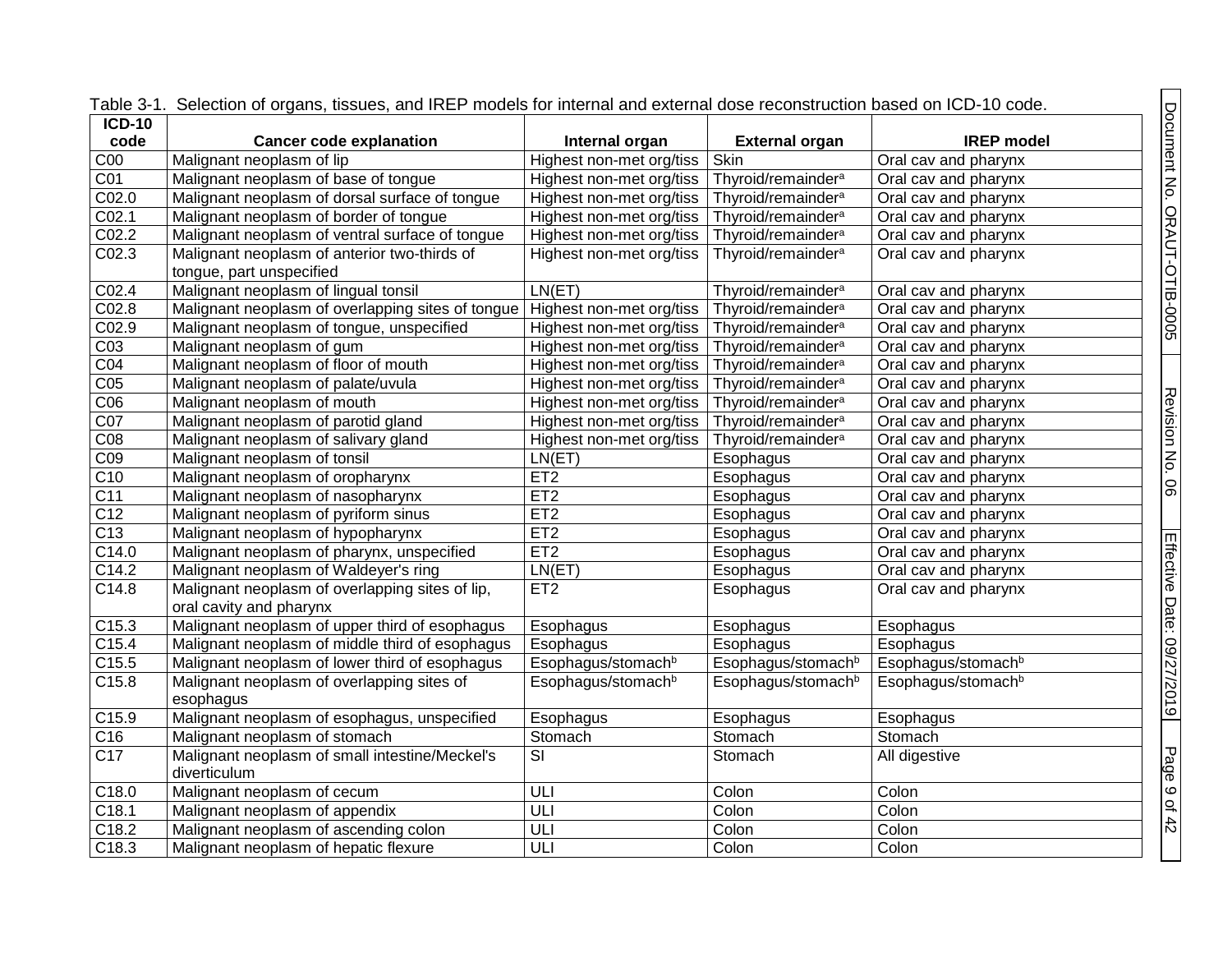| <b>ICD-10</b>     |                                                                        |                                |                                |                   |
|-------------------|------------------------------------------------------------------------|--------------------------------|--------------------------------|-------------------|
| code              | <b>Cancer code explanation</b>                                         | Internal organ                 | <b>External organ</b>          | <b>IREP</b> model |
| C18.4             | Malignant neoplasm of transverse colon                                 | ULI                            | Colon                          | Colon             |
| C18.5             | Malignant neoplasm of splenic flexure                                  | LLI                            | Colon                          | Colon             |
| C18.6             | Malignant neoplasm of descending colon                                 | Ш                              | Colon                          | Colon             |
| C18.7             | Malignant neoplasm of sigmoid colon                                    | L                              | Colon                          | Colon             |
| C18.8             | Malignant neoplasm of overlapping sites of colon                       | Colon                          | Colon                          | Colon             |
| C18.9             | Malignant neoplasm of colon, unspecified                               | Colon                          | Colon                          | Colon             |
| C19               | Malignant neoplasm of rectosigmoid junction                            | LLI                            | Colon                          | Rectum            |
| C <sub>20</sub>   | Malignant neoplasm of rectum                                           | L                              | Colon                          | Rectum            |
| C <sub>21</sub>   | Malignant neoplasm of rectum, anus, and anal<br>cavity                 | $\overline{\mathsf{L}}$        | Colon                          | Rectum            |
| C22.0             | Liver cell carcinoma                                                   | Liver                          | Liver                          | Liver             |
| C <sub>22.1</sub> | Intrahepatic bile duct carcinoma                                       | Liver/gallbladder <sup>c</sup> | Liver                          | Gallbladder       |
| C22.2             | Hepatoblastoma                                                         | Liver                          | Liver                          | Liver             |
| C22.3             | Angiosarcoma of liver                                                  | Liver                          | Liver                          | Liver             |
| C <sub>22.4</sub> | Other sarcomas of liver                                                | Liver                          | Liver                          | Liver             |
| C22.7             | Other specified carcinomas of liver                                    | Liver                          | Liver                          | Liver             |
| C22.8             | Malignant neoplasm of liver, primary, unspecified<br>as to type        | Liver                          | Liver                          | Liver             |
| C <sub>22.9</sub> | Malignant neoplasm of liver, not specified as<br>primary or secondary  | Liver                          | Liver                          | Liver             |
| C <sub>23</sub>   | Malignant neoplasm of gallbladder                                      | Gallbladder                    | Liver                          | Gallbladder       |
| C <sub>24</sub>   | Malignant neoplasm of biliary tract                                    | Gallbladder                    | Liver                          | Gallbladder       |
| C <sub>25</sub>   | Malignant neoplasm of pancreas                                         | Pancreas                       | Stomach                        | Pancreas          |
| C <sub>26.0</sub> | Malignant neoplasm of intestinal tract, part<br>unspecified            | Colon                          | Stomach                        | All digestive     |
| C <sub>26.1</sub> | Malignant neoplasm of spleen                                           | Spleen                         | Stomach                        | All digestive     |
| C <sub>26.9</sub> | Malignant neoplasm of ill-defined sites within the<br>digestive system | Highest non-met org/tiss       | Stomach                        | All digestive     |
| C30.0             | Malignant neoplasm of nasal cavity                                     | ET <sub>1</sub>                | Thyroid/remainder <sup>a</sup> | Other respiratory |
| C30.1             | Malignant neoplasm of middle ear                                       | Highest non-met org/tiss       | Thyroid/remainder <sup>a</sup> | Other respiratory |
| C31               | Malignant neoplasm of sinus                                            | Highest non-met org/tiss       | Thyroid/remainder <sup>a</sup> | Other respiratory |
| C <sub>32</sub>   | Malignant neoplasm of larynx                                           | ET2                            | Esophagus                      | Other respiratory |
| C <sub>33</sub>   | Malignant neoplasm of trachea                                          | Lung                           | Lung                           | Lung              |
| C <sub>34</sub>   | Malignant neoplasm of bronchus/lung                                    | Lung                           | Lung                           | Lung              |
| C37               | Malignant neoplasm of thymus                                           | Thymus                         | Thymus                         | Other respiratory |
| C38.0             | Malignant neoplasm of heart                                            | <b>Heart Wall</b>              | Thymus                         | Other respiratory |
| C38.1             | Malignant neoplasm of anterior mediastinum                             | Highest non-met org/tiss       | Thymus                         | Other respiratory |
| C38.2             | Malignant neoplasm of posterior mediastinum                            | Highest non-met org/tiss       | Thymus                         | Other respiratory |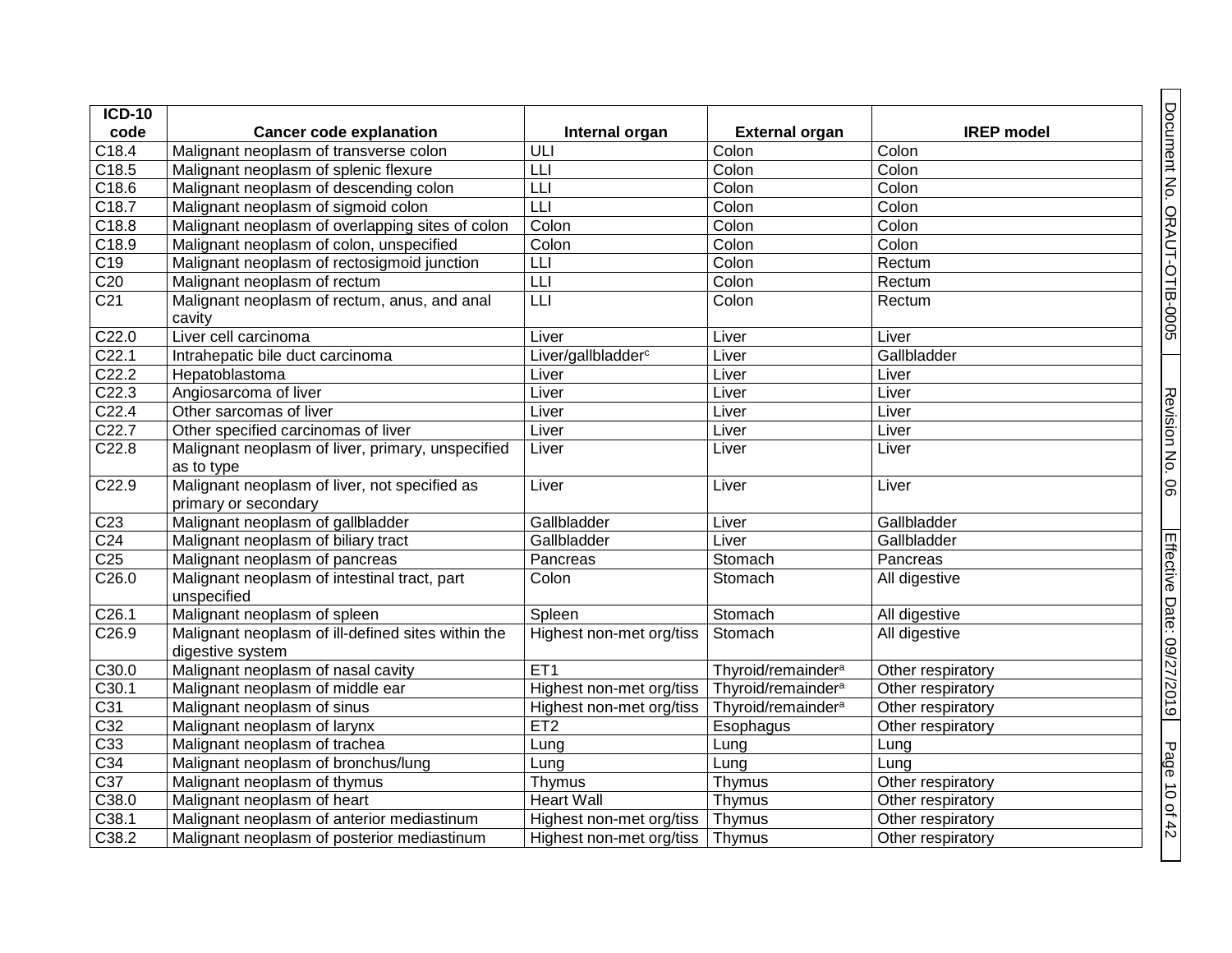| $ICD-10$ |                                                                                                |                          |                       |                   |
|----------|------------------------------------------------------------------------------------------------|--------------------------|-----------------------|-------------------|
| code     | <b>Cancer code explanation</b>                                                                 | Internal organ           | <b>External organ</b> | <b>IREP</b> model |
| C38.3    | Malignant neoplasm of mediastinum, part<br>unspecified                                         | Highest non-met org/tiss | Thymus                | Other respiratory |
| C38.4    | Malignant neoplasm of pleura                                                                   | Highest non-met org/tiss | Lung                  | Other respiratory |
| C38.8    | Malignant neoplasm of overlapping sites of heart,<br>mediastinum and pleura                    | Highest non-met org/tiss | Thymus                | Other respiratory |
| C39      | Malignant neoplasm of upper/lower respiratory<br>tract, part unspecified                       | Lung                     | Lung                  | Other respiratory |
| C40.00   | Malignant neoplasm of scapula and long bones of Bone surface<br>unspecified upper limb         |                          | Bone surface          | <b>Bone</b>       |
| C40.01   | Malignant neoplasm of scapula and long bones of<br>right upper limb                            | Bone surface             | Bone surface          | <b>Bone</b>       |
| C40.02   | Malignant neoplasm of scapula and long bones of<br>left upper limb                             | Bone surface             | Bone surface          | Bone              |
| C40.10   | Malignant neoplasm of short bones of unspecified<br>upper limb                                 | Bone surface             | Bone surface          | <b>Bone</b>       |
| C40.11   | Malignant neoplasm of short bones of right upper<br>limb                                       | Bone surface             | Bone surface          | <b>Bone</b>       |
| C40.12   | Malignant neoplasm of short bones of left upper<br>limb                                        | Bone surface             | Bone surface          | Bone              |
| C40.20   | Malignant neoplasm of long bones of unspecified<br>lower limb                                  | <b>Medical review</b>    | Bone surface          | <b>Bone</b>       |
| C40.21   | Malignant neoplasm of long bones of right lower<br>limb                                        | Medical review           | Bone surface          | <b>Bone</b>       |
| C40.22   | Malignant neoplasm of long bones of left lower<br>limb                                         | Medical review           | Bone surface          | <b>Bone</b>       |
| C40.30   | Malignant neoplasm of short bones of unspecified<br>lower limb                                 | Bone surface             | Bone surface          | <b>Bone</b>       |
| C40.31   | Malignant neoplasm of short bones of right lower<br>limb                                       | Bone surface             | Bone surface          | <b>Bone</b>       |
| C40.32   | Malignant neoplasm of short bones of left lower<br>limb                                        | Bone surface             | Bone surface          | <b>Bone</b>       |
| C40.80   | Malignant neoplasm of overlapping sites of bone<br>and articular cartilage of unspecified limb | Medical review           | Bone surface          | <b>Bone</b>       |
| C40.81   | Malignant neoplasm of overlapping sites of bone<br>and articular cartilage of right limb       | <b>Medical review</b>    | Bone surface          | <b>Bone</b>       |
| C40.82   | Malignant neoplasm of overlapping sites of bone<br>and articular cartilage of left limb        | Medical review           | Bone surface          | <b>Bone</b>       |
| C40.90   | Malignant neoplasm of unspecified bones and<br>articular cartilage of unspecified limb         | Medical review           | Bone surface          | <b>Bone</b>       |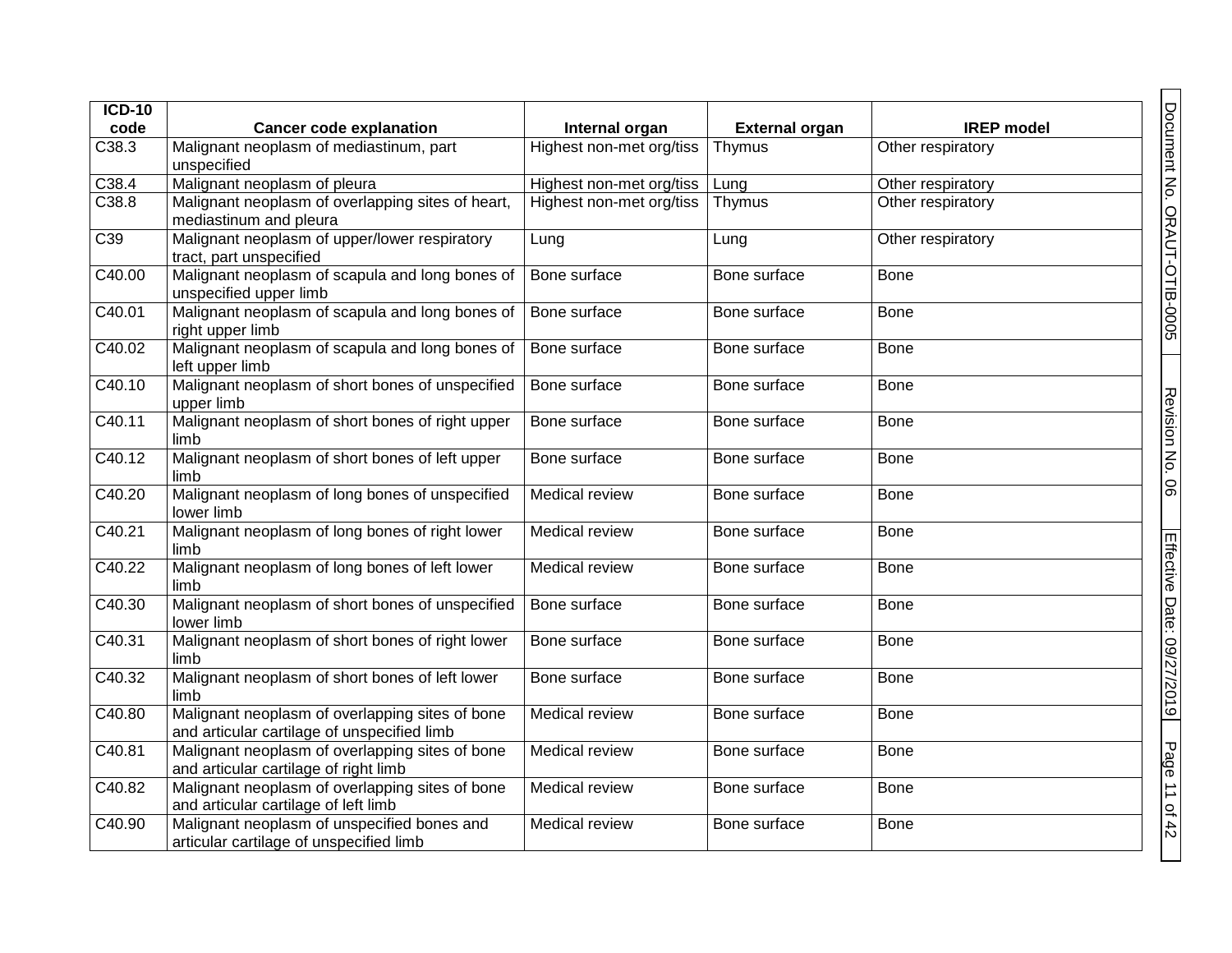| <b>ICD-10</b>    |                                                                                   |                |                       |                                                                                 |                              |
|------------------|-----------------------------------------------------------------------------------|----------------|-----------------------|---------------------------------------------------------------------------------|------------------------------|
| code             | <b>Cancer code explanation</b>                                                    | Internal organ | <b>External organ</b> | <b>IREP</b> model                                                               |                              |
| C40.91           | Malignant neoplasm of unspecified bones and<br>articular cartilage of right limb  | Medical review | Bone surface          | <b>Bone</b>                                                                     | Document No. ORAUT-OTIB-0005 |
| C40.92           | Malignant neoplasm of unspecified bones and<br>articular cartilage of left limb   | Medical review | Bone surface          | <b>Bone</b>                                                                     |                              |
| C41.0            | Malignant neoplasm of bones of skull and face                                     | Bone surface   | Bone surface          | Bone                                                                            |                              |
| C41.1            | Malignant neoplasm of mandible                                                    | Bone surface   | Bone surface          | Bone                                                                            |                              |
| C41.2            | Malignant neoplasm of vertebral column                                            | Bone surface   | Bone surface          | Bone                                                                            |                              |
| C41.3            | Malignant neoplasm of ribs, sternum and clavicle                                  | Medical review | Bone surface          | Bone                                                                            |                              |
| C41.4            | Malignant neoplasm of pelvic bones, sacrum and<br>coccyx                          | Medical review | Bone surface          | <b>Bone</b>                                                                     |                              |
| C41.9            | Malignant neoplasm of bone and articular<br>cartilage, unspecified                | Medical review | Bone surface          | Bone                                                                            |                              |
| $\overline{C43}$ | Malignant melanoma                                                                | <b>Skin</b>    | Skin                  | Malignant melanoma                                                              |                              |
| C44.00           | Unspecified malignant neoplasm of skin of lip                                     | Skin           | <b>Skin</b>           | Non-melanoma skin-basal cell or<br>Non-melanoma skin-squamous celld             |                              |
| C44.01           | Basal cell carcinoma of skin of lip                                               | <b>Skin</b>    | <b>Skin</b>           | Non-melanoma skin-basal cell                                                    |                              |
| C44.02           | Squamous cell carcinoma of skin of lip                                            | <b>Skin</b>    | Skin                  | Non-melanoma skin-squamous                                                      |                              |
| C44.09           | Other specified malignant neoplasm of skin of lip                                 | <b>Skin</b>    | <b>Skin</b>           | Non-melanoma skin-squamous cell <sup>d</sup>                                    |                              |
| C44.10           | Unspecified malignant neoplasm of skin of eyelid,                                 | <b>Skin</b>    | <b>Skin</b>           | Non-melanoma skin-basal cell or                                                 | Revision No.                 |
|                  | including canthus                                                                 |                |                       | Non-melanoma skin-squamous cell <sup>d</sup>                                    | 8                            |
| C44.11           | Basal cell carcinoma of skin of eyelid, including<br>canthus                      | <b>Skin</b>    | Skin                  | Non-melanoma skin-basal cell                                                    |                              |
| C44.12           | Squamous cell carcinoma of skin of eyelid,<br>including canthus                   | <b>Skin</b>    | <b>Skin</b>           | Non-melanoma skin-squamous                                                      |                              |
| C44.19           | Other specified malignant neoplasm of skin of<br>eyelid, including canthus        | <b>Skin</b>    | <b>Skin</b>           | Non-melanoma skin-squamous cell <sup>d</sup>                                    |                              |
| C44.20           | Unspecified malignant neoplasm of skin of ear<br>and external auricular canal     | <b>Skin</b>    | Skin                  | Non-melanoma skin-basal cell or<br>Non-melanoma skin-squamous cell <sup>d</sup> |                              |
| C44.21           | Basal cell carcinoma of skin of ear and external<br>auricular canal               | <b>Skin</b>    | <b>Skin</b>           | Non-melanoma skin-basal cell                                                    | Effective Date: 09/27/2019   |
| C44.22           | Squamous cell carcinoma of skin of ear and<br>external auricular canal            | <b>Skin</b>    | Skin                  | Non-melanoma skin-squamous                                                      |                              |
| C44.29           | Other specified malignant neoplasm of skin of ear<br>and external auricular canal | Skin           | Skin                  | Non-melanoma skin-squamous cell <sup>d</sup>                                    |                              |
| C44.30           | Unspecified malignant neoplasm of skin of<br>nose/face                            | Skin           | Skin                  | Non-melanoma skin-basal cell or<br>Non-melanoma skin-squamous cell <sup>d</sup> | Page 12 of 42                |
| C44.31           | Basal cell carcinoma of skin of nose/face                                         | Skin           | Skin                  | Non-melanoma skin-basal cell                                                    |                              |
| C44.32           | Squamous cell carcinoma of skin of nose/face                                      | <b>Skin</b>    | Skin                  | Non-melanoma skin-squamous                                                      |                              |
| C44.39           | Other specified malignant neoplasm of skin of<br>nose/face                        | <b>Skin</b>    | Skin                  | Non-melanoma skin-squamous celld                                                |                              |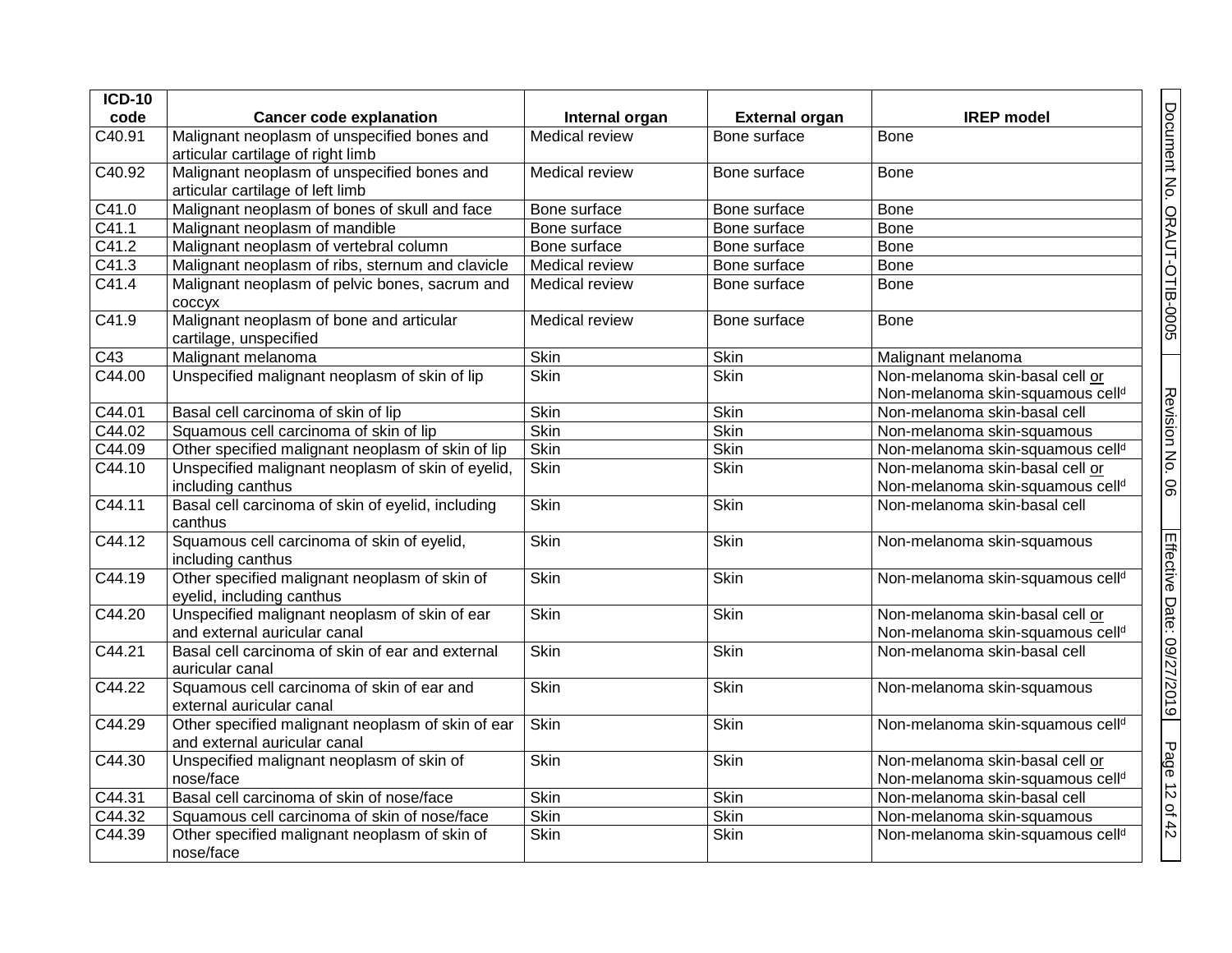| $ICD-10$            |                                                                                 |                |                       |                                                                                 |                              |
|---------------------|---------------------------------------------------------------------------------|----------------|-----------------------|---------------------------------------------------------------------------------|------------------------------|
| code                | <b>Cancer code explanation</b>                                                  | Internal organ | <b>External organ</b> | <b>IREP</b> model                                                               |                              |
| C44.40              | Unspecified malignant neoplasm of skin of scalp                                 | <b>Skin</b>    | <b>Skin</b>           | Non-melanoma skin-basal cell or                                                 |                              |
|                     | and neck                                                                        |                |                       | Non-melanoma skin-squamous cell <sup>d</sup>                                    |                              |
| C44.41              | Basal cell carcinoma of skin of scalp and neck                                  | Skin           | Skin                  | Non-melanoma skin-basal cell                                                    |                              |
| C44.42              | Squamous cell carcinoma of skin of scalp and<br>neck                            | <b>Skin</b>    | <b>Skin</b>           | Non-melanoma skin-squamous                                                      |                              |
| C44.49              | Other specified malignant neoplasm of skin of<br>scalp and neck                 | <b>Skin</b>    | Skin                  | Non-melanoma skin-squamous cell <sup>d</sup>                                    |                              |
| C44.50              | Unspecified malignant neoplasm of<br>anal/breast/trunk skin                     | <b>Skin</b>    | Skin                  | Non-melanoma skin-basal cell or<br>Non-melanoma skin-squamous cell <sup>d</sup> | Document No. ORAUT-OTIB-0005 |
| C44.51              | Basal cell carcinoma of anal/breast/trunk skin                                  | <b>Skin</b>    | Skin                  | Non-melanoma skin-basal cell                                                    |                              |
| $\overline{C44.52}$ | Squamous cell carcinoma of anal/breast/trunk<br>skin                            | <b>Skin</b>    | <b>Skin</b>           | Non-melanoma skin-squamous                                                      |                              |
| C44.59              | Other specified malignant neoplasm of<br>anal/breast/trunk skin                 | <b>Skin</b>    | Skin                  | Non-melanoma skin-squamous cell <sup>d</sup>                                    |                              |
| C44.60              | Unspecified malignant neoplasm of skin of upper<br>limb, including shoulder     | Skin           | Skin                  | Non-melanoma skin-basal cell or<br>Non-melanoma skin-squamous cell <sup>d</sup> |                              |
| C44.61              | Basal cell carcinoma of skin of upper limb,<br>including shoulder               | <b>Skin</b>    | Skin                  | Non-melanoma skin-basal cell                                                    |                              |
| C44.62              | Squamous cell carcinoma of skin of upper limb,<br>including shoulder            | <b>Skin</b>    | Skin                  | Non-melanoma skin-squamous                                                      | Revision No. 06              |
| C44.69              | Other specified malignant neoplasm of skin of<br>upper limb, including shoulder | <b>Skin</b>    | Skin                  | Non-melanoma skin-squamous cell <sup>d</sup>                                    |                              |
| C44.70              | Unspecified malignant neoplasm of skin of lower<br>limb, including hip          | <b>Skin</b>    | <b>Skin</b>           | Non-melanoma skin-basal cell or<br>Non-melanoma skin-squamous cell <sup>d</sup> |                              |
| C44.71              | Basal cell carcinoma of skin of lower limb,<br>including hip                    | Skin           | Skin                  | Non-melanoma skin-basal cell                                                    | Effective Date: 09/27/2019   |
| C44.72              | Squamous cell carcinoma of skin of lower limb,<br>including hip                 | <b>Skin</b>    | Skin                  | Non-melanoma skin-squamous                                                      |                              |
| C44.79              | Other specified malignant neoplasm of skin of<br>lower limb, including hip      | <b>Skin</b>    | Skin                  | Non-melanoma skin-squamous cell <sup>d</sup>                                    |                              |
| C44.80              | Unspecified malignant neoplasm of overlapping<br>sites of skin                  | <b>Skin</b>    | Skin                  | Non-melanoma skin-basal cell or<br>Non-melanoma skin-squamous cell <sup>d</sup> |                              |
| C44.81              | Basal cell carcinoma of overlapping sites of skin                               | Skin           | Skin                  | Non-melanoma skin-basal cell                                                    |                              |
| C44.82              | Squamous cell carcinoma of overlapping sites of<br>skin                         | <b>Skin</b>    | <b>Skin</b>           | Non-melanoma skin-squamous                                                      |                              |
| C44.89              | Other specified malignant neoplasm of<br>overlapping sites of skin              | <b>Skin</b>    | Skin                  | Non-melanoma skin-squamous cell <sup>d</sup>                                    | Page 13 of 42                |
| C44.90              | Unspecified malignant neoplasm of skin,<br>unspecified                          | Skin           | Skin                  | Non-melanoma skin-basal cell or<br>Non-melanoma skin-squamous cell <sup>d</sup> |                              |
| C44.91              | Basal cell carcinoma of skin, unspecified                                       | Skin           | Skin                  | Non-melanoma skin-basal cell                                                    |                              |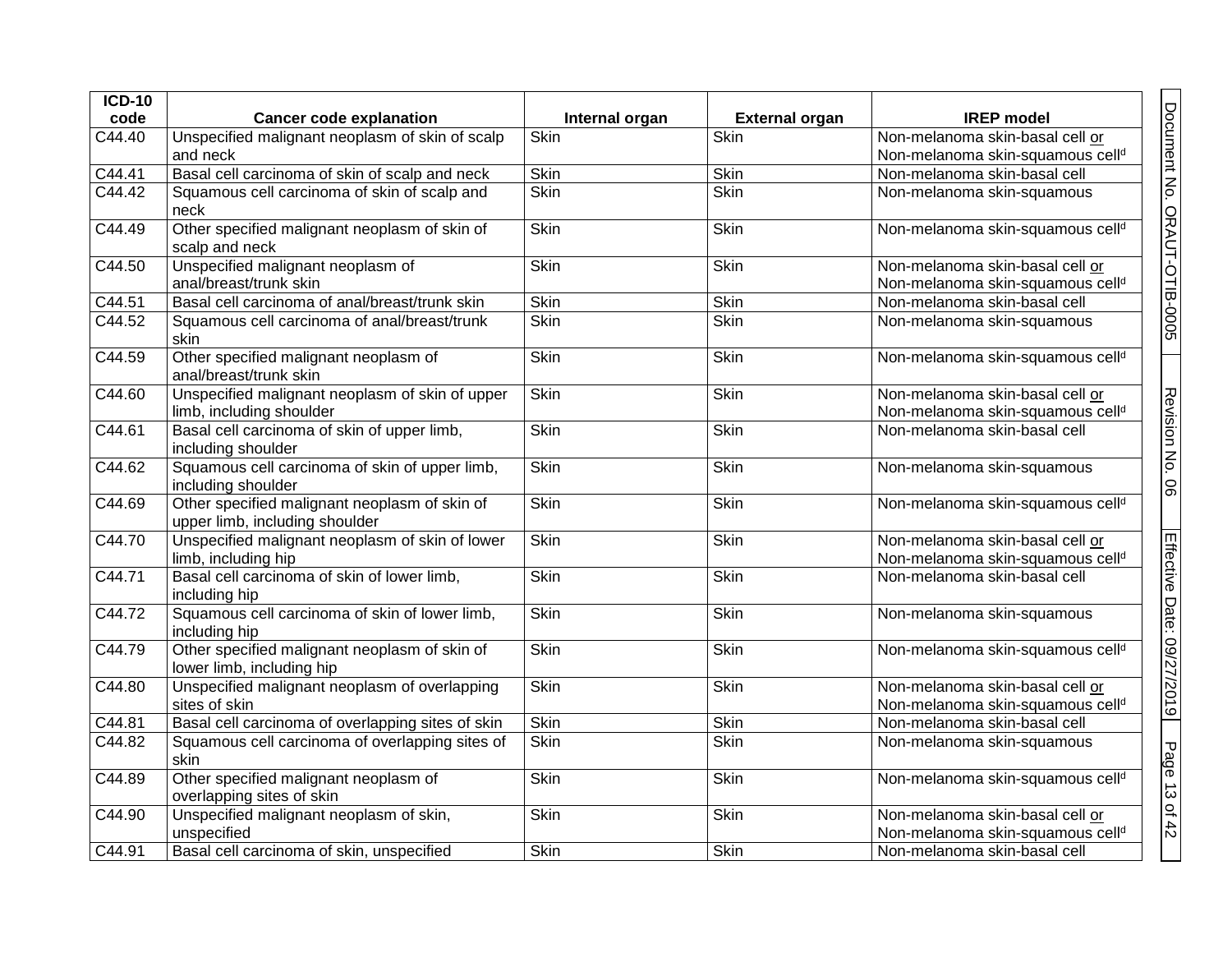| $ICD-10$           |                                                                                              |                          |                                       |                                                          |                              |
|--------------------|----------------------------------------------------------------------------------------------|--------------------------|---------------------------------------|----------------------------------------------------------|------------------------------|
| code               | <b>Cancer code explanation</b>                                                               | Internal organ           | <b>External organ</b>                 | <b>IREP</b> model                                        |                              |
| C44.92             | Squamous cell carcinoma of skin, unspecified                                                 | <b>Skin</b>              | <b>Skin</b>                           | Non-melanoma skin-squamous                               |                              |
| C44.99             | Other specified malignant neoplasm of skin,<br>unspecified                                   | <b>Skin</b>              | Skin                                  | Non-melanoma skin-squamous cell <sup>d</sup>             | Document No. ORAUT-OTIB-0005 |
| C45.0              | Mesothelioma of pleura                                                                       | Highest non-met org/tiss | Lung                                  | Other respiratory                                        |                              |
| C45.1              | Mesothelioma of peritoneum                                                                   | Highest non-met org/tiss | Stomach                               | All digestive                                            |                              |
| C45.2              | Mesothelioma of pericardium                                                                  | <b>Heart Wall</b>        | Thymus                                | Other respiratory                                        |                              |
| $\overline{C45.7}$ | Mesothelioma of other sites                                                                  | Highest non-met org/tiss | Remainder <sup>e</sup>                | Other and ill-defined sites                              |                              |
| C45.9 <sup>f</sup> | Mesothelioma, unspecified                                                                    | Highest non-met org/tiss | Remainder <sup>e</sup>                | Other and ill-defined sites                              |                              |
| C46.0              | Kaposi's sarcoma of skin                                                                     | <b>Skin</b>              | Skin                                  | Connective tissue and<br>Non-melanoma skin-squamous cell |                              |
| C46.1              | Kaposi's sarcoma of soft tissue                                                              | Highest non-met org/tiss | Remainder <sup>e</sup>                | Connective tissue and<br>Non-melanoma skin-squamous cell |                              |
| $\overline{C46.2}$ | Kaposi's sarcoma of palate                                                                   | Highest non-met org/tiss | Thyroid/remainder <sup>a</sup>        | Connective tissue and<br>Non-melanoma skin-squamous cell |                              |
| C46.3              | Kaposi's sarcoma of lymph nodes                                                              | Highest non-met org/tiss | Remainder <sup>e</sup>                | Connective tissue and<br>Non-melanoma skin-squamous cell | Revision No. 06              |
| C46.4              | Kaposi's sarcoma of gastrointestinal sites                                                   | Colon                    | Stomach/colon<br>(location dependent) | Connective tissue and<br>Non-melanoma skin-squamous cell |                              |
| C46.5              | Kaposi's sarcoma of lung                                                                     | Lung                     | Lung                                  | Connective tissue and<br>Non-melanoma skin-squamous cell |                              |
| $\overline{C46.7}$ | Kaposi's sarcoma of other sites                                                              | Highest non-met org/tiss | Remainder <sup>e</sup>                | Connective tissue and<br>Non-melanoma skin-squamous cell |                              |
| C46.9              | Kaposi's sarcoma, unspecified                                                                | Highest non-met org/tiss | Remainder <sup>e</sup>                | Connective tissue and<br>Non-melanoma skin-squamous cell |                              |
| C47.0              | Malignant neoplasm of peripheral nerves of head,<br>face and neck                            | Highest non-met org/tiss | Thyroid/remainder <sup>a</sup>        | Connective tissue                                        |                              |
| C47.1              | Malignant neoplasm of peripheral nerves of upper<br>limb, including shoulder                 | Highest non-met org/tiss | Remainder <sup>e</sup>                | Connective tissue                                        |                              |
| C47.2              | Malignant neoplasm of peripheral nerves of lower<br>limb, including hip                      | Highest non-met org/tiss | Remainder <sup>e</sup>                | Connective tissue                                        | Effective Date: 09/27/2019   |
| C47.3              | Malignant neoplasm of peripheral nerves of thorax                                            | Highest non-met org/tiss | Remainder <sup>e</sup>                | Connective tissue                                        |                              |
| C47.4              | Malignant neoplasm of peripheral nerves of<br>abdomen                                        | Highest non-met org/tiss | Remainder <sup>e</sup>                | Connective tissue                                        |                              |
| C47.5              | Malignant neoplasm of peripheral nerves of pelvis                                            | Highest non-met org/tiss | Remainder <sup>e</sup>                | Connective tissue                                        |                              |
| C47.6              | Malignant neoplasm of peripheral nerves of trunk,<br>unspecified                             | Highest non-met org/tiss | Remainder <sup>e</sup>                | Connective tissue                                        |                              |
| C47.8              | Malignant neoplasm of overlapping sites of<br>peripheral nerves and autonomic nervous system | Highest non-met org/tiss | Remainder <sup>e</sup>                | Connective tissue                                        | Page 14 of 42                |
| C47.9              | Malignant neoplasm of peripheral nerves and<br>autonomic nervous system, unspecified         | Highest non-met org/tiss | Remainder <sup>e</sup>                | Connective tissue                                        |                              |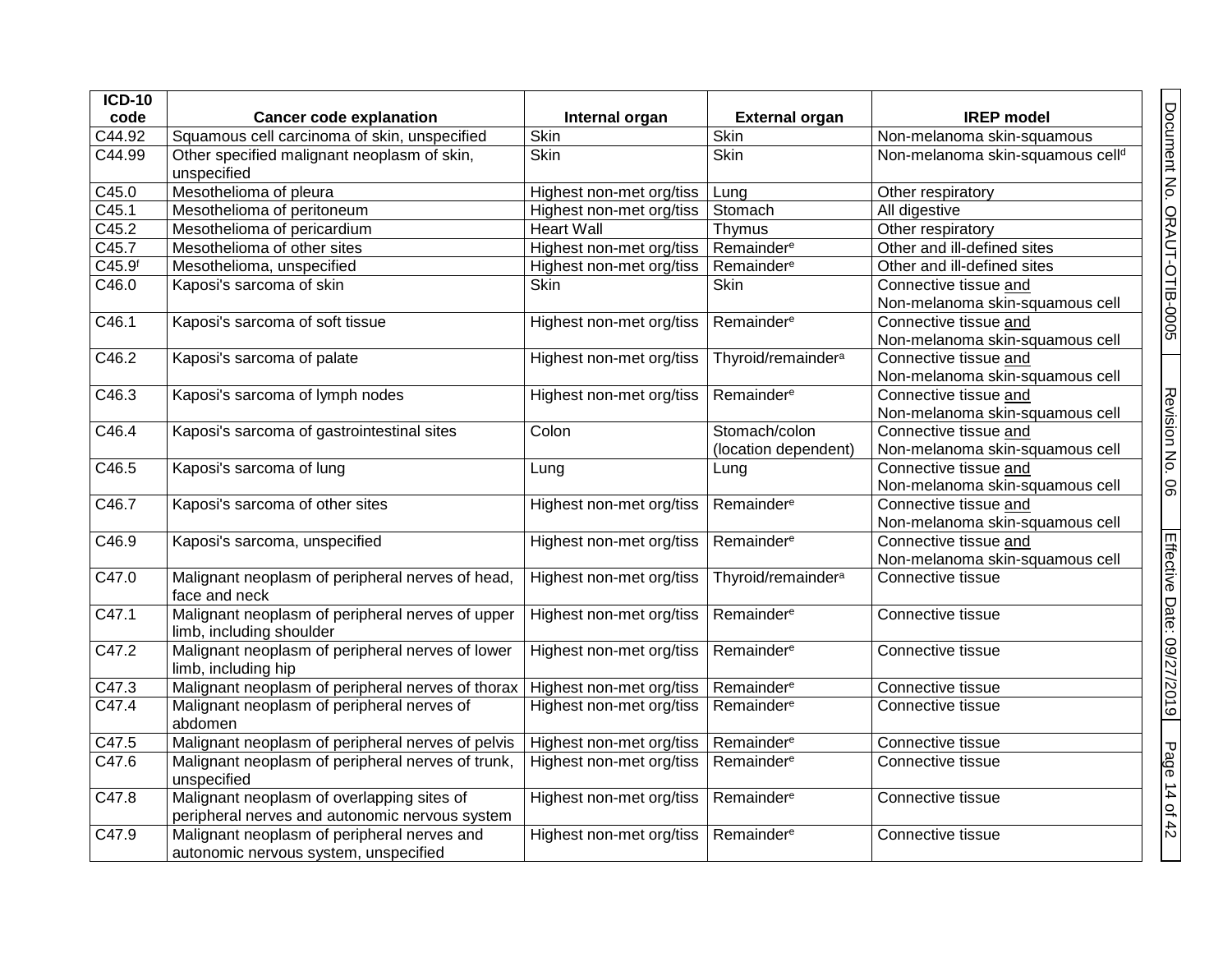| $ICD-10$           |                                                                                       |                          |                                |                                 |
|--------------------|---------------------------------------------------------------------------------------|--------------------------|--------------------------------|---------------------------------|
| code               | <b>Cancer code explanation</b>                                                        | Internal organ           | <b>External organ</b>          | <b>IREP</b> model               |
| C48                | Malignant neoplasm of<br>retroperitoneum/peritoneum                                   | Highest non-met org/tiss | Stomach                        | All digestive                   |
| $\overline{C49.0}$ | Malignant neoplasm of connective and soft tissue<br>of head, face and neck            | Highest non-met org/tiss | Thyroid/remainder <sup>a</sup> | Connective tissue               |
| C49.1              | Malignant neoplasm of connective and soft tissue<br>of upper limb, including shoulder | Highest non-met org/tiss | Remainder <sup>e</sup>         | Connective tissue               |
| $\overline{C49.2}$ | Malignant neoplasm of connective and soft tissue<br>of lower limb, including hip      | Highest non-met org/tiss | Remainder <sup>e</sup>         | Connective tissue               |
| C49.3              | Malignant neoplasm of connective and soft tissue<br>of thorax                         | Highest non-met org/tiss | Remainder <sup>e</sup>         | Connective tissue               |
| C49.4              | Malignant neoplasm of connective and soft tissue<br>of abdomen                        | Highest non-met org/tiss | Remainder <sup>e</sup>         | Connective tissue               |
| C49.5              | Malignant neoplasm of connective and soft tissue<br>of pelvis                         | Highest non-met org/tiss | Remainder <sup>e</sup>         | Connective tissue               |
| C49.6              | Malignant neoplasm of connective and soft tissue<br>of trunk, unspecified             | Highest non-met org/tiss | Remainder <sup>e</sup>         | Connective tissue               |
| C49.8              | Malignant neoplasm of overlapping sites of<br>connective and soft tissue              | Highest non-met org/tiss | Remainder <sup>e</sup>         | Connective tissue               |
| C49.9              | Malignant neoplasm of connective and soft tissue,<br>unspecified                      | Highest non-met org/tiss | Remainder <sup>e</sup>         | Connective tissue               |
| C49.A              | Gastrointestinal stromal tumor                                                        | Highest non-met org/tiss | Remainder <sup>e</sup>         | Connective tissue               |
| C4A                | Merkel cell carcinoma                                                                 | <b>Skin</b>              | Skin                           | Non-melanoma skin-squamous cell |
| C50                | Malignant neoplasm of breast                                                          | <b>Breast</b>            | <b>Breast</b>                  | <b>Breast</b>                   |
| C51.0              | Malignant neoplasm of labium majus                                                    | <b>Skin</b>              | <b>Uterus</b>                  | Female genitalia less ovary     |
| C51.1              | Malignant neoplasm of labium minus                                                    | <b>Skin</b>              | Uterus                         | Female genitalia less ovary     |
| C51.2              | Malignant neoplasm of clitoris                                                        | Skin                     | <b>Uterus</b>                  | Female genitalia less ovary     |
| C51.8              | Malignant neoplasm of overlapping sites of vulva                                      | <b>Uterus</b>            | <b>Uterus</b>                  | Female genitalia less ovary     |
| C51.9              | Malignant neoplasm of vulva, unspecified                                              | <b>Skin</b>              | <b>Uterus</b>                  | Female genitalia less ovary     |
| C52                | Malignant neoplasm of vagina                                                          | Muscle                   | <b>Uterus</b>                  | Female genitalia less ovary     |
| $\overline{C53}$   | Malignant neoplasm of cervix                                                          | <b>Uterus</b>            | <b>Uterus</b>                  | Female genitalia less ovary     |
| C54                | Malignant neoplasm of corpus uteri                                                    | <b>Uterus</b>            | <b>Uterus</b>                  | Female genitalia less ovary     |
| C55                | Malignant neoplasm of uterus, part unspecified                                        | <b>Uterus</b>            | Uterus                         | Female genitalia less ovary     |
| C56                | Malignant neoplasm of ovary                                                           | Ovaries                  | Ovaries                        | Ovary                           |
| C57.0              | Malignant neoplasm of fallopian tube                                                  | Ovaries                  | Ovaries                        | Ovary                           |
| C57.1              | Malignant neoplasm of broad ligament                                                  | Ovaries                  | Ovaries                        | Ovary                           |
| C57.2              | Malignant neoplasm of round ligament                                                  | <b>Uterus</b>            | Ovaries                        | Ovary                           |
| C57.3              | Malignant neoplasm of parametrium                                                     | <b>Uterus</b>            | Ovaries                        | Ovary                           |
| C57.4              | Malignant neoplasm of uterine adnexa,<br>unspecified                                  | Ovaries                  | Ovaries                        | Ovary                           |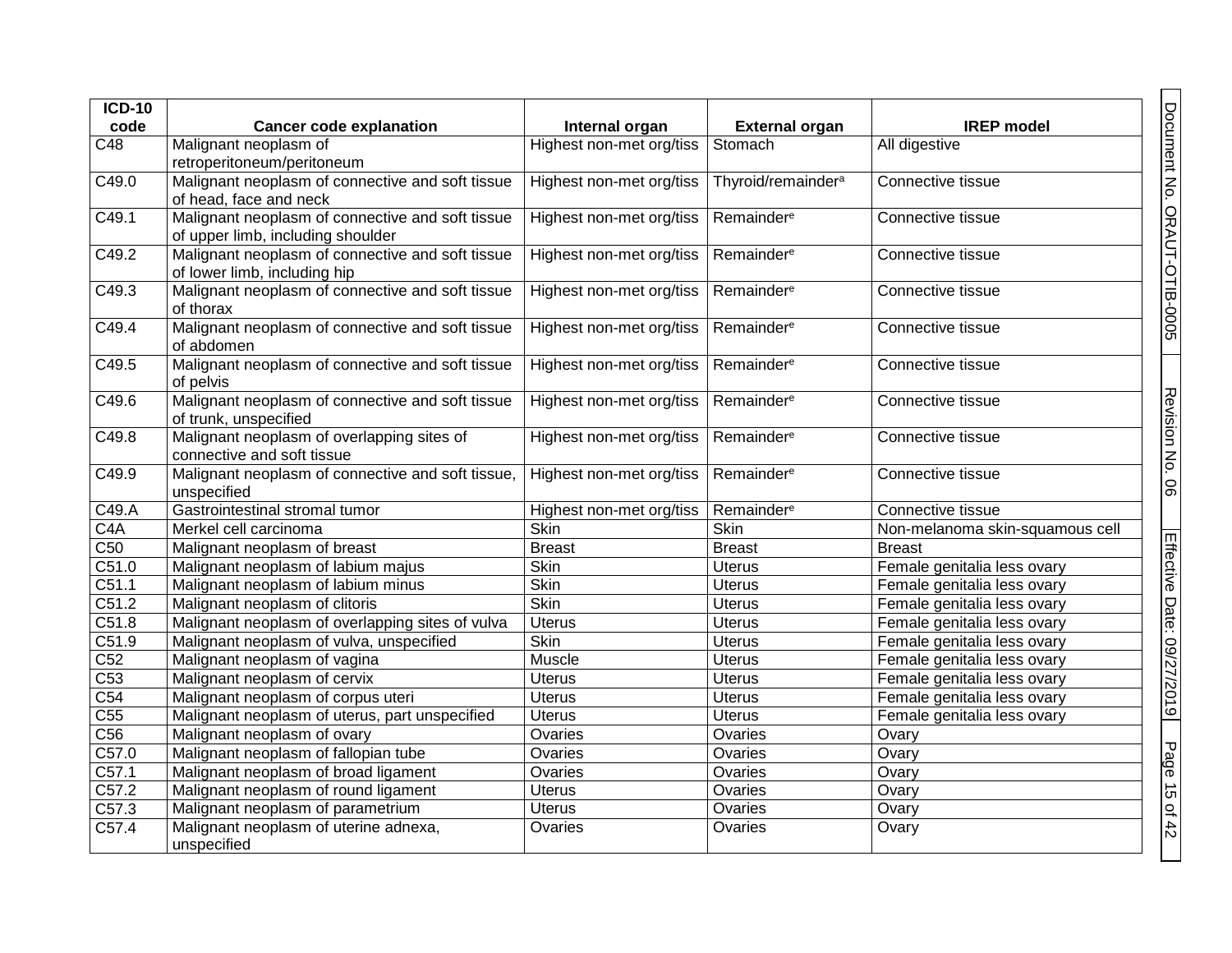| <b>ICD-10</b>      |                                                                                        |                          |                                |                             |  |
|--------------------|----------------------------------------------------------------------------------------|--------------------------|--------------------------------|-----------------------------|--|
| code               | <b>Cancer code explanation</b>                                                         | Internal organ           | <b>External organ</b>          | <b>IREP</b> model           |  |
| $\overline{C57.7}$ | Malignant neoplasm of other specified female<br>genital organs                         | <b>Uterus</b>            | <b>Uterus</b>                  | Female genitalia less ovary |  |
| C57.8              | Malignant neoplasm of overlapping sites of female<br>genital organs                    | Uterus                   | Uterus                         | Female genitalia less ovary |  |
| C57.9              | Malignant neoplasm of female genital organ,<br>unspecified                             | <b>Uterus</b>            | <b>Uterus</b>                  | Female genitalia less ovary |  |
| $\overline{C58}$   | Malignant neoplasm of placenta                                                         | <b>Uterus</b>            | <b>Uterus</b>                  | Female genitalia less ovary |  |
| C60.0              | Malignant neoplasm of prepuce                                                          | <b>Skin</b>              | Testes                         | All male genitalia          |  |
| C60.1              | Malignant neoplasm of glans penis                                                      | <b>Skin</b>              | Testes                         | All male genitalia          |  |
| C60.2              | Malignant neoplasm of body of penis                                                    | <b>Testes</b>            | Testes                         | All male genitalia          |  |
| C60.8              | Malignant neoplasm of overlapping sites of penis                                       | <b>Testes</b>            | <b>Testes</b>                  | All male genitalia          |  |
| C60.9              | Malignant neoplasm of penis, unspecified                                               | <b>Testes</b>            | <b>Testes</b>                  | All male genitalia          |  |
| $\overline{C61}$   | Malignant neoplasm of prostate                                                         | Highest non-met org/tiss | <b>Bladder</b>                 | All male genitalia          |  |
| C62                | Malignant neoplasm of testis                                                           | <b>Testes</b>            | <b>Testes</b>                  | All male genitalia          |  |
| C63                | Malignant neoplasm of other and unspecified<br>male genital organs                     | <b>Testes</b>            | <b>Testes</b>                  | All male genitalia          |  |
| C64                | Malignant neoplasm of kidney, except renal pelvis                                      | Kidney                   | Liver                          | Urinary organs less bladder |  |
| C65                | Malignant neoplasm of renal pelvis                                                     | Kidney                   | Liver                          | Urinary organs less bladder |  |
| C66                | Malignant neoplasm of ureter                                                           | Highest non-met org/tiss | Liver                          | Urinary organs less bladder |  |
| C67                | Malignant neoplasm of bladder                                                          | <b>Bladder</b>           | <b>Bladder</b>                 | <b>Bladder</b>              |  |
| C68.0              | Malignant neoplasm of urethra                                                          | Highest non-met org/tiss | Liver                          | Urinary organs less bladder |  |
| C68.1              | Malignant neoplasm of paraurethral glands                                              | Highest non-met org/tiss | Liver                          | Urinary organs less bladder |  |
| C68.8              | Malignant neoplasm of overlapping sites of urinary<br>organs                           | Bladder                  | Liver                          | Urinary organs less bladder |  |
| C68.9              | Malignant neoplasm of urinary organ, unspecified                                       | <b>Medical review</b>    | Liver                          | Urinary organs less bladder |  |
| C69.0              | Malignant neoplasm of conjunctiva                                                      | <b>Skin</b>              | Eye lens                       | Eye                         |  |
| C69.1              | Malignant neoplasm of cornea                                                           | <b>Skin</b>              | Eye lens                       | Eye                         |  |
| C69.2              | Malignant neoplasm of retina                                                           | <b>Brain</b>             | Eye lens                       | Eye                         |  |
| C69.3              | Malignant neoplasm of choroid                                                          | <b>Brain</b>             | Eye lens                       | Eye                         |  |
| $\overline{C69.4}$ | Malignant neoplasm of ciliary body                                                     | <b>Brain</b>             | Eye lens                       | Eye                         |  |
| $\overline{C69.5}$ | Malignant neoplasm of lacrimal gland and duct                                          | <b>Skin</b>              | Eye lens                       | Eye                         |  |
| C69.6              | Malignant neoplasm of orbit                                                            | <b>Brain</b>             | Eye lens                       | Eye                         |  |
| C69.8              | Malignant neoplasm of overlapping sites of eye<br>and adnexa                           | <b>Skin</b>              | Eye lens                       | Eye                         |  |
| C69.9              | Malignant neoplasm of unspecified site of eye                                          | <b>Skin</b>              | Eye lens                       | Eye                         |  |
| C70                | Malignant neoplasm of meninges                                                         | <b>Brain</b>             | Thyroid/remainder <sup>a</sup> | Nervous system              |  |
| C <sub>71</sub>    | Malignant neoplasm of brain                                                            | <b>Brain</b>             | Thyroid/remainder <sup>a</sup> | Nervous system              |  |
| C <sub>72</sub>    | Malignant neoplasm of spinal cord, cranial nerves,<br>and other parts of Cent Nerv Sys | Brain                    | Thyroid/remainder <sup>a</sup> | Nervous system              |  |
| C <sub>73</sub>    | Malignant neoplasm of thyroid gland                                                    | Thyroid                  | Thyroid                        | Thyroid                     |  |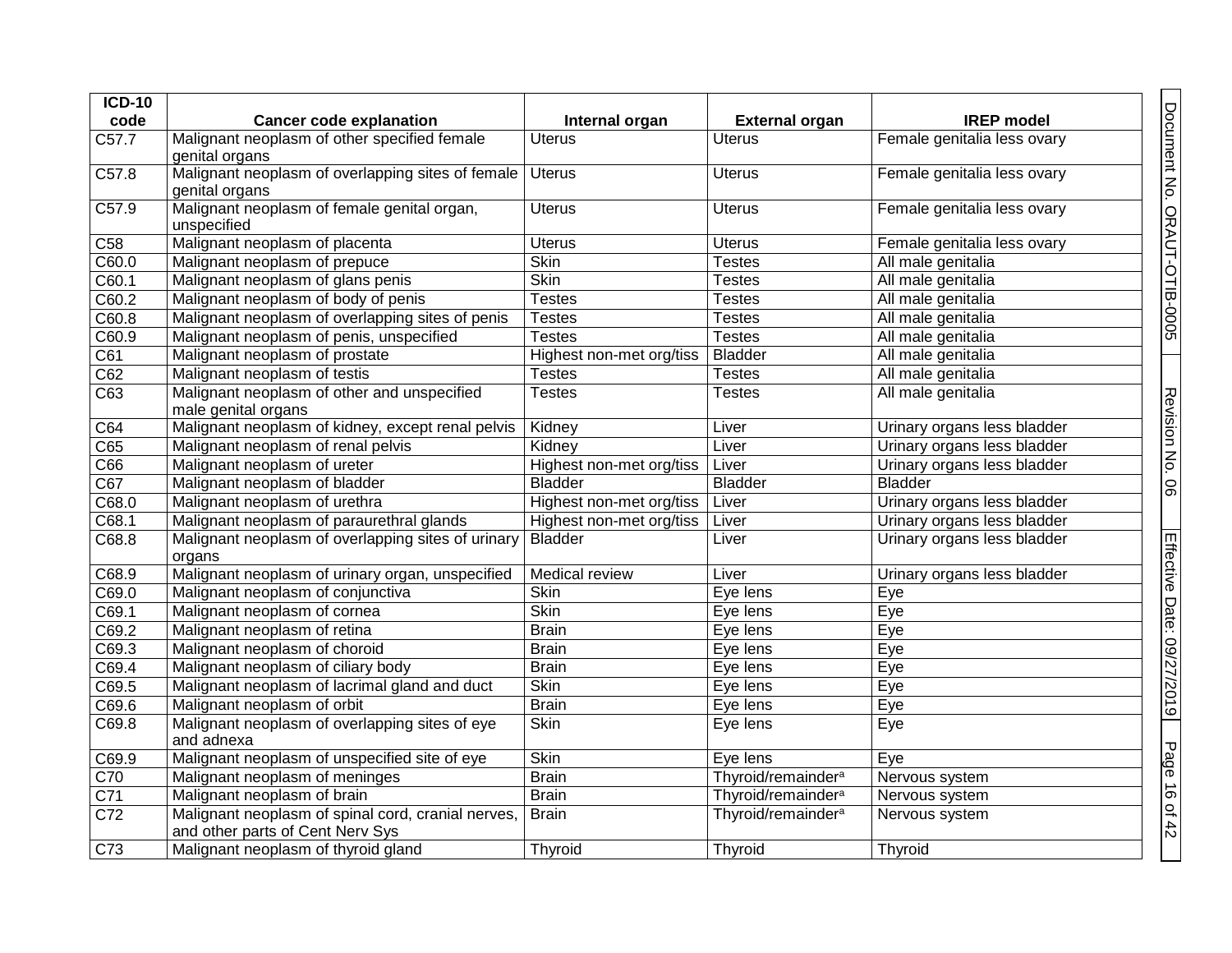| <b>ICD-10</b>    |                                                                          |                          |                                |                             |
|------------------|--------------------------------------------------------------------------|--------------------------|--------------------------------|-----------------------------|
| code             | <b>Cancer code explanation</b>                                           | Internal organ           | <b>External organ</b>          | <b>IREP</b> model           |
| $\overline{C74}$ | Malignant neoplasm of adrenal gland                                      | Adrenals                 | Thyroid/remainder <sup>a</sup> | Other endocrine glands      |
| C75.0            | Malignant neoplasm of parathyroid gland                                  | Thyroid                  | Thyroid                        | Other endocrine glands      |
| C75.1            | Malignant neoplasm of pituitary gland                                    | <b>Brain</b>             | Thyroid/remainder <sup>a</sup> | Other endocrine glands      |
| C75.2            | Malignant neoplasm of craniopharyngeal duct                              | <b>Brain</b>             | Thyroid/remainder <sup>a</sup> | Other endocrine glands      |
| C75.3            | Malignant neoplasm of pineal gland                                       | <b>Brain</b>             | Thyroid/remainder <sup>a</sup> | Other endocrine glands      |
| C75.4            | Malignant neoplasm of carotid body                                       | <b>Brain</b>             | Thyroid                        | Other endocrine glands      |
| C75.5            | Malignant neoplasm of aortic body and other<br>paraganglia               | <b>Brain</b>             | Thyroid/remainder <sup>a</sup> | Other endocrine glands      |
| C75.8            | Malignant neoplasm with pluriglandular<br>involvement, unspecified       | Medical review           | Remainder <sup>e</sup>         | Other endocrine glands      |
| C75.9            | Malignant neoplasm of endocrine gland,<br>unspecified                    | <b>Medical review</b>    | Remainder <sup>e</sup>         | Other endocrine glands      |
| C76.0            | Malignant neoplasm of head, face and neck                                | Highest non-met org/tiss | Thyroid/remainder <sup>a</sup> | Other and ill-defined sites |
| C76.1            | Malignant neoplasm of thorax                                             | Highest non-met org/tiss | Remainder <sup>e</sup>         | Other and ill-defined sites |
| C76.2            | Malignant neoplasm of abdomen                                            | Highest non-met org/tiss | Remainder <sup>e</sup>         | Other and ill-defined sites |
| C76.3            | Malignant neoplasm of pelvis                                             | Highest non-met org/tiss | Remainder <sup>e</sup>         | Other and ill-defined sites |
| C76.4            | Malignant neoplasm of upper limb                                         | Highest non-met org/tiss | Remainder <sup>e</sup>         | Other and ill-defined sites |
| C76.5            | Malignant neoplasm of lower limb                                         | Highest non-met org/tiss | Remainder <sup>e</sup>         | Other and ill-defined sites |
| C76.8            | Malignant neoplasm of other specified ill-defined<br>sites               | Highest non-met org/tiss | Remainder <sup>e</sup>         | Other and ill-defined sites |
| C7A.00           | Malignant carcinoid tumor of unspecified site                            | Highest non-met org/tiss | Remainder <sup>e</sup>         | Other and ill-defined sites |
| C7A.01           | Malignant carcinoid tumor of the small intestine                         | $\overline{\mathsf{SI}}$ | Stomach                        | All digestive               |
| C7A.020          | Malignant carcinoid tumor of the appendix                                | ULI                      | Colon                          | Colon                       |
| C7A.021          | Malignant carcinoid tumor of the cecum                                   | ULI                      | Colon                          | Colon                       |
| C7A.022          | Malignant carcinoid tumor of the ascending colon                         | ULI                      | Colon                          | Colon                       |
| C7A.023          | Malignant carcinoid tumor of the transverse colon                        | ULI                      | Colon                          | Colon                       |
| C7A.024          | Malignant carcinoid tumor of the descending colon   LLI                  |                          | Colon                          | Colon                       |
| C7A.025          | Malignant carcinoid tumor of the sigmoid colon                           | LLI                      | Colon                          | Colon                       |
| C7A.026          | Malignant carcinoid tumor of the rectum                                  | LLI                      | Colon                          | Rectum                      |
| C7A.029          | Malignant carcinoid tumor of the large intestine,<br>unspecified portion | Colon                    | Colon                          | Colon                       |
| C7A.090          | Malignant carcinoid tumor of the bronchus and<br>lung                    | Lung                     | Lung                           | Lung                        |
| C7A.091          | Malignant carcinoid tumor of the thymus                                  | Thymus                   | Thymus                         | Other respiratory           |
| C7A.092          | Malignant carcinoid tumor of the stomach                                 | Stomach                  | Stomach                        | Stomach                     |
| C7A.093          | Malignant carcinoid tumor of the kidney                                  | Kidney                   | Liver                          | Urinary organs less bladder |
| C7A.094          | Malignant carcinoid tumor of the foregut,<br>unspecified                 | Highest non-met org/tiss | Remainder <sup>e</sup>         | Other and ill-defined sites |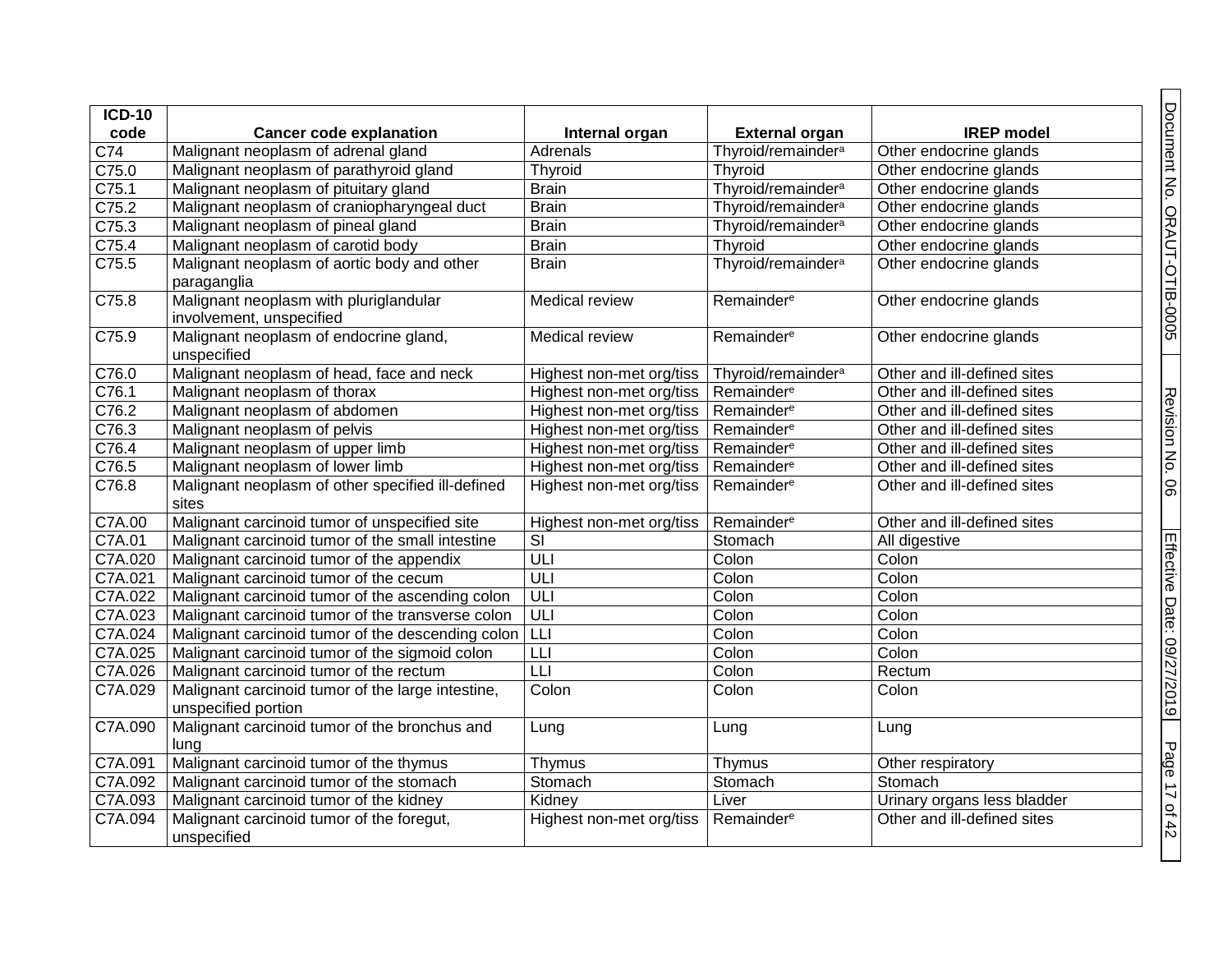| $ICD-10$            |                                                                                                      |                          |                        |                               |
|---------------------|------------------------------------------------------------------------------------------------------|--------------------------|------------------------|-------------------------------|
| code                | <b>Cancer code explanation</b>                                                                       | Internal organ           | <b>External organ</b>  | <b>IREP</b> model             |
| C7A.095             | Malignant carcinoid tumor of the midgut,<br>unspecified                                              | Highest non-met org/tiss | Remainder <sup>e</sup> | Other and ill-defined sites   |
| C7A.096             | Malignant carcinoid tumor of the hindgut,<br>unspecified                                             | Highest non-met org/tiss | Remainder <sup>e</sup> | Other and ill-defined sites   |
| C7A.098             | Malignant carcinoid tumors of other sites                                                            | Highest non-met org/tiss | Remainder <sup>e</sup> | Other and ill-defined sites   |
| C7A.1               | Malignant poorly differentiated neuroendocrine<br>tumors                                             | Highest non-met org/tiss | Remainder <sup>e</sup> | Other and ill-defined sites   |
| C7A.8               | Other malignant neuroendocrine tumors                                                                | Highest non-met org/tiss | Remainder <sup>e</sup> | Other and ill-defined sites   |
| C7B.00 <sup>f</sup> | Secondary carcinoid tumors, unspecified site                                                         | Highest non-met org/tiss | Remainder <sup>e</sup> | Other and ill-defined sites   |
| C7B.09 <sup>f</sup> | Secondary carcinoid tumors of other sites                                                            | Highest non-met org/tiss | Remainder <sup>e</sup> | Other and ill-defined sites   |
| C7B.8 <sup>f</sup>  | Other secondary neuroendocrine tumors                                                                | Highest non-met org/tiss | Remainder <sup>e</sup> | Other and ill-defined sites   |
| C80.0 <sup>f</sup>  | Disseminated malignant neoplasm, unspecified                                                         | Highest non-met org/tiss | Remainder <sup>e</sup> | Other and ill-defined sites   |
| C80.1 <sup>f</sup>  | Malignant (primary) neoplasm, unspecified                                                            | Highest non-met org/tiss | Remainder <sup>e</sup> | Other and ill-defined sites   |
| C81.00              | Nodular lymphocyte predominant Hodgkin<br>lymphoma, unspecified site                                 | LN(TH)                   | <b>Thyroid</b>         | Lymphoma and multiple myeloma |
| C81.01              | Nodular lymphocyte predominant Hodgkin<br>lymphoma, lymph nodes of head, face, and neck              | LN(ET)                   | Thyroid                | Lymphoma and multiple myeloma |
| C81.02              | Nodular lymphocyte predominant Hodgkin<br>lymphoma, intrathoracic lymph nodes                        | LN(TH)                   | Lung                   | Lymphoma and multiple myeloma |
| C81.03              | Nodular lymphocyte predominant Hodgkin<br>lymphoma, intra-abdominal lymph nodes                      | Highest non-met org/tiss | Stomach                | Lymphoma and multiple myeloma |
| C81.04              | Nodular lymphocyte predominant Hodgkin<br>lymphoma, lymph nodes of axilla and upper limb             | LN(TH)                   | Lung                   | Lymphoma and multiple myeloma |
| C81.05              | Nodular lymphocyte predominant Hodgkin<br>lymphoma, lymph nodes of inguinal region and<br>lower limb | Highest non-met org/tiss | <b>Bladder</b>         | Lymphoma and multiple myeloma |
| C81.06              | Nodular lymphocyte predominant Hodgkin<br>lymphoma, intrapelvic lymph nodes                          | Highest non-met org/tiss | <b>Bladder</b>         | Lymphoma and multiple myeloma |
| C81.07              | Nodular lymphocyte predominant Hodgkin<br>lymphoma, spleen                                           | Spleen                   | Stomach                | Lymphoma and multiple myeloma |
| C81.08              | Nodular lymphocyte predominant Hodgkin<br>lymphoma, lymph nodes of multiple sites                    | LN(TH)                   | Thyroid                | Lymphoma and multiple myeloma |
| C81.09              | Nodular lymphocyte predominant Hodgkin<br>lymphoma, extranodal and solid organ sites                 | LN(TH)                   | Thyroid                | Lymphoma and multiple myeloma |
| C81.10              | Nodular sclerosis Hodgkin lymphoma, unspecified<br>site                                              | LN(TH)                   | Thyroid                | Lymphoma and multiple myeloma |
| C81.11              | Nodular sclerosis Hodgkin lymphoma, lymph<br>nodes of head, face, and neck                           | LN(ET)                   | Thyroid                | Lymphoma and multiple myeloma |
| C81.12              | Nodular sclerosis Hodgkin lymphoma,<br>intrathoracic lymph nodes                                     | LN(TH)                   | Lung                   | Lymphoma and multiple myeloma |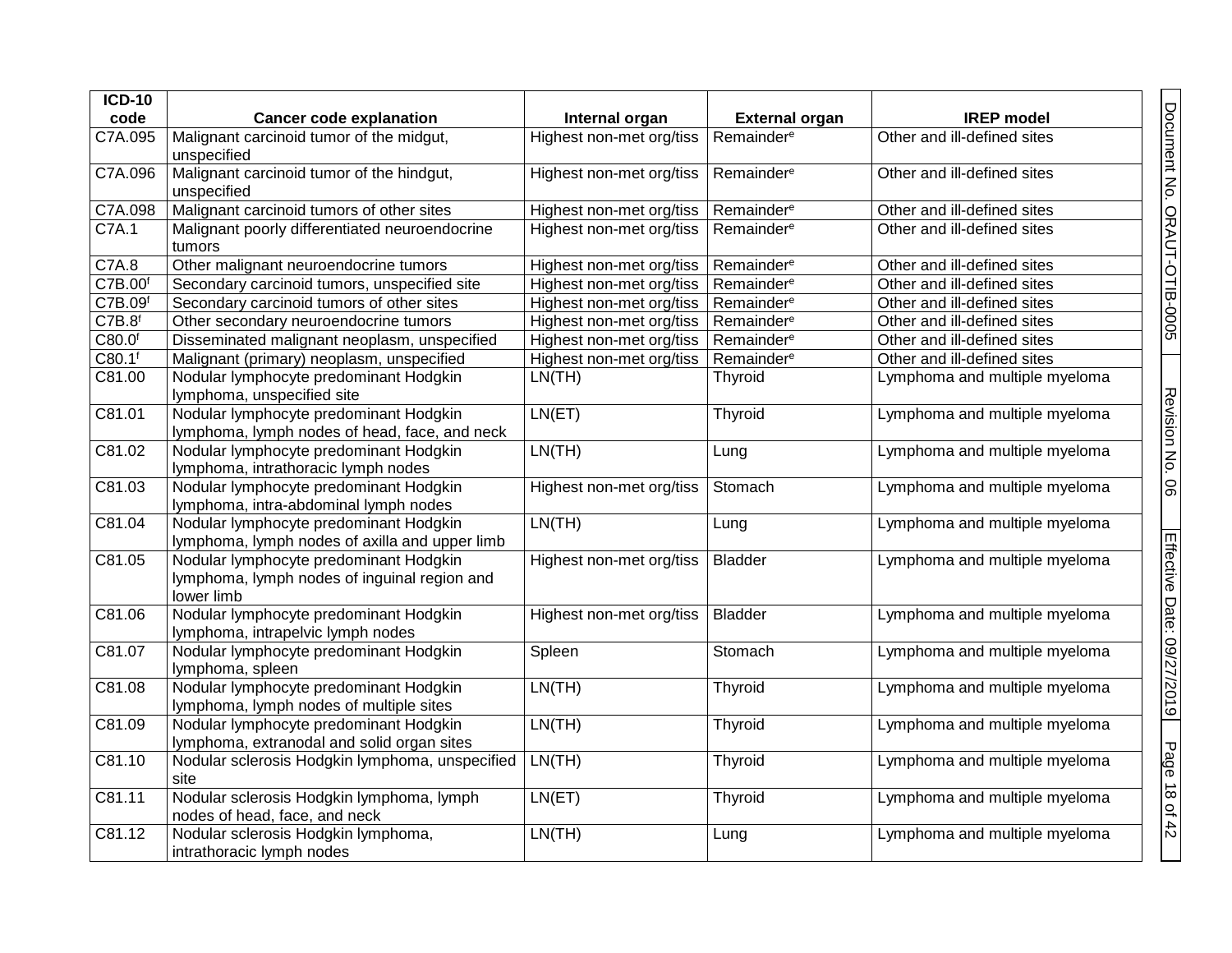| $ICD-10$            |                                                                                      |                          |                       |                               |                              |
|---------------------|--------------------------------------------------------------------------------------|--------------------------|-----------------------|-------------------------------|------------------------------|
| code                | <b>Cancer code explanation</b>                                                       | Internal organ           | <b>External organ</b> | <b>IREP</b> model             |                              |
| C81.13              | Nodular sclerosis Hodgkin lymphoma, intra-<br>abdominal lymph nodes                  | Highest non-met org/tiss | Stomach               | Lymphoma and multiple myeloma |                              |
| C81.14              | Nodular sclerosis Hodgkin lymphoma, lymph<br>nodes of axilla and upper limb          | LN(TH)                   | Lung                  | Lymphoma and multiple myeloma | Document No. ORAUT-OTIB-0005 |
| C81.15              | Nodular sclerosis Hodgkin lymphoma, lymph<br>nodes of inguinal region and lower limb | Highest non-met org/tiss | <b>Bladder</b>        | Lymphoma and multiple myeloma |                              |
| C81.16              | Nodular sclerosis Hodgkin lymphoma, intrapelvic<br>lymph nodes                       | Highest non-met org/tiss | <b>Bladder</b>        | Lymphoma and multiple myeloma |                              |
| C81.17              | Nodular sclerosis Hodgkin lymphoma, spleen                                           | Spleen                   | Stomach               | Lymphoma and multiple myeloma |                              |
| C81.18              | Nodular sclerosis Hodgkin lymphoma, lymph<br>nodes of multiple sites                 | LN(TH)                   | Thyroid               | Lymphoma and multiple myeloma |                              |
| C81.19              | Nodular sclerosis Hodgkin lymphoma, extranodal<br>and solid organ sites              | LN(TH)                   | Thyroid               | Lymphoma and multiple myeloma |                              |
| C81.20              | Mixed cellularity Hodgkin lymphoma, unspecified<br>site                              | LN(TH)                   | Thyroid               | Lymphoma and multiple myeloma |                              |
| C81.21              | Mixed cellularity Hodgkin lymphoma, lymph nodes<br>of head, face, and neck           | LN(ET)                   | <b>Thyroid</b>        | Lymphoma and multiple myeloma | Revision No.                 |
| C81.22              | Mixed cellularity Hodgkin lymphoma, intrathoracic<br>lymph nodes                     | LN(TH)                   | Lung                  | Lymphoma and multiple myeloma |                              |
| C81.23              | Mixed cellularity Hodgkin lymphoma, intra-<br>abdominal lymph nodes                  | Highest non-met org/tiss | Stomach               | Lymphoma and multiple myeloma | 8                            |
| C81.24              | Mixed cellularity Hodgkin lymphoma, lymph nodes<br>of axilla and upper limb          | LN(TH)                   | Lung                  | Lymphoma and multiple myeloma |                              |
| C81.25              | Mixed cellularity Hodgkin lymphoma, lymph nodes<br>of inguinal region and lower limb | Highest non-met org/tiss | <b>Bladder</b>        | Lymphoma and multiple myeloma |                              |
| C81.26              | Mixed cellularity Hodgkin lymphoma, intrapelvic<br>lymph nodes                       | Highest non-met org/tiss | Bladder               | Lymphoma and multiple myeloma |                              |
| $\overline{C81.27}$ | Mixed cellularity Hodgkin lymphoma, spleen                                           | Spleen                   | Stomach               | Lymphoma and multiple myeloma |                              |
| C81.28              | Mixed cellularity Hodgkin lymphoma, lymph nodes<br>of multiple sites                 | LN(TH)                   | <b>Thyroid</b>        | Lymphoma and multiple myeloma |                              |
| C81.29              | Mixed cellularity Hodgkin lymphoma, extranodal<br>and solid organ sites              | LN(TH)                   | Thyroid               | Lymphoma and multiple myeloma | Effective Date: 09/27/2019   |
| C81.30              | Lymphocyte depleted Hodgkin lymphoma,<br>unspecified site                            | LN(TH)                   | Thyroid               | Lymphoma and multiple myeloma |                              |
| C81.31              | Lymphocyte depleted Hodgkin lymphoma, lymph<br>nodes of head, face, and neck         | LN(ET)                   | <b>Thyroid</b>        | Lymphoma and multiple myeloma | Page                         |
| C81.32              | Lymphocyte depleted Hodgkin lymphoma,<br>intrathoracic lymph nodes                   | LN(TH)                   | Lung                  | Lymphoma and multiple myeloma | 19 of 42                     |
| C81.33              | Lymphocyte depleted Hodgkin lymphoma, intra-<br>abdominal lymph nodes                | Highest non-met org/tiss | Stomach               | Lymphoma and multiple myeloma |                              |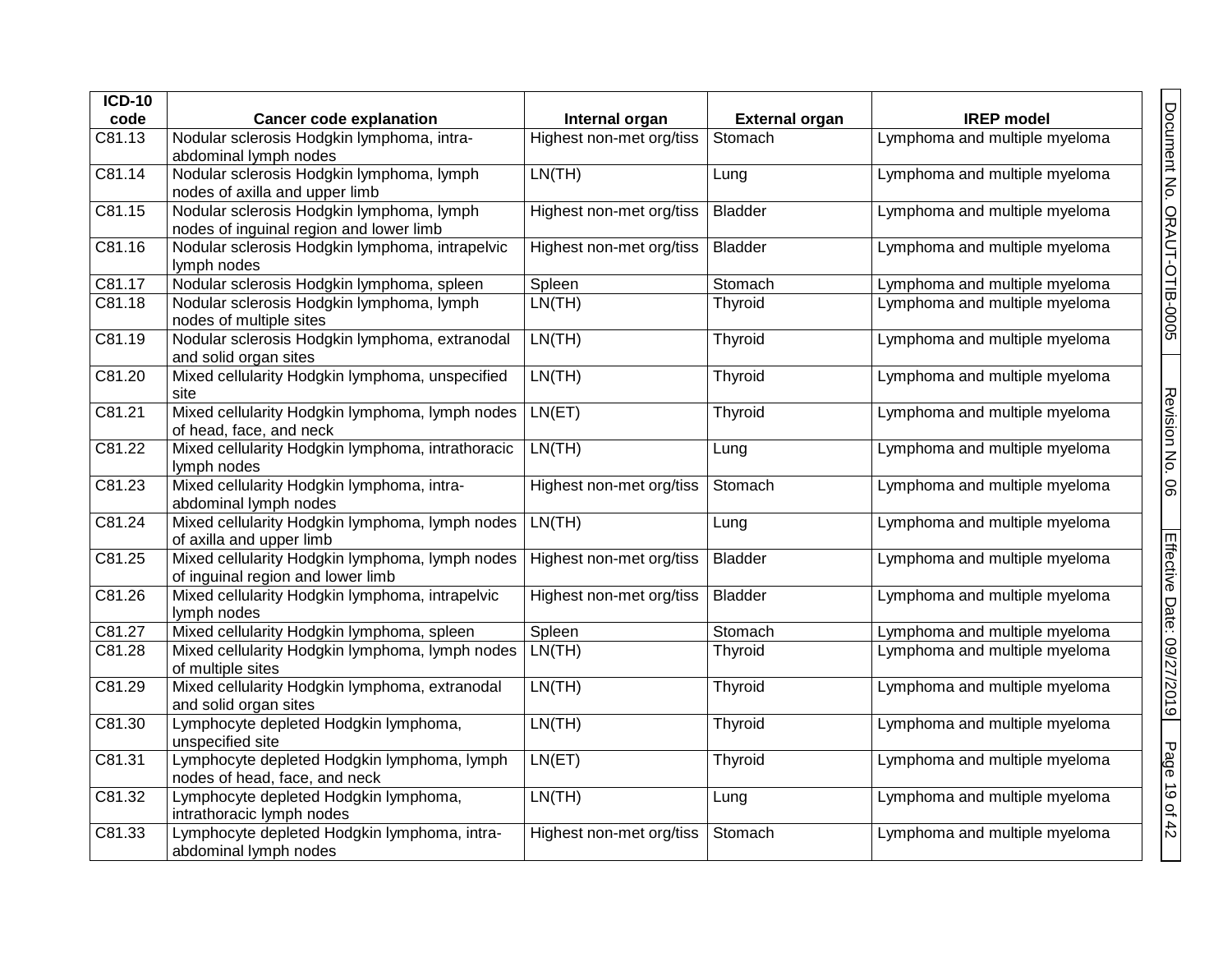| $ICD-10$ |                                                                                        |                          |                       |                               |
|----------|----------------------------------------------------------------------------------------|--------------------------|-----------------------|-------------------------------|
| code     | <b>Cancer code explanation</b>                                                         | Internal organ           | <b>External organ</b> | <b>IREP</b> model             |
| C81.34   | Lymphocyte depleted Hodgkin lymphoma, lymph<br>nodes of axilla and upper limb          | LN(TH)                   | Lung                  | Lymphoma and multiple myeloma |
| C81.35   | Lymphocyte depleted Hodgkin lymphoma, lymph<br>nodes of inguinal region and lower limb | Highest non-met org/tiss | <b>Bladder</b>        | Lymphoma and multiple myeloma |
| C81.36   | Lymphocyte depleted Hodgkin lymphoma,<br>intrapelvic lymph nodes                       | Highest non-met org/tiss | Bladder               | Lymphoma and multiple myeloma |
| C81.37   | Lymphocyte depleted Hodgkin lymphoma, spleen                                           | Spleen                   | Stomach               | Lymphoma and multiple myeloma |
| C81.38   | Lymphocyte depleted Hodgkin lymphoma, lymph<br>nodes of multiple sites                 | LN(TH)                   | Thyroid               | Lymphoma and multiple myeloma |
| C81.39   | Lymphocyte depleted Hodgkin lymphoma,<br>extranodal and solid organ sites              | LN(TH)                   | Thyroid               | Lymphoma and multiple myeloma |
| C81.40   | Lymphocyte-rich Hodgkin lymphoma, unspecified<br>site                                  | LN(TH)                   | Thyroid               | Lymphoma and multiple myeloma |
| C81.41   | Lymphocyte-rich Hodgkin lymphoma, lymph<br>nodes of head, face, and neck               | LN(ET)                   | Thyroid               | Lymphoma and multiple myeloma |
| C81.42   | Lymphocyte-rich Hodgkin lymphoma, intrathoracic<br>lymph nodes                         | LN(TH)                   | Lung                  | Lymphoma and multiple myeloma |
| C81.43   | Lymphocyte-rich Hodgkin lymphoma, intra-<br>abdominal lymph nodes                      | Highest non-met org/tiss | Stomach               | Lymphoma and multiple myeloma |
| C81.44   | Lymphocyte-rich Hodgkin lymphoma, lymph<br>nodes of axilla and upper limb              | LN(TH)                   | Lung                  | Lymphoma and multiple myeloma |
| C81.45   | Lymphocyte-rich Hodgkin lymphoma, lymph<br>nodes of inguinal region and lower limb     | Highest non-met org/tiss | <b>Bladder</b>        | Lymphoma and multiple myeloma |
| C81.46   | Lymphocyte-rich Hodgkin lymphoma, intrapelvic<br>lymph nodes                           | Highest non-met org/tiss | <b>Bladder</b>        | Lymphoma and multiple myeloma |
| C81.47   | Lymphocyte-rich Hodgkin lymphoma, spleen                                               | Spleen                   | Stomach               | Lymphoma and multiple myeloma |
| C81.48   | Lymphocyte-rich Hodgkin lymphoma, lymph<br>nodes of multiple sites                     | LN(TH)                   | Thyroid               | Lymphoma and multiple myeloma |
| C81.49   | Lymphocyte-rich Hodgkin lymphoma, extranodal<br>and solid organ sites                  | LN(TH)                   | Thyroid               | Lymphoma and multiple myeloma |
| C81.70   | Other Hodgkin lymphoma, unspecified site                                               | LN(TH)                   | Thyroid               | Lymphoma and multiple myeloma |
| C81.71   | Other Hodgkin lymphoma, lymph nodes of head,<br>face, and neck                         | LN(ET)                   | Thyroid               | Lymphoma and multiple myeloma |
| C81.72   | Other Hodgkin lymphoma, intrathoracic lymph<br>nodes                                   | LN(TH)                   | Lung                  | Lymphoma and multiple myeloma |
| C81.73   | Other Hodgkin lymphoma, intra-abdominal lymph<br>nodes                                 | Highest non-met org/tiss | Stomach               | Lymphoma and multiple myeloma |
| C81.74   | Other Hodgkin lymphoma, lymph nodes of axilla<br>and upper limb                        | LN(TH)                   | Lung                  | Lymphoma and multiple myeloma |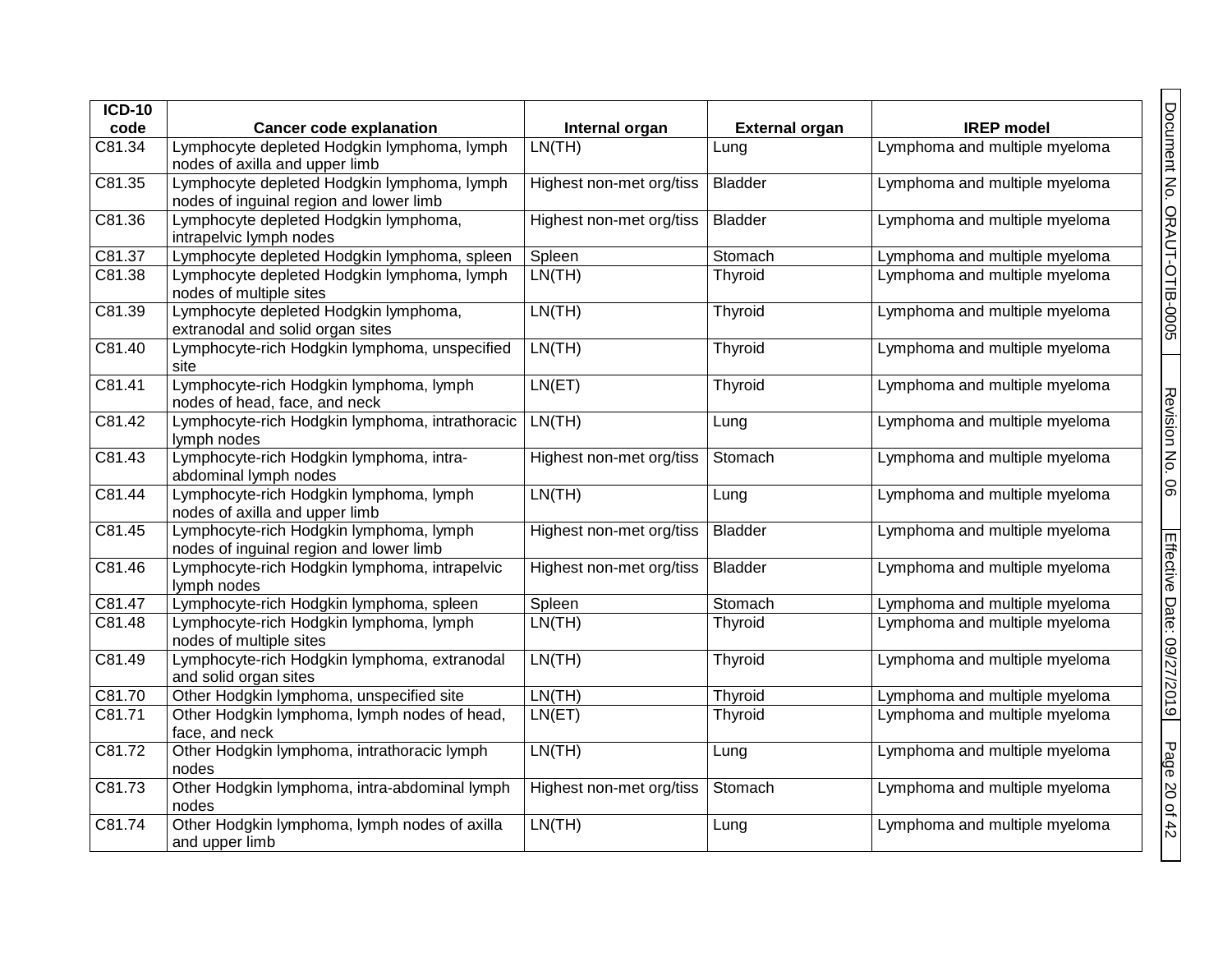| <b>ICD-10</b> |                                                                                 |                          |                          |                               |
|---------------|---------------------------------------------------------------------------------|--------------------------|--------------------------|-------------------------------|
| code          | <b>Cancer code explanation</b>                                                  | Internal organ           | <b>External organ</b>    | <b>IREP</b> model             |
| C81.75        | Other Hodgkin lymphoma, lymph nodes of<br>inguinal region and lower limb        | Highest non-met org/tiss | <b>Bladder</b>           | Lymphoma and multiple myeloma |
| C81.76        | Other Hodgkin lymphoma, intrapelvic lymph<br>nodes                              | Highest non-met org/tiss | <b>Bladder</b>           | Lymphoma and multiple myeloma |
| C81.77        | Other Hodgkin lymphoma, spleen                                                  | Spleen                   | Stomach                  | Lymphoma and multiple myeloma |
| C81.78        | Other Hodgkin lymphoma, lymph nodes of<br>multiple sites                        | LN(TH)                   | Thyroid                  | Lymphoma and multiple myeloma |
| C81.79        | Other Hodgkin lymphoma, extranodal and solid<br>organ sites                     | LN(TH)                   | Thyroid                  | Lymphoma and multiple myeloma |
| C81.90        | Hodgkin lymphoma, unspecified, unspecified site                                 | LN(TH)                   | Thyroid                  | Lymphoma and multiple myeloma |
| C81.91        | Hodgkin lymphoma, unspecified, lymph nodes of<br>head, face, and neck           | LN(ET)                   | Thyroid                  | Lymphoma and multiple myeloma |
| C81.92        | Hodgkin lymphoma, unspecified, intrathoracic<br>lymph nodes                     | LN(TH)                   | Lung                     | Lymphoma and multiple myeloma |
| C81.93        | Hodgkin lymphoma, unspecified, intra-abdominal<br>lymph nodes                   | Highest non-met org/tiss | Stomach                  | Lymphoma and multiple myeloma |
| C81.94        | Hodgkin lymphoma, unspecified, lymph nodes of<br>axilla and upper limb          | LN(TH)                   | Lung                     | Lymphoma and multiple myeloma |
| C81.95        | Hodgkin lymphoma, unspecified, lymph nodes of<br>inguinal region and lower limb | Highest non-met org/tiss | <b>Bladder</b>           | Lymphoma and multiple myeloma |
| C81.96        | Hodgkin lymphoma, unspecified, intrapelvic lymph<br>nodes                       | Highest non-met org/tiss | <b>Bladder</b>           | Lymphoma and multiple myeloma |
| C81.97        | Hodgkin lymphoma, unspecified, spleen                                           | Spleen                   | Stomach                  | Lymphoma and multiple myeloma |
| C81.98        | Hodgkin lymphoma, unspecified, lymph nodes of<br>multiple sites                 | LN(TH)                   | Thyroid                  | Lymphoma and multiple myeloma |
| C81.99        | Hodgkin lymphoma, unspecified, extranodal and<br>solid organ sites              | LN(TH)                   | Thyroid                  | Lymphoma and multiple myeloma |
| C82           | Follicular lymphoma                                                             | LN(TH)                   | Thymus/lung <sup>g</sup> | Lymphoma and multiple myeloma |
| C83.00        | Small cell B-cell lymphoma, unspecified site                                    | LN(TH)                   | Thyroid                  | Lymphoma and multiple myeloma |
| C83.01        | Small cell B-cell lymphoma, lymph nodes of head,<br>face, and neck              | LN(ET)                   | Thyroid                  | Lymphoma and multiple myeloma |
| C83.02        | Small cell B-cell lymphoma, intrathoracic lymph<br>nodes                        | LN(TH)                   | Lung                     | Lymphoma and multiple myeloma |
| C83.03        | Small cell B-cell lymphoma, intra-abdominal<br>lymph nodes                      | Highest non-met org/tiss | Stomach                  | Lymphoma and multiple myeloma |
| C83.04        | Small cell B-cell lymphoma, lymph nodes of axilla<br>and upper limb             | LN(TH)                   | Lung                     | Lymphoma and multiple myeloma |
| C83.05        | Small cell B-cell lymphoma, lymph nodes of<br>inguinal region and lower limb    | Highest non-met org/tiss | <b>Bladder</b>           | Lymphoma and multiple myeloma |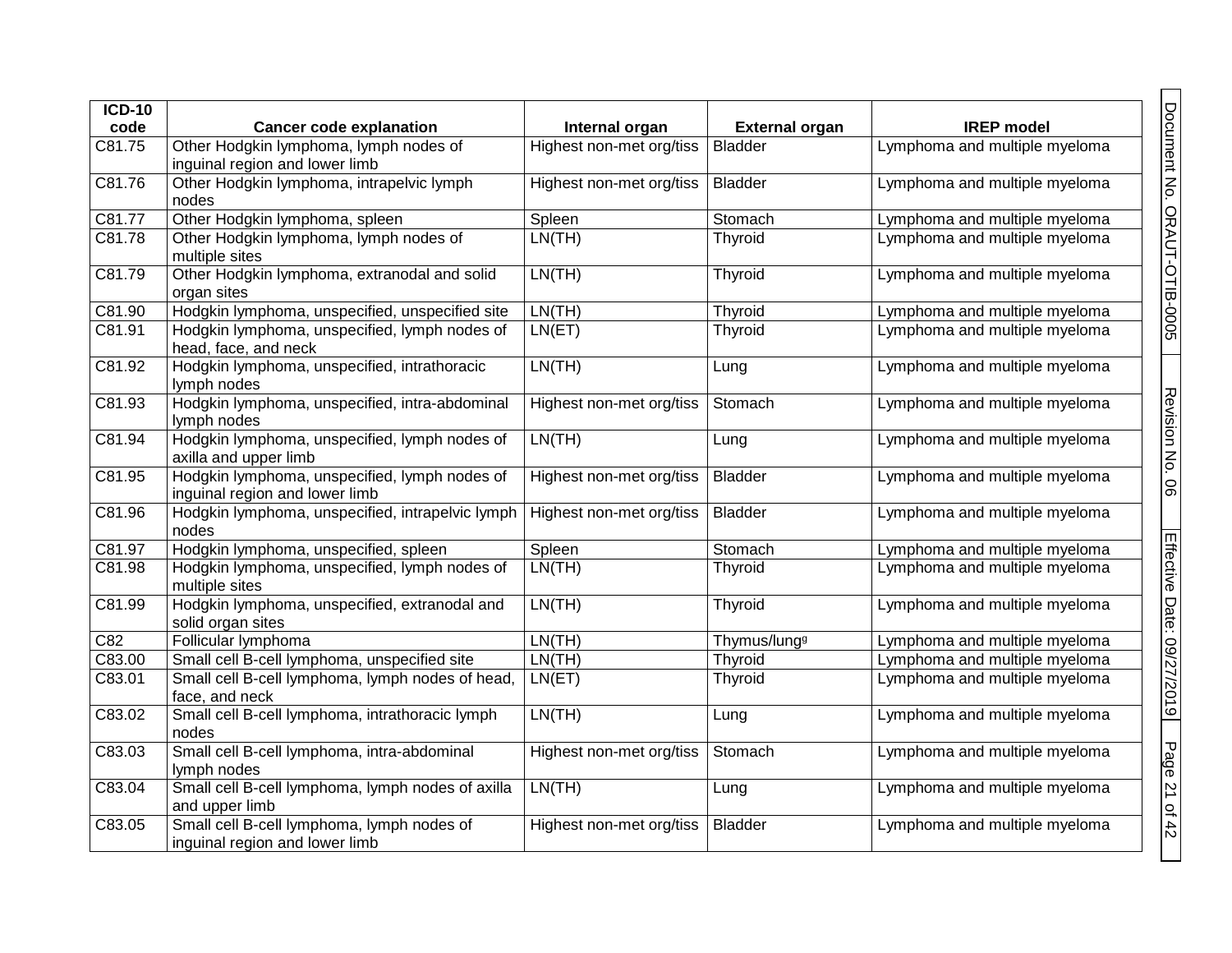| $ICD-10$ |                                                                                 |                          |                          |                               |
|----------|---------------------------------------------------------------------------------|--------------------------|--------------------------|-------------------------------|
| code     | <b>Cancer code explanation</b>                                                  | Internal organ           | <b>External organ</b>    | <b>IREP</b> model             |
| C83.06   | Small cell B-cell lymphoma, intrapelvic lymph<br>nodes                          | Highest non-met org/tiss | <b>Bladder</b>           | Lymphoma and multiple myeloma |
| C83.07   | Small cell B-cell lymphoma, spleen                                              | Spleen                   | Stomach                  | Lymphoma and multiple myeloma |
| C83.08   | Small cell B-cell lymphoma, lymph nodes of<br>multiple sites                    | LN(TH)                   | Thyroid                  | Lymphoma and multiple myeloma |
| C83.09   | Small cell B-cell lymphoma, extranodal and solid<br>organ sites                 | LN(TH)                   | Thyroid                  | Lymphoma and multiple myeloma |
| C83.10   | Mantle cell lymphoma, unspecified site                                          | LN(TH)                   | Thymus/lung <sup>g</sup> | Lymphoma and multiple myeloma |
| C83.11   | Mantle cell lymphoma, lymph nodes of head, face,<br>and neck                    | LN(TH)                   | Thymus/lung <sup>g</sup> | Lymphoma and multiple myeloma |
| C83.12   | Mantle cell lymphoma, intrathoracic lymph nodes                                 | LN(TH)                   | Thymus/lung <sup>g</sup> | Lymphoma and multiple myeloma |
| C83.13   | Mantle cell lymphoma, intra-abdominal lymph<br>nodes                            | LN(TH)                   | Thymus/lung <sup>g</sup> | Lymphoma and multiple myeloma |
| C83.14   | Mantle cell lymphoma, lymph nodes of axilla and<br>upper limb                   | LN(TH)                   | Thymus/lung <sup>g</sup> | Lymphoma and multiple myeloma |
| C83.15   | Mantle cell lymphoma, lymph nodes of inguinal<br>region and lower limb          | LN(TH)                   | Thymus/lung <sup>g</sup> | Lymphoma and multiple myeloma |
| C83.16   | Mantle cell lymphoma, intrapelvic lymph nodes                                   | LN(TH)                   | Thymus/lung <sup>g</sup> | Lymphoma and multiple myeloma |
| C83.17   | Mantle cell lymphoma, spleen                                                    | LN(TH)                   | Thymus/lung <sup>g</sup> | Lymphoma and multiple myeloma |
| C83.18   | Mantle cell lymphoma, lymph nodes of multiple<br>sites                          | LN(TH)                   | Thymus/lung <sup>g</sup> | Lymphoma and multiple myeloma |
| C83.19   | Mantle cell lymphoma, extranodal and solid organ<br>sites                       | LN(TH)                   | Thymus/lung <sup>g</sup> | Lymphoma and multiple myeloma |
| C83.30   | Diffuse large B-cell lymphoma, unspecified site                                 | LN(TH)                   | Thyroid                  | Lymphoma and multiple myeloma |
| C83.31   | Diffuse large B-cell lymphoma, lymph nodes of<br>head, face, and neck           | LN(ET)                   | Thyroid                  | Lymphoma and multiple myeloma |
| C83.32   | Diffuse large B-cell lymphoma, intrathoracic lymph   LN(TH)<br>nodes            |                          | Lung                     | Lymphoma and multiple myeloma |
| C83.33   | Diffuse large B-cell lymphoma, intra-abdominal<br>lymph nodes                   | Highest non-met org/tiss | Stomach                  | Lymphoma and multiple myeloma |
| C83.34   | Diffuse large B-cell lymphoma, lymph nodes of<br>axilla and upper limb          | LN(TH)                   | Lung                     | Lymphoma and multiple myeloma |
| C83.35   | Diffuse large B-cell lymphoma, lymph nodes of<br>inguinal region and lower limb | Highest non-met org/tiss | <b>Bladder</b>           | Lymphoma and multiple myeloma |
| C83.36   | Diffuse large B-cell lymphoma, intrapelvic lymph<br>nodes                       | Highest non-met org/tiss | <b>Bladder</b>           | Lymphoma and multiple myeloma |
| C83.37   | Diffuse large B-cell lymphoma, spleen                                           | Spleen                   | Stomach                  | Lymphoma and multiple myeloma |
| C83.38   | Diffuse large B-cell lymphoma, lymph nodes of<br>multiple sites                 | LN(TH)                   | Thyroid                  | Lymphoma and multiple myeloma |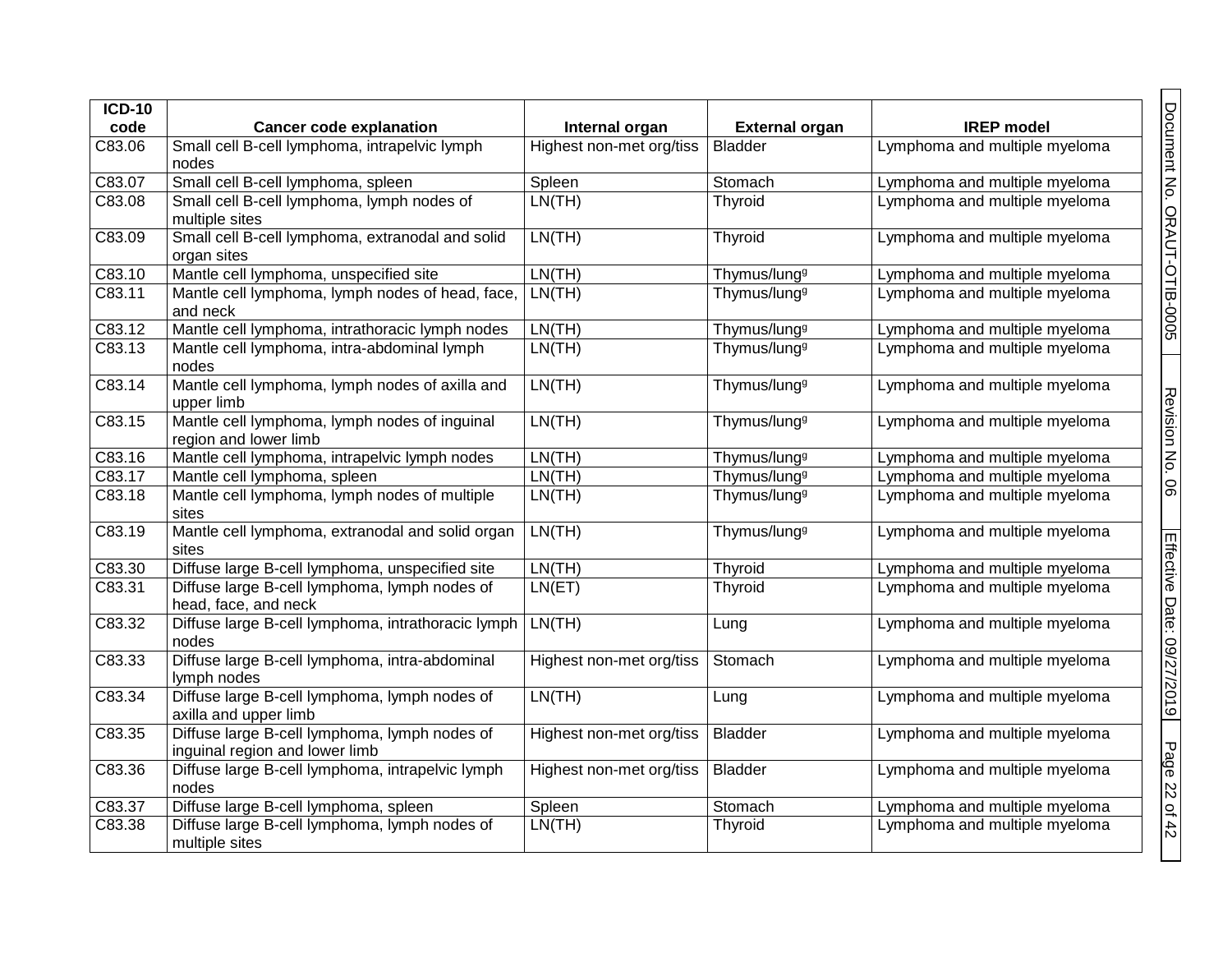| $ICD-10$ |                                                                                    |                          |                       |                               |                              |
|----------|------------------------------------------------------------------------------------|--------------------------|-----------------------|-------------------------------|------------------------------|
| code     | <b>Cancer code explanation</b>                                                     | Internal organ           | <b>External organ</b> | <b>IREP</b> model             |                              |
| C83.39   | Diffuse large B-cell lymphoma, extranodal and<br>solid organ sites                 | LN(TH)                   | Thyroid               | Lymphoma and multiple myeloma |                              |
| C83.50   | Lymphoblastic (diffuse) lymphoma, unspecified<br>site                              | LN(TH)                   | Thyroid               | Lymphoma and multiple myeloma |                              |
| C83.51   | Lymphoblastic (diffuse) lymphoma, lymph nodes<br>of head, face, and neck           | LN(ET)                   | Thyroid               | Lymphoma and multiple myeloma |                              |
| C83.52   | Lymphoblastic (diffuse) lymphoma, intrathoracic<br>lymph nodes                     | LN(TH)                   | Lung                  | Lymphoma and multiple myeloma | Document No. ORAUT-OTIB-0005 |
| C83.53   | Lymphoblastic (diffuse) lymphoma, intra-<br>abdominal lymph nodes                  | Highest non-met org/tiss | Stomach               | Lymphoma and multiple myeloma |                              |
| C83.54   | Lymphoblastic (diffuse) lymphoma, lymph nodes<br>of axilla and upper limb          | LN(TH)                   | Lung                  | Lymphoma and multiple myeloma |                              |
| C83.55   | Lymphoblastic (diffuse) lymphoma, lymph nodes<br>of inguinal region and lower limb | Highest non-met org/tiss | <b>Bladder</b>        | Lymphoma and multiple myeloma |                              |
| C83.56   | Lymphoblastic (diffuse) lymphoma, intrapelvic<br>lymph nodes                       | Highest non-met org/tiss | <b>Bladder</b>        | Lymphoma and multiple myeloma |                              |
| C83.57   | Lymphoblastic (diffuse) lymphoma, spleen                                           | Spleen                   | Stomach               | Lymphoma and multiple myeloma |                              |
| C83.58   | Lymphoblastic (diffuse) lymphoma, lymph nodes<br>of multiple sites                 | LN(TH)                   | Thyroid               | Lymphoma and multiple myeloma | Revision No. 06              |
| C83.59   | Lymphoblastic (diffuse) lymphoma, extranodal<br>and solid organ sites              | LN(TH)                   | Thyroid               | Lymphoma and multiple myeloma |                              |
| C83.7    | Burkitt lymphoma                                                                   | LN(TH)                   | Lung                  | Lymphoma and multiple myeloma |                              |
| C83.80   | Other non-follicular lymphoma, unspecified site                                    | LN(TH)                   | Thyroid               | Lymphoma and multiple myeloma |                              |
| C83.81   | Other non-follicular lymphoma, lymph nodes of<br>head, face, and neck              | LN(ET)                   | Thyroid               | Lymphoma and multiple myeloma |                              |
| C83.82   | Other non-follicular lymphoma, intrathoracic lymph<br>nodes                        | LN(TH)                   | Lung                  | Lymphoma and multiple myeloma |                              |
| C83.83   | Other non-follicular lymphoma, intra-abdominal<br>lymph nodes                      | Highest non-met org/tiss | Stomach               | Lymphoma and multiple myeloma |                              |
| C83.84   | Other non-follicular lymphoma, lymph nodes of<br>axilla and upper limb             | LN(TH)                   | Lung                  | Lymphoma and multiple myeloma | Effective Date: 09/27/2019   |
| C83.85   | Other non-follicular lymphoma, lymph nodes of<br>inguinal region and lower limb    | Highest non-met org/tiss | <b>Bladder</b>        | Lymphoma and multiple myeloma |                              |
| C83.86   | Other non-follicular lymphoma, intrapelvic lymph<br>nodes                          | Highest non-met org/tiss | <b>Bladder</b>        | Lymphoma and multiple myeloma |                              |
| C83.87   | Other non-follicular lymphoma, spleen                                              | Spleen                   | Stomach               | Lymphoma and multiple myeloma |                              |
| C83.88   | Other non-follicular lymphoma, lymph nodes of<br>multiple sites                    | LN(TH)                   | Thyroid               | Lymphoma and multiple myeloma | Page 23 of 42                |
| C83.89   | Other non-follicular lymphoma, extranodal and<br>solid organ sites                 | LN(TH)                   | Thyroid               | Lymphoma and multiple myeloma |                              |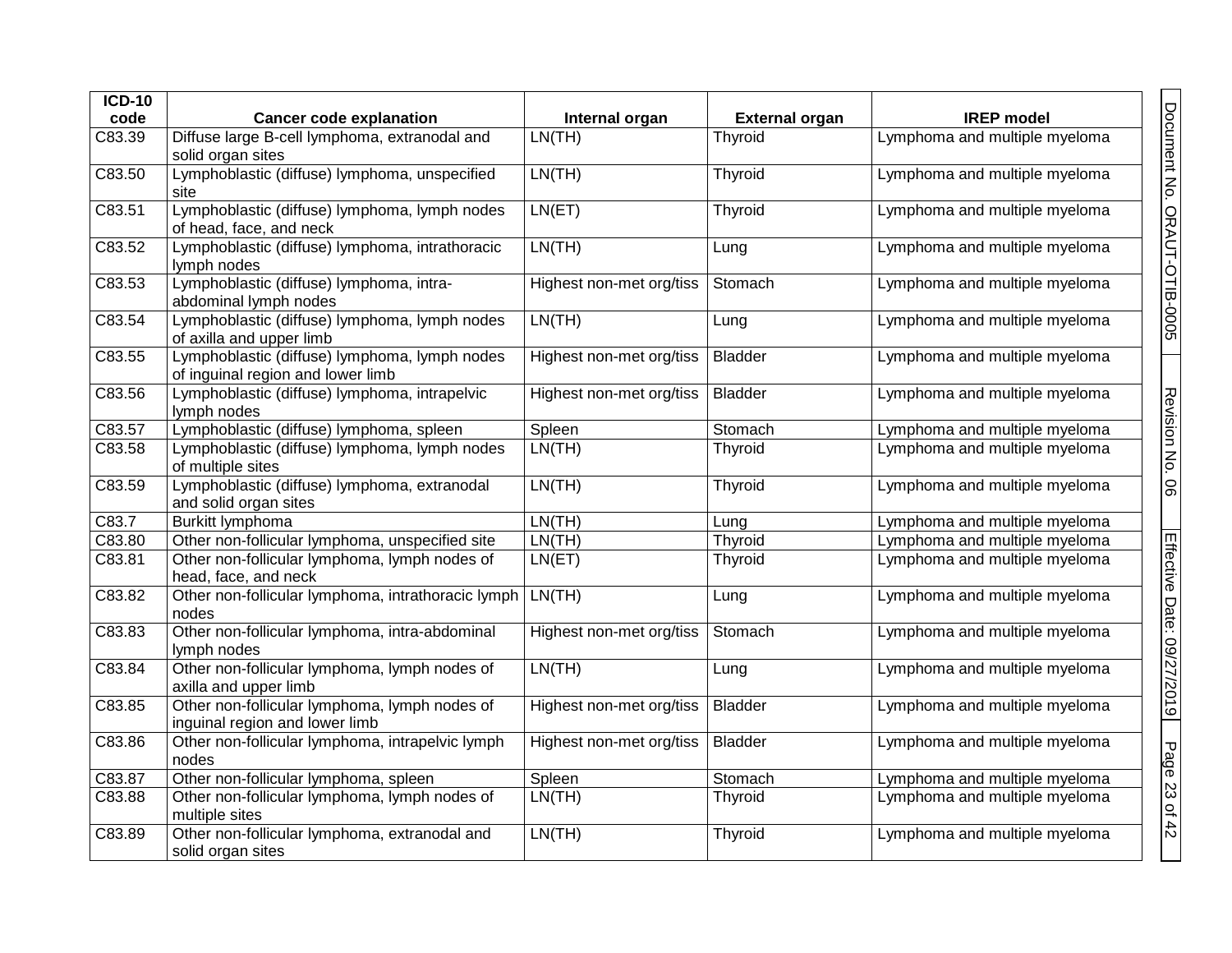| <b>ICD-10</b> |                                                                                                  |                          |                       |                               |
|---------------|--------------------------------------------------------------------------------------------------|--------------------------|-----------------------|-------------------------------|
| code          | <b>Cancer code explanation</b>                                                                   | Internal organ           | <b>External organ</b> | <b>IREP</b> model             |
| C83.90        | Non-follicular (diffuse) lymphoma, unspecified,<br>unspecified site                              | LN(TH)                   | Thyroid               | Lymphoma and multiple myeloma |
| C83.91        | Non-follicular (diffuse) lymphoma, unspecified,<br>lymph nodes of head, face, and neck           | LN(ET)                   | Thyroid               | Lymphoma and multiple myeloma |
| C83.92        | Non-follicular (diffuse) lymphoma, unspecified,<br>intrathoracic lymph nodes                     | LN(TH)                   | Lung                  | Lymphoma and multiple myeloma |
| C83.93        | Non-follicular (diffuse) lymphoma, unspecified,<br>intra-abdominal lymph nodes                   | Highest non-met org/tiss | Stomach               | Lymphoma and multiple myeloma |
| C83.94        | Non-follicular (diffuse) lymphoma, unspecified,<br>lymph nodes of axilla and upper limb          | LN(TH)                   | Lung                  | Lymphoma and multiple myeloma |
| C83.95        | Non-follicular (diffuse) lymphoma, unspecified,<br>lymph nodes of inguinal region and lower limb | Highest non-met org/tiss | Bladder               | Lymphoma and multiple myeloma |
| C83.96        | Non-follicular (diffuse) lymphoma, unspecified,<br>intrapelvic lymph nodes                       | Highest non-met org/tiss | <b>Bladder</b>        | Lymphoma and multiple myeloma |
| C83.97        | Non-follicular (diffuse) lymphoma, unspecified,<br>spleen                                        | Spleen                   | Stomach               | Lymphoma and multiple myeloma |
| C83.98        | Non-follicular (diffuse) lymphoma, unspecified,<br>lymph nodes of multiple sites                 | LN(TH)                   | Thyroid               | Lymphoma and multiple myeloma |
| C83.99        | Non-follicular (diffuse) lymphoma, unspecified,<br>extranodal and solid organ sites              | LN(TH)                   | Thyroid               | Lymphoma and multiple myeloma |
| C84.0         | Mycosis fungoides                                                                                | Skin                     | Skin                  | Lymphoma and multiple myeloma |
| C84.1         | Sezary disease                                                                                   | <b>Skin</b>              | <b>Skin</b>           | Lymphoma and multiple myeloma |
| C84.4         | Peripheral T-cell lymphoma, not classified                                                       | <b>Skin</b>              | Skin                  | Lymphoma and multiple myeloma |
| C84.60        | Anaplastic large cell lymphoma, ALK-positive,<br>unspecified site                                | LN(TH)                   | Thyroid               | Lymphoma and multiple myeloma |
| C84.61        | Anaplastic large cell lymphoma, ALK-positive,<br>lymph nodes of head, face, and neck             | LN(ET)                   | Thyroid               | Lymphoma and multiple myeloma |
| C84.62        | Anaplastic large cell lymphoma, ALK-positive,<br>intrathoracic lymph nodes                       | LN(TH)                   | Lung                  | Lymphoma and multiple myeloma |
| C84.63        | Anaplastic large cell lymphoma, ALK-positive,<br>intra-abdominal lymph nodes                     | Highest non-met org/tiss | Stomach               | Lymphoma and multiple myeloma |
| C84.64        | Anaplastic large cell lymphoma, ALK-positive,<br>lymph nodes of axilla and upper limb            | LN(TH)                   | Lung                  | Lymphoma and multiple myeloma |
| C84.65        | Anaplastic large cell lymphoma, ALK-positive,<br>lymph nodes of inguinal region and lower limb   | Highest non-met org/tiss | <b>Bladder</b>        | Lymphoma and multiple myeloma |
| C84.66        | Anaplastic large cell lymphoma, ALK-positive,<br>intrapelvic lymph nodes                         | Highest non-met org/tiss | <b>Bladder</b>        | Lymphoma and multiple myeloma |
| C84.67        | Anaplastic large cell lymphoma, ALK-positive,<br>spleen                                          | Spleen                   | Stomach               | Lymphoma and multiple myeloma |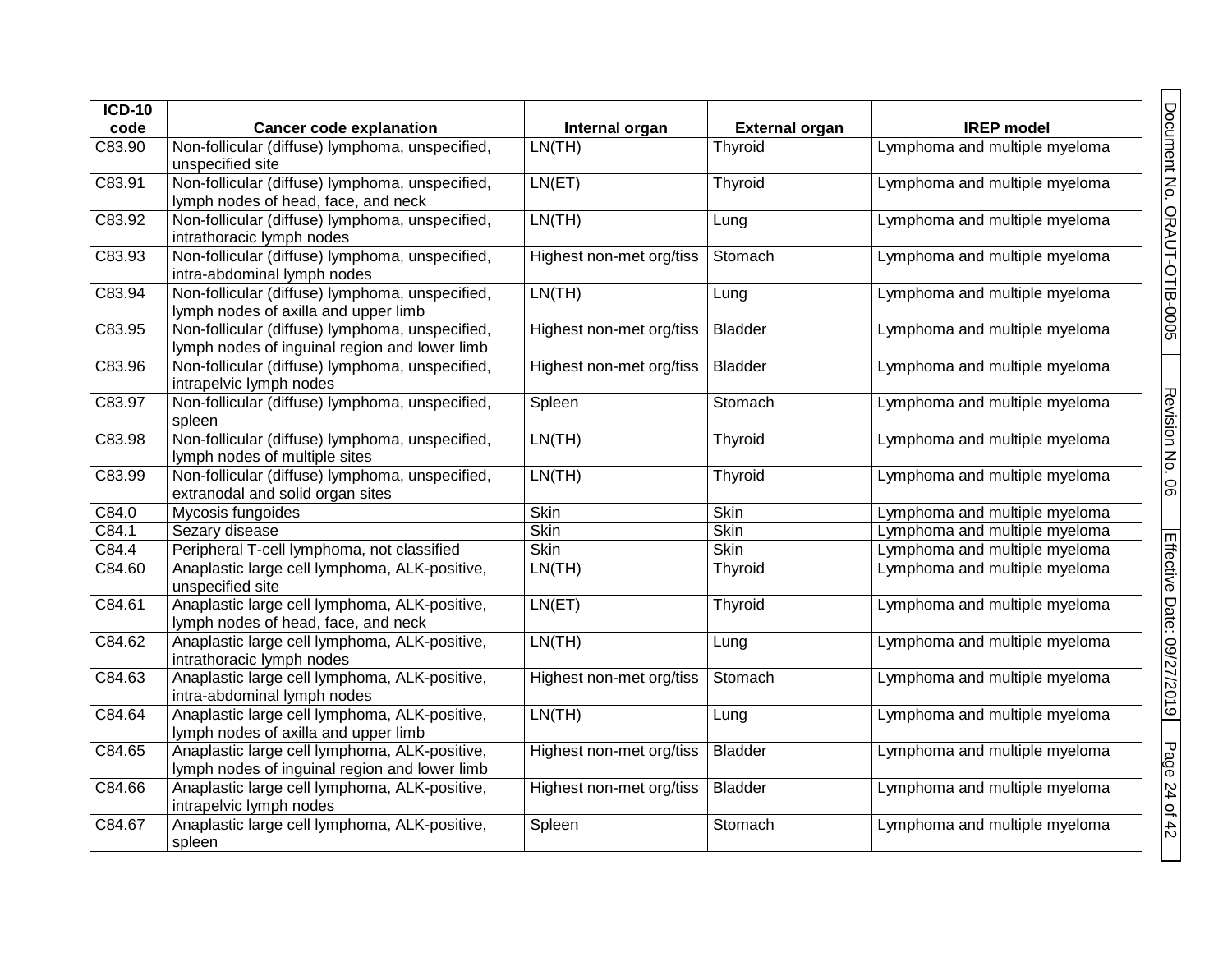| <b>ICD-10</b><br>code | <b>Cancer code explanation</b>                                                                                          | Internal organ           | <b>External organ</b>    | <b>IREP</b> model             |                              |
|-----------------------|-------------------------------------------------------------------------------------------------------------------------|--------------------------|--------------------------|-------------------------------|------------------------------|
| C84.68                | Anaplastic large cell lymphoma, ALK-positive,                                                                           | LN(TH)                   | Thyroid                  | Lymphoma and multiple myeloma |                              |
|                       | lymph nodes of multiple sites                                                                                           |                          |                          |                               |                              |
| C84.69                | Anaplastic large cell lymphoma, ALK-positive,                                                                           | LN(TH)                   | <b>Thyroid</b>           | Lymphoma and multiple myeloma |                              |
|                       | extranodal and solid organ sites                                                                                        |                          |                          |                               |                              |
| C84.70                | Anaplastic large cell lymphoma, ALK-negative,<br>unspecified site                                                       | LN(TH)                   | Thyroid                  | Lymphoma and multiple myeloma |                              |
| C84.71                | Anaplastic large cell lymphoma, ALK-negative,<br>lymph nodes of head, face, and neck                                    | LN(ET)                   | Thyroid                  | Lymphoma and multiple myeloma |                              |
| C84.72                | Anaplastic large cell lymphoma, ALK-negative,<br>intrathoracic lymph nodes                                              | LN(TH)                   | Lung                     | Lymphoma and multiple myeloma | Document No. ORAUT-OTIB-0005 |
| C84.73                | Anaplastic large cell lymphoma, ALK-negative,<br>intra-abdominal lymph nodes                                            | Highest non-met org/tiss | Stomach                  | Lymphoma and multiple myeloma |                              |
| C84.74                | Anaplastic large cell lymphoma, ALK-negative,<br>lymph nodes of axilla and upper limb                                   | LN(TH)                   | Lung                     | Lymphoma and multiple myeloma |                              |
| C84.75                | Anaplastic large cell lymphoma, ALK-negative,<br>lymph nodes of inguinal region and lower limb                          | Highest non-met org/tiss | <b>Bladder</b>           | Lymphoma and multiple myeloma |                              |
| C84.76                | Anaplastic large cell lymphoma, ALK-negative,<br>intrapelvic lymph nodes                                                | Highest non-met org/tiss | <b>Bladder</b>           | Lymphoma and multiple myeloma | Revision No.                 |
| C84.77                | Anaplastic large cell lymphoma, ALK-negative,<br>spleen                                                                 | Spleen                   | Stomach                  | Lymphoma and multiple myeloma | 90                           |
| C84.78                | Anaplastic large cell lymphoma, ALK-negative,<br>lymph nodes of multiple sites                                          | LN(TH)                   | Thyroid                  | Lymphoma and multiple myeloma |                              |
| C84.79                | Anaplastic large cell lymphoma, ALK-negative,<br>extranodal and solid organ sites                                       | LN(TH)                   | <b>Thyroid</b>           | Lymphoma and multiple myeloma |                              |
| C84.9                 | Mature T/NK-cell lymphomas, unspecified                                                                                 | LN(TH)                   | Thymus/lung <sup>9</sup> | Lymphoma and multiple myeloma |                              |
| C84.A                 | Cutaneous T-cell lymphoma, unspecified                                                                                  | Skin                     | <b>Skin</b>              | Lymphoma and multiple myeloma |                              |
| C84.Z                 | Other mature T/NK-cell lymphomas                                                                                        | LN(TH)                   | Thymus/lung <sup>g</sup> | Lymphoma and multiple myeloma |                              |
| C85.1                 | Unspecified B-cell lymphoma                                                                                             | LN(TH)                   | Thymus/lung <sup>g</sup> | Lymphoma and multiple myeloma |                              |
| C85.20                | Mediastinal (thymic) large B-cell lymphoma,<br>unspecified site                                                         | LN(TH)                   | Thyroid                  | Lymphoma and multiple myeloma |                              |
| C85.21                | Mediastinal (thymic) large B-cell lymphoma, lymph   LN(ET)<br>nodes of head, face, and neck                             |                          | Thyroid                  | Lymphoma and multiple myeloma | Effective Date: 09/27/2019   |
| C85.22                | Mediastinal (thymic) large B-cell lymphoma,<br>intrathoracic lymph nodes                                                | LN(TH)                   | Lung                     | Lymphoma and multiple myeloma |                              |
| C85.23                | Mediastinal (thymic) large B-cell lymphoma, intra-<br>abdominal lymph nodes                                             | Highest non-met org/tiss | Stomach                  | Lymphoma and multiple myeloma | Page                         |
| C85.24                | Mediastinal (thymic) large B-cell lymphoma, lymph<br>nodes of axilla and upper limb                                     | LN(TH)                   | Lung                     | Lymphoma and multiple myeloma | 25 of 42                     |
| C85.25                | Mediastinal (thymic) large B-cell lymphoma, lymph   Highest non-met org/tiss<br>nodes of inguinal region and lower limb |                          | <b>Bladder</b>           | Lymphoma and multiple myeloma |                              |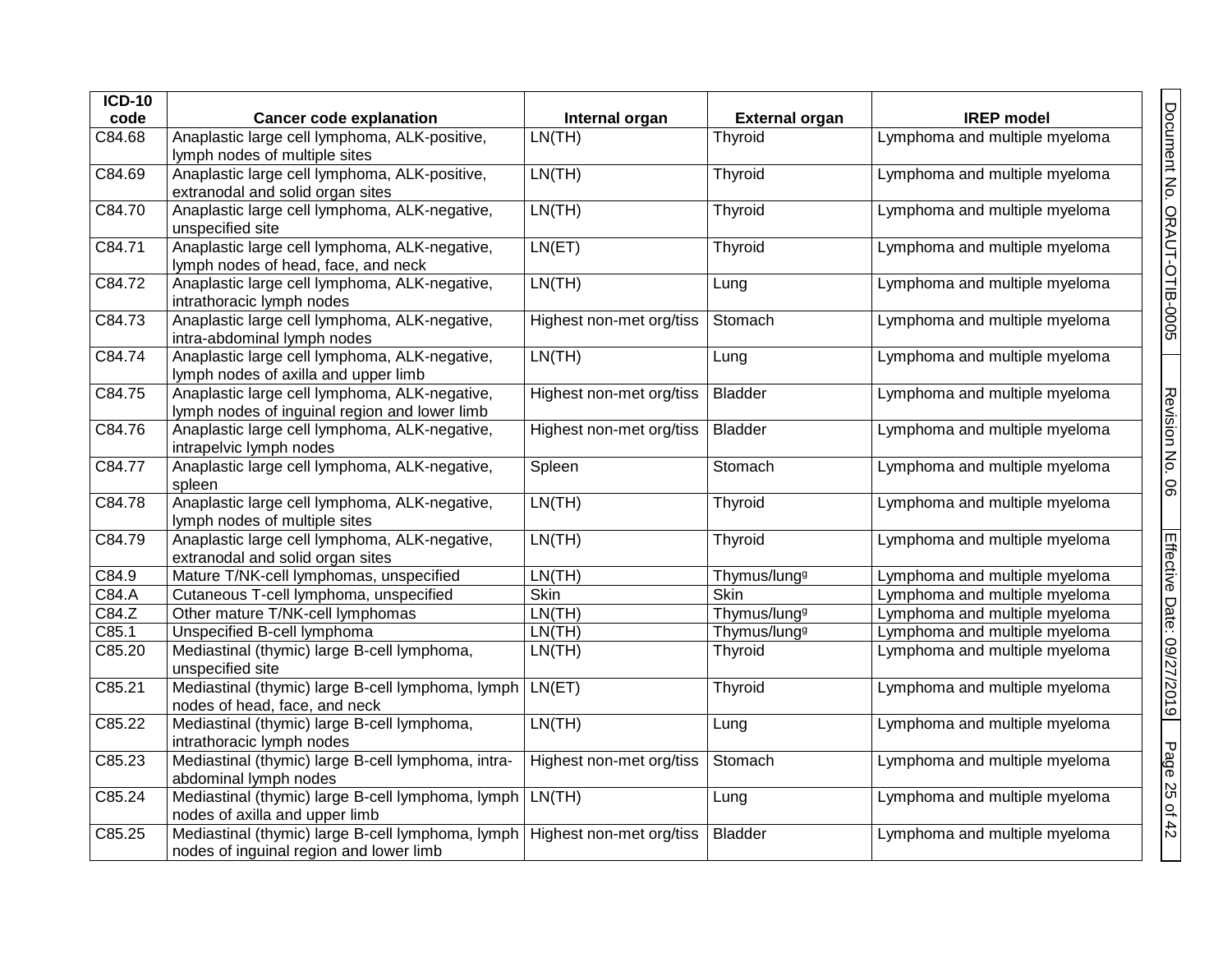| <b>ICD-10</b>      |                                                                                                      |                          |                          |                               |
|--------------------|------------------------------------------------------------------------------------------------------|--------------------------|--------------------------|-------------------------------|
| code               | <b>Cancer code explanation</b>                                                                       | Internal organ           | <b>External organ</b>    | <b>IREP</b> model             |
| C85.26             | Mediastinal (thymic) large B-cell lymphoma,<br>intrapelvic lymph nodes                               | Highest non-met org/tiss | Bladder                  | Lymphoma and multiple myeloma |
| C85.27             | Mediastinal (thymic) large B-cell lymphoma,<br>spleen                                                | Spleen                   | Stomach                  | Lymphoma and multiple myeloma |
| C85.28             | Mediastinal (thymic) large B-cell lymphoma, lymph<br>nodes of multiple sites                         | LN(TH)                   | Thyroid                  | Lymphoma and multiple myeloma |
| C85.29             | Mediastinal (thymic) large B-cell lymphoma,<br>extranodal and solid organ sites                      | LN(TH)                   | Thyroid                  | Lymphoma and multiple myeloma |
| C85.8              | Other specified types of non-Hodgkin lymphoma                                                        | LN(TH)                   | Thymus/lung <sup>g</sup> | Lymphoma and multiple myeloma |
| C85.9              | Non-Hodgkin lymphoma, unspecified                                                                    | LN(TH)                   | Thymus/lung <sup>g</sup> | Lymphoma and multiple myeloma |
| C86.0              | Extranodal NK/T-cell lymphoma, nasal type                                                            | LN(TH)                   | Thymus/lung <sup>g</sup> | Lymphoma and multiple myeloma |
| C86.1              | Hepatosplenic T-cell lymphoma                                                                        | LN(TH)                   | Thymus/lung <sup>g</sup> | Lymphoma and multiple myeloma |
| C86.2              | Enteropathy-type (intestinal) T-cell lymphoma                                                        | LN(TH)                   | Thymus/lung <sup>g</sup> | Lymphoma and multiple myeloma |
| $\overline{C86.3}$ | Subcutaneous panniculitis-like T-cell lymphoma                                                       | LN(TH)                   | Thymus/lung <sup>g</sup> | Lymphoma and multiple myeloma |
| C86.4              | <b>Blastic NK-cell lymphoma</b>                                                                      | LN(TH)                   | Thymus/lung <sup>g</sup> | Lymphoma and multiple myeloma |
| C86.5              | Angioimmunoblastic T-cell lymphoma                                                                   | LN(TH)                   | <b>Thyroid</b>           | Lymphoma and multiple myeloma |
| C86.6              | Primary cutaneous CD30-positive T-cell<br>proliferations                                             | Skin                     | Skin                     | Lymphoma and multiple myeloma |
| C88.0              | Waldenstrom macroglobulinemia                                                                        | Red bone marrow          | Red bone marrow          | Lymphoma and multiple myeloma |
| C88.2              | Heavy chain disease                                                                                  | Red bone marrow          | Red bone marrow          | Lymphoma and multiple myeloma |
| C88.3              | Immunoproliferative small intestinal disease                                                         | Red bone marrow          | Red bone marrow          | Lymphoma and multiple myeloma |
| C88.4              | Extranodal marginal zone B-cell lymphoma of<br>mucosa-associated lymphoid tissue [MALT-<br>lymphoma] | LN(TH)                   | Thymus/lung <sup>g</sup> | Lymphoma and multiple myeloma |
| C88.8              | Other malignant immunoproliferative diseases                                                         | Red bone marrow          | Red bone marrow          | Lymphoma and multiple myeloma |
| C88.9              | Malignant immunoproliferative disease,<br>unspecified                                                | Red bone marrow          | Red bone marrow          | Lymphoma and multiple myeloma |
| C90                | Multiple myeloma and malignant plasma cell<br>neoplasms                                              | Red bone marrow          | Red bone marrow          | Lymphoma and multiple myeloma |
| $\overline{C91.0}$ | Acute lymphoblastic leukemia                                                                         | Red bone marrow          | Red bone marrow          | Acute lymphoid leukemia       |
| C91.1              | Chronic lymphocytic leukemia of B-cell type                                                          | Specialh                 | Specialh                 | Chronic lymphocytic leukemia  |
| C91.3              | Prolymphocytic leukemia of B-cell type                                                               | Red bone marrow          | Red bone marrow          | Leukemia, excl. CLL           |
| C91.4              | Hairy cell leukemia                                                                                  | Red bone marrow          | Red bone marrow          | Lymphoma and multiple myeloma |
| C91.5              | Adult T-cell lymphoma/leukemia (HTLV-1-<br>associated)                                               | Red bone marrow          | Red bone marrow          | Leukemia, excl. CLL           |
| C91.6              | Prolymphocytic leukemia of T-cell type                                                               | Red bone marrow          | Red bone marrow          | Leukemia, excl. CLL           |
| C91.9              | Lymphoid leukemia, unspecified                                                                       | Red bone marrow          | Red bone marrow          | Acute lymphoid leukemia       |
| C91.A              | Mature B-cell leukemia Burkitt-type                                                                  | Red bone marrow          | Red bone marrow          | Leukemia, excl. CLL           |
| C91.Z              | Other lymphoid leukemia                                                                              | Red bone marrow          | Red bone marrow          | Leukemia, excl. CLL           |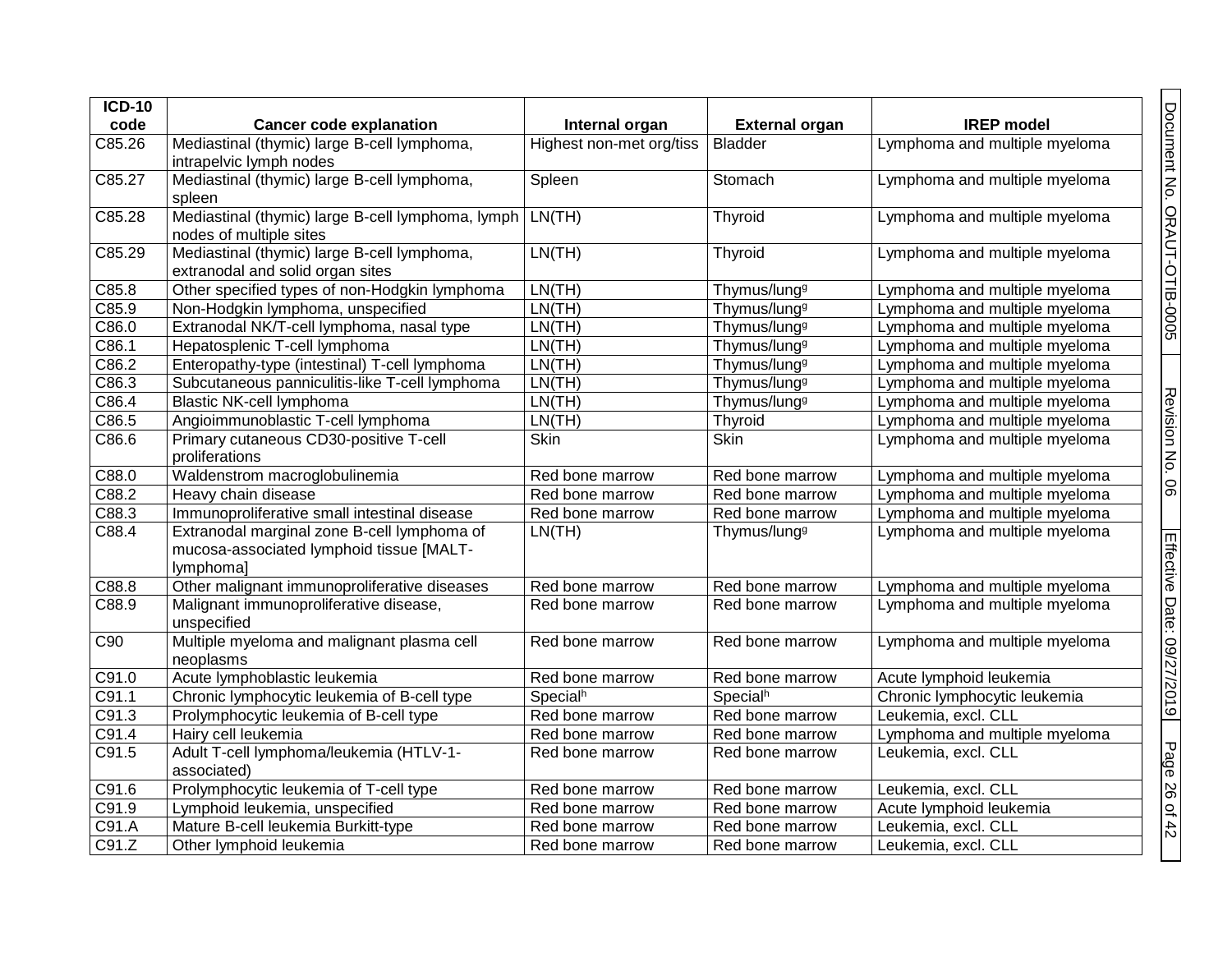| <b>ICD-10</b> |                                                         |                 |                       |                                                   |
|---------------|---------------------------------------------------------|-----------------|-----------------------|---------------------------------------------------|
| code          | <b>Cancer code explanation</b>                          | Internal organ  | <b>External organ</b> | <b>IREP</b> model                                 |
| C92.0         | Acute myeloblastic leukemia                             | Red bone marrow | Red bone marrow       | Leukemia, excl. CLL and                           |
|               |                                                         |                 |                       | Acute myeloid leukemia                            |
| C92.1         | Chronic myeloid leukemia, BCR/ABL-positive              | Red bone marrow | Red bone marrow       | Leukemia, excl. CLL and                           |
|               |                                                         |                 |                       | Chronic myeloid leukemia                          |
| C92.2         | Atypical chronic myeloid leukemia, BCR/ABL-<br>negative | Red bone marrow | Red bone marrow       | Leukemia, excl. CLL                               |
| C92.3         | Myeloid sarcoma                                         | Red bone marrow | Red bone marrow       | Leukemia, excl. CLL                               |
| C92.4         | Acute promyelocytic leukemia                            | Red bone marrow | Red bone marrow       | Leukemia, excl. CLL and<br>Acute myeloid leukemia |
| C92.5         | Acute myelomonocytic leukemia                           | Red bone marrow | Red bone marrow       | Leukemia, excl. CLL and                           |
|               |                                                         |                 |                       | Acute myeloid leukemia                            |
| C92.6         | Acute myeloid leukemia with 11q23-abnormality           | Red bone marrow | Red bone marrow       | Leukemia, excl. CLL and                           |
|               |                                                         |                 |                       | Acute myeloid leukemia                            |
| C92.9         | Myeloid leukemia, unspecified                           | Red bone marrow | Red bone marrow       | Leukemia, excl. CLL and                           |
|               |                                                         |                 |                       | Acute myeloid leukemia                            |
| C92.A         | Acute myeloid leukemia with multilineage                | Red bone marrow | Red bone marrow       | Leukemia, excl. CLL and                           |
|               | dysplasia                                               |                 |                       | Acute myeloid leukemia                            |
| C92.Z         | Other myeloid leukemia                                  | Red bone marrow | Red bone marrow       | Leukemia, excl. CLL                               |
| C93           | Monocytic leukemia                                      | Red bone marrow | Red bone marrow       | Leukemia, excl. CLL                               |
| C94.0         | Acute erythroid leukemia                                | Red bone marrow | Red bone marrow       | Leukemia, excl. CLL                               |
| C94.2         | Acute megakaryoblastic leukemia                         | Red bone marrow | Red bone marrow       | Leukemia, excl. CLL                               |
| C94.3         | Mast cell leukemia                                      | Red bone marrow | Red bone marrow       | Leukemia, excl. CLL                               |
| C94.4         | Acute panmyelosis with myelofibrosis                    | Red bone marrow | Red bone marrow       | Bone and                                          |
|               |                                                         |                 |                       | Lymphoma and multiple myeloma                     |
| C94.6         | Myelodysplastic disease, not classified                 | Red bone marrow | Red bone marrow       | Bone and                                          |
|               |                                                         |                 |                       | Lymphoma and multiple myeloma                     |
| C94.8         | Other specified leukemias                               | Red bone marrow | Red bone marrow       | Leukemia, excl. CLL                               |
| C95.0         | Acute leukemia of unspecified cell type                 | Red bone marrow | Red bone marrow       | Leukemia, excl. CLL and                           |
|               |                                                         |                 |                       | Acute lymphoid leukemia and                       |
|               |                                                         |                 |                       | Acute myeloid leukemia                            |
| C95.1         | Chronic leukemia of unspecified cell type               | Red bone marrow | Red bone marrow       | Leukemia, excl. CLL and                           |
|               |                                                         |                 |                       | Chronic myeloid leukemia                          |
| C95.9         | Leukemia, unspecified                                   | Red bone marrow | Red bone marrow       | Leukemia, excl. CLL and                           |
|               |                                                         |                 |                       | Acute lymphoid leukemia and                       |
|               |                                                         |                 |                       | Acute myeloid leukemia and                        |
|               |                                                         |                 |                       | Chronic myeloid leukemia                          |
| C96.0         | Multifocal and multisystemic (disseminated)             | LN(TH)          | Skin                  | Lymphoma and multiple myeloma                     |
|               | Langerhans-cell histiocytosis                           |                 |                       |                                                   |
| C96.20        | Malignant mast cell neoplasm, unspecifiedi              | LN(TH)          | Thyroid               | Lymphoma and multiple myeloma                     |
| C96.20        | Malignant mast cell neoplasm, headi                     | LN(ET)          | Thyroid               | Lymphoma and multiple myeloma                     |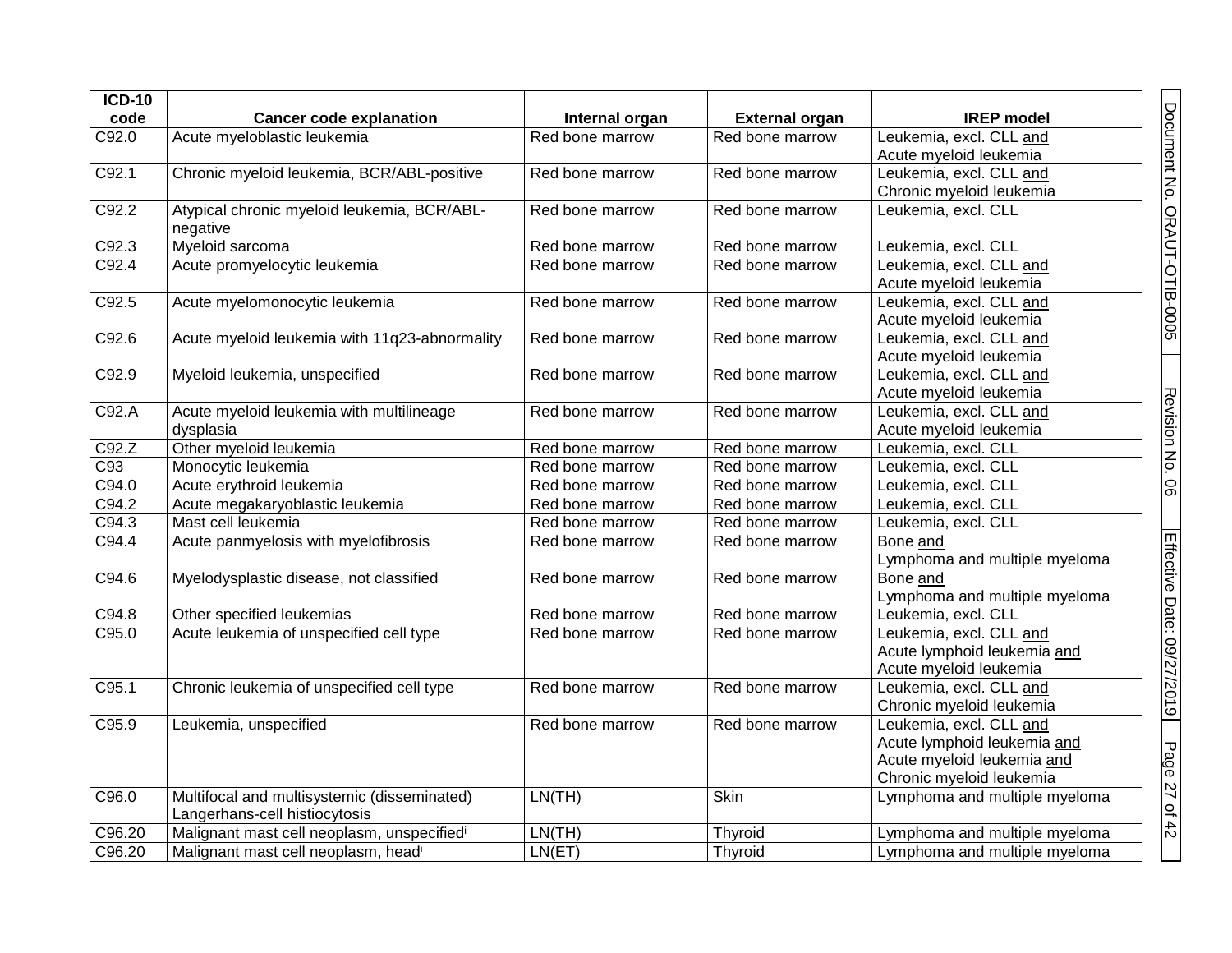| <b>ICD-10</b>       |                                                              |                          |                          |                               |
|---------------------|--------------------------------------------------------------|--------------------------|--------------------------|-------------------------------|
| code                | <b>Cancer code explanation</b>                               | Internal organ           | <b>External organ</b>    | <b>IREP</b> model             |
| C96.20              | Malignant mast cell neoplasm, thoraxi                        | LN(TH)                   | Lung                     | Lymphoma and multiple myeloma |
| C96.20              | Malignant mast cell neoplasm, abdomi                         | Highest non-met org/tiss | Stomach                  | Lymphoma and multiple myeloma |
| C96.20              | Malignant mast cell neoplasm, axillai                        | LN(TH)                   | Lung                     | Lymphoma and multiple myeloma |
| C96.20              | Malignant mast cell neoplasm, inguini                        | Highest non-met org/tiss | Bladder                  | Lymphoma and multiple myeloma |
| C96.20              | Malignant mast cell neoplasm, pelvici                        | Highest non-met org/tiss | <b>Bladder</b>           | Lymphoma and multiple myeloma |
| C96.20              | Malignant mast cell neoplasm, spleeni                        | Spleen                   | Stomach                  | Lymphoma and multiple myeloma |
| C96.20              | Malignant mast cell neoplasm, multiplei                      | LN(TH)                   | Thyroid                  | Lymphoma and multiple myeloma |
| C96.21              | Aggressive systemic mastocytosis, unspecified                | LN(TH)                   | Thyroid                  | Lymphoma and multiple myeloma |
| C96.21              | Aggressive systemic mastocytosis, headi                      | LN(ET)                   | Thyroid                  | Lymphoma and multiple myeloma |
| C96.21              | Aggressive systemic mastocytosis, thoraxi                    | LN(TH)                   | Lung                     | Lymphoma and multiple myeloma |
| C96.21              | Aggressive systemic mastocytosis, abdomi                     | Highest non-met org/tiss | Stomach                  | Lymphoma and multiple myeloma |
| C96.21              | Aggressive systemic mastocytosis, axillai                    | LN(TH)                   | Lung                     | Lymphoma and multiple myeloma |
| C96.21              | Aggressive systemic mastocytosis, inguini                    | Highest non-met org/tiss | <b>Bladder</b>           | Lymphoma and multiple myeloma |
| C96.21              | Aggressive systemic mastocytosis, pelvici                    | Highest non-met org/tiss | <b>Bladder</b>           | Lymphoma and multiple myeloma |
| C96.21              | Aggressive systemic mastocytosis, spleeni                    | Spleen                   | Stomach                  | Lymphoma and multiple myeloma |
| C96.21              | Aggressive systemic mastocytosis, multiplei                  | LN(TH)                   | Thyroid                  | Lymphoma and multiple myeloma |
| C96.22              | Mast cell sarcoma, unspecifiedi                              | LN(TH)                   | Thyroid                  | Lymphoma and multiple myeloma |
| C96.22              | Mast cell sarcoma, headi                                     | LN(ET)                   | Thyroid                  | Lymphoma and multiple myeloma |
| C96.22              | Mast cell sarcoma, thoraxi                                   | LN(TH)                   | Lung                     | Lymphoma and multiple myeloma |
| C96.22              | Mast cell sarcoma, abdomi                                    | Highest non-met org/tiss | Stomach                  | Lymphoma and multiple myeloma |
| C96.22              | Mast cell sarcoma, axillai                                   | LN(TH)                   | Lung                     | Lymphoma and multiple myeloma |
| C96.22              | Mast cell sarcoma, inguini                                   | Highest non-met org/tiss | <b>Bladder</b>           | Lymphoma and multiple myeloma |
| C96.22              | Mast cell sarcoma, pelvici                                   | Highest non-met org/tiss | Bladder                  | Lymphoma and multiple myeloma |
| C96.22              | Mast cell sarcoma, spleeni                                   | Spleen                   | Stomach                  | Lymphoma and multiple myeloma |
| $\overline{C96.22}$ | Mast cell sarcoma, multiplei                                 | LN(TH)                   | Thyroid                  | Lymphoma and multiple myeloma |
| C96.29              | Other malignant mast cell neoplasm, unspecified <sup>i</sup> | LN(TH)                   | Thyroid                  | Lymphoma and multiple myeloma |
| C96.29              | Other malignant mast cell neoplasm, headi                    | LN(ET)                   | Thyroid                  | Lymphoma and multiple myeloma |
| C96.29              | Other malignant mast cell neoplasm, thoraxi                  | LN(TH)                   | Lung                     | Lymphoma and multiple myeloma |
| C96.29              | Other malignant mast cell neoplasm, abdom <sup>i</sup>       | Highest non-met org/tiss | Stomach                  | Lymphoma and multiple myeloma |
| C96.29              | Other malignant mast cell neoplasm, axillai                  | LN(TH)                   | Lung                     | Lymphoma and multiple myeloma |
| C96.29              | Other malignant mast cell neoplasm, inguini                  | Highest non-met org/tiss | Bladder                  | Lymphoma and multiple myeloma |
| C96.29              | Other malignant mast cell neoplasm, pelvici                  | Highest non-met org/tiss | <b>Bladder</b>           | Lymphoma and multiple myeloma |
| C96.29              | Other malignant mast cell neoplasm, spleeni                  | Spleen                   | Stomach                  | Lymphoma and multiple myeloma |
| C96.29              | Other malignant mast cell neoplasm, multiplei                | LN(TH)                   | Thyroid                  | Lymphoma and multiple myeloma |
| C96.4               | Sarcoma of dendritic cells (accessory cells)                 | LN(TH)                   | Thymus/lung <sup>g</sup> | Lymphoma and multiple myeloma |
| C96.9               | Malignant neoplasm of lymphoid, hematopoietic                | LN(TH)                   | Thymus/lung <sup>g</sup> | Lymphoma and multiple myeloma |
|                     | and related tissue, unspecified                              |                          |                          |                               |
| C96.A               | Histiocytic sarcoma                                          | LN(TH)                   | Thyroid                  | Lymphoma and multiple myeloma |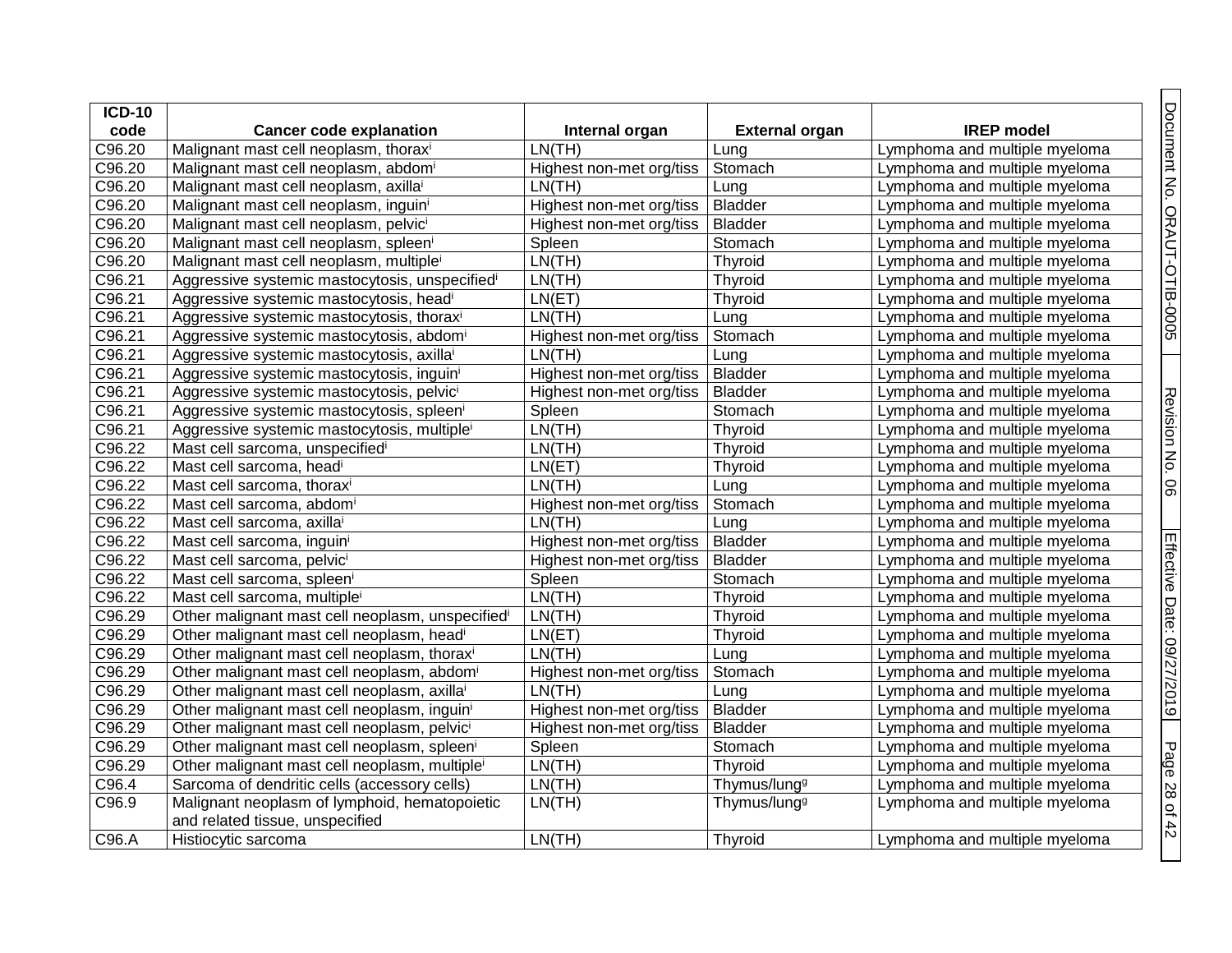| <b>ICD-10</b><br>code |                                                                                                                        |                          |                                                   | <b>IREP</b> model                                                                                           |
|-----------------------|------------------------------------------------------------------------------------------------------------------------|--------------------------|---------------------------------------------------|-------------------------------------------------------------------------------------------------------------|
| C96.Z                 | <b>Cancer code explanation</b><br>Other specified malignant neoplasms of lymphoid,<br>hematopoietic and related tissue | Internal organ<br>LN(TH) | <b>External organ</b><br>Thymus/lung <sup>g</sup> | Lymphoma and multiple myeloma                                                                               |
| D00.0                 | Carcinoma in situ of lip, oral cavity, and pharynx                                                                     | Highest non-met org/tiss | Thyroid                                           | Oral cav. and pharynx                                                                                       |
| D00.1                 | Carcinoma in situ of esophagus                                                                                         | Esophagus                | Esophagus                                         | Esophagus                                                                                                   |
| D00.2                 | Carcinoma in situ of stomach                                                                                           | Stomach                  | Stomach                                           | Stomach                                                                                                     |
| D01.0                 | Carcinoma in situ of colon                                                                                             | Colon                    | Colon                                             | Colon                                                                                                       |
| D01.1                 | Carcinoma in situ of rectosigmoid junction                                                                             | LLI                      | Colon                                             | Rectum                                                                                                      |
| D01.2                 | Carcinoma in situ of rectum                                                                                            | LLI                      | Colon                                             | Rectum                                                                                                      |
| D01.3                 | Carcinoma in situ of anus and anal canal                                                                               | LLI                      | Colon                                             | Rectum                                                                                                      |
| D01.4                 | Carcinoma in situ of other and unspecified part of<br>intestine                                                        | Colon                    | Colon                                             | All digestive                                                                                               |
| D01.5                 | Carcinoma in situ of liver, gallbladder and bile<br>ducts                                                              | Liver                    | Liver                                             | Liver                                                                                                       |
| D01.7                 | Carcinoma in situ of other specified digestive<br>organs                                                               | Highest non-met org/tiss | Remainder <sup>e</sup>                            | All digestive                                                                                               |
| D01.9                 | Carcinoma in situ of digestive organ, unspecified                                                                      | Highest non-met org/tiss | Remainder <sup>e</sup>                            | All digestive                                                                                               |
| D02.0                 | Carcinoma in situ of larynx                                                                                            | ET2                      | Esophagus                                         | Other respiratory                                                                                           |
| D <sub>02.1</sub>     | Carcinoma in situ of trachea                                                                                           | <b>BB</b>                | Thyroid                                           | Lung                                                                                                        |
| D02.2                 | Carcinoma in situ of bronchus and lung                                                                                 | Lung                     | Lung                                              | Lung                                                                                                        |
| D02.3                 | Carcinoma in situ of other parts of respiratory<br>system                                                              | Medical review           | Medical review                                    | Other respiratory                                                                                           |
| D <sub>02.4</sub>     | Carcinoma in situ of respiratory system,<br>unspecified                                                                | Lung                     | Lung                                              | Other respiratory                                                                                           |
| D <sub>03</sub>       | Melanoma in situ                                                                                                       | <b>Skin</b>              | <b>Skin</b>                                       | Malignant melanoma                                                                                          |
| D <sub>04</sub>       | Carcinoma in situ of skin                                                                                              | <b>Skin</b>              | <b>Skin</b>                                       | Malignant melanoma and<br>Non- melanoma skin-basal Cell and<br>Non-melanoma skin-squamous cell <sup>k</sup> |
| D05                   | Lobular carcinoma in situ of breast                                                                                    | <b>Breast</b>            | <b>Breast</b>                                     | <b>Breast</b>                                                                                               |
| <b>D06</b>            | Carcinoma in situ of cervix uteri                                                                                      | <b>Uterus</b>            | <b>Uterus</b>                                     | Female genitalia less ovary                                                                                 |
| D07.0                 | Carcinoma in situ of endometrium                                                                                       | <b>Uterus</b>            | <b>Uterus</b>                                     | Female genitalia less ovary                                                                                 |
| D07.1                 | Carcinoma in situ of vulva                                                                                             | Skin                     | <b>Uterus</b>                                     | Female genitalia less ovary and<br>Ovary                                                                    |
| D07.2                 | Carcinoma in situ of vagina                                                                                            | <b>Uterus</b>            | <b>Uterus</b>                                     | Female genitalia less ovary and<br>Ovary                                                                    |
| D07.3                 | Carcinoma in situ of other and unspecified female<br>genital organs                                                    | <b>Uterus</b>            | <b>Uterus</b>                                     | Female genitalia less ovary and<br>Ovary                                                                    |
| D07.4                 | Carcinoma in situ of penis                                                                                             | Testes                   | <b>Testes</b>                                     | All male genitalia                                                                                          |
| D07.5                 | Carcinoma in situ of prostate                                                                                          | Highest non-met org/tiss | <b>Bladder</b>                                    | All male genitalia                                                                                          |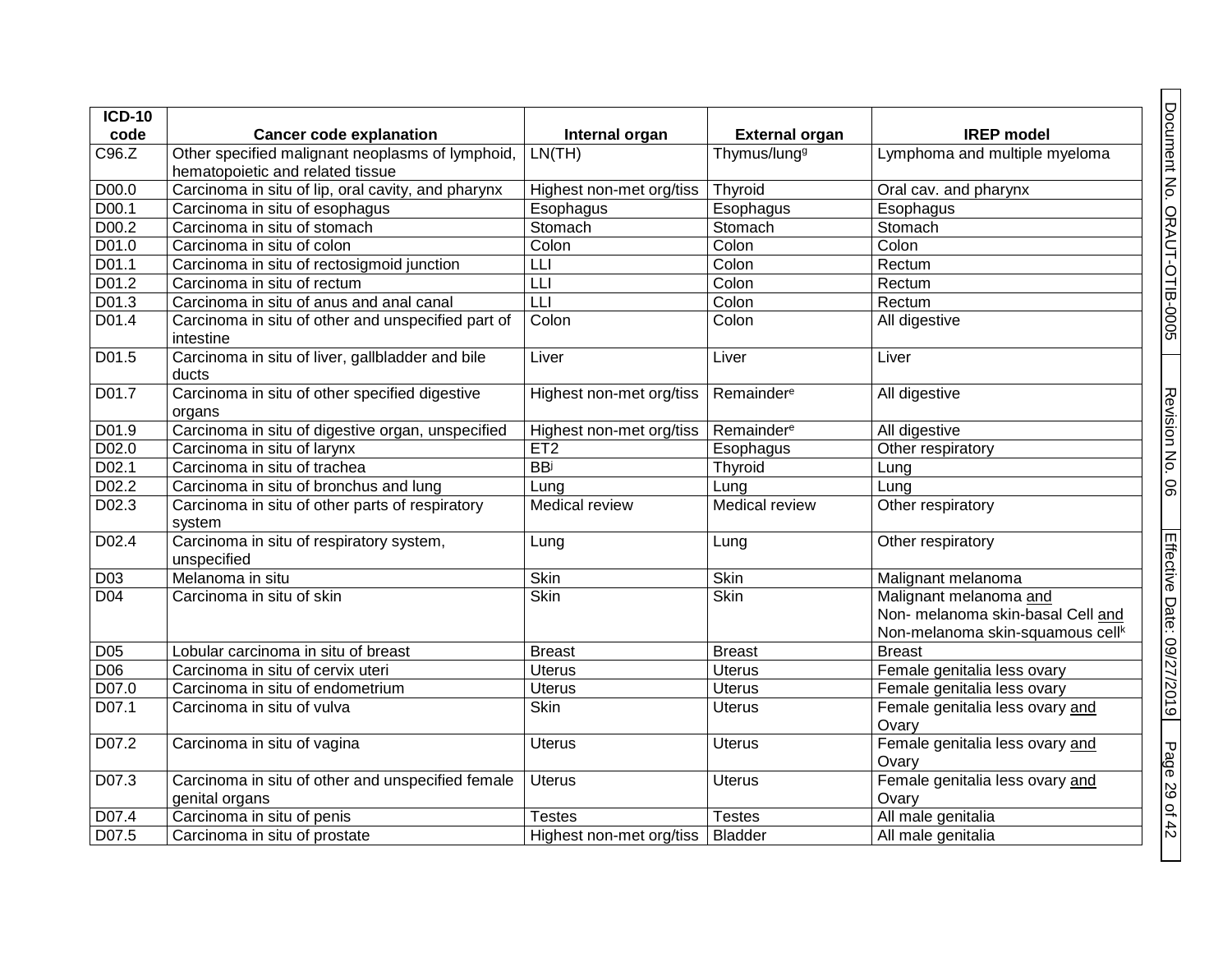| <b>ICD-10</b><br>code | <b>Cancer code explanation</b>                                                            | Internal organ           | <b>External organ</b>          | <b>IREP</b> model           |
|-----------------------|-------------------------------------------------------------------------------------------|--------------------------|--------------------------------|-----------------------------|
| D07.6                 | Carcinoma in situ of other and unspecified male<br>genital organs                         | <b>Testes</b>            | <b>Testes</b>                  | All male genitalia          |
| D09.0                 | Carcinoma in situ of bladder                                                              | <b>Bladder</b>           | <b>Bladder</b>                 | <b>Bladder</b>              |
| D09.10                | Carcinoma in situ of unspecified urinary organ                                            | <b>Medical review</b>    | Liver                          | Urinary organs less bladder |
| D09.19                | Carcinoma in situ of other urinary organs                                                 | Medical review           | Liver                          | Urinary organs less bladder |
| D09.2                 | Carcinoma in situ of eye                                                                  | <b>Brain</b>             | Eye lens                       | Eye                         |
| D09.3                 | Carcinoma in situ of thyroid and other endocrine<br>glands (thyroid) <sup>i</sup>         | Thyroid                  | Thyroid                        | Thyroid                     |
| D09.3                 | Carcinoma in situ of thyroid and other endocrine<br>glands (adrenal)i                     | Adrenals                 | Thyroid/remainder <sup>a</sup> | Other endocrine glands      |
| D09.3                 | Carcinoma in situ of thyroid and other endocrine<br>glands (parathyroid) <sup>i</sup>     | Thyroid                  | Thyroid                        | Other endocrine glands      |
| D09.3                 | Carcinoma in situ of thyroid and other endocrine<br>glands (pituitary) <sup>i</sup>       | <b>Brain</b>             | Thyroid/remainder <sup>a</sup> | Other endocrine glands      |
| D09.3                 | Carcinoma in situ of thyroid and other endocrine<br>glands (pineal gland) <sup>i</sup>    | <b>Brain</b>             | Thyroid/remainder <sup>a</sup> | Other endocrine glands      |
| D09.3                 | Carcinoma in situ of thyroid and other endocrine<br>glands (carotid body) <sup>i</sup>    | <b>Brain</b>             | Thyroid                        | Other endocrine glands      |
| D09.3                 | Carcinoma in situ of thyroid and other endocrine<br>glands (paraganglia NEC) <sup>i</sup> | <b>Brain</b>             | Thyroid/remainder <sup>a</sup> | Other endocrine glands      |
| D09.3                 | Carcinoma in situ of thyroid and other endocrine<br>glands (endocrine NEC/NOS)i           | Medical review           | Remainder <sup>e</sup>         | Other endocrine glands      |
| D09.8                 | Carcinoma in situ of other specified sites                                                | Highest non-met org/tiss | Remainder <sup>e</sup>         | Other and ill-defined sites |
| D09.9                 | Carcinoma in situ, unspecified                                                            | Highest non-met org/tiss | Remainder <sup>e</sup>         | Other and ill-defined sites |
| D37.01                | Neoplasm of uncertain behavior of lip                                                     | Highest non-met org/tiss | Skin                           | Oral cav. and pharynx       |
| D37.02                | Neoplasm of uncertain behavior of tongue                                                  | Highest non-met org/tiss | Thyroid/remainder <sup>a</sup> | Oral cav. and pharynx       |
| D37.03                | Neoplasm of uncertain behavior of the major<br>salivary glands                            | Highest non-met org/tiss | Thyroid/remainder <sup>a</sup> | Oral cav. and pharynx       |
| D37.04                | Neoplasm of uncertain behavior of the minor<br>salivary glands                            | Highest non-met org/tiss | Thyroid/remainder <sup>a</sup> | Oral cav. and pharynx       |
| D37.05                | Neoplasm of uncertain behavior of pharynx                                                 | Highest non-met org/tiss | Thyroid/remainder <sup>a</sup> | Oral cav. and pharynx       |
| D37.09                | Neoplasm of uncertain behavior of other specified<br>sites of the oral cavity             | Highest non-met org/tiss | Thyroid/remainder <sup>a</sup> | Oral cav. and pharynx       |
| D37.1                 | Neoplasm of uncertain behavior of stomach                                                 | Stomach                  | Stomach                        | Stomach                     |
| D37.2                 | Neoplasm of uncertain behavior of small intestine                                         | $\overline{\mathbf{s}}$  | Stomach                        | All digestive               |
| D37.3                 | Neoplasm of uncertain behavior of appendix                                                | ULI                      | Colon                          | Colon                       |
| D37.4                 | Neoplasm of uncertain behavior of colon                                                   | Colon                    | Colon                          | Colon                       |
| D37.5                 | Neoplasm of uncertain behavior of rectum                                                  | LLI                      | Colon                          | Rectum                      |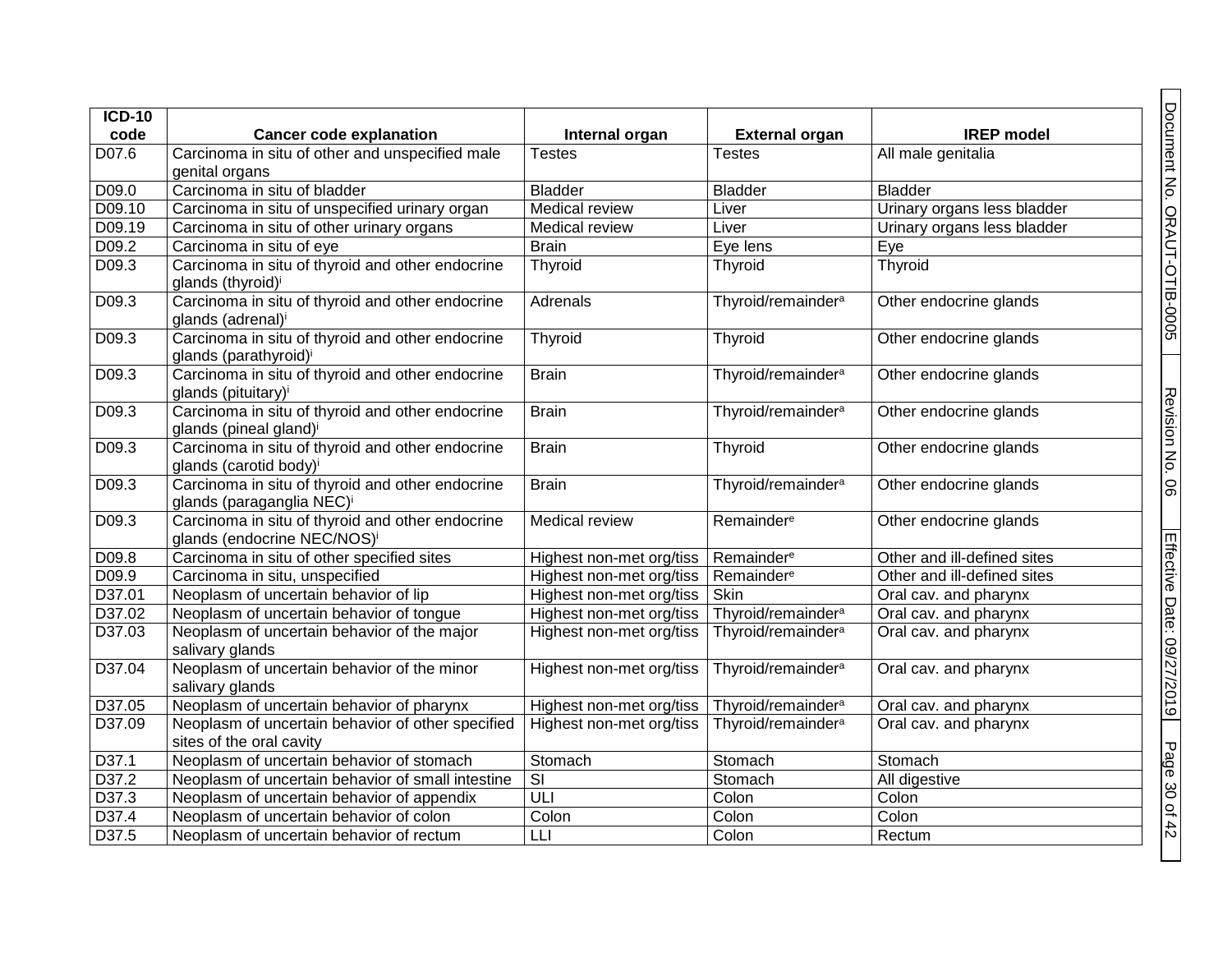| <b>ICD-10</b>     |                                                                            |                          |                                |                              |
|-------------------|----------------------------------------------------------------------------|--------------------------|--------------------------------|------------------------------|
| code              | <b>Cancer code explanation</b>                                             | Internal organ           | <b>External organ</b>          | <b>IREP</b> model            |
| D37.6             | Neoplasm of uncertain behavior of liver,<br>gallbladder and bile ducts     | Liver                    | Liver                          | Liver                        |
| D37.8             | Neoplasm of uncertain behavior of other specified<br>digestive organs      | Colon                    | Colon                          | All digestive                |
| D37.9             | Neoplasm of uncertain behavior of digestive<br>organ, unspecified          | Colon                    | Colon                          | All digestive                |
| D38.0             | Neoplasm of uncertain behavior of larynx                                   | ET <sub>2</sub>          | Esophagus                      | Other respiratory            |
| D <sub>38.1</sub> | Neoplasm of uncertain behavior of trachea,<br>bronchus and lung            | Lung                     | Lung                           | Lung                         |
| D38.2             | Neoplasm of uncertain behavior of pleura                                   | Medical review           | Lung                           | Other respiratory            |
| D38.3             | Neoplasm of uncertain behavior of mediastinum                              | Highest non-met org/tiss | Thymus                         | Other respiratory            |
| D38.4             | Neoplasm of uncertain behavior of thymus                                   | Thymus                   | Thymus                         | Other respiratory            |
| D38.5             | Neoplasm of uncertain behavior of other<br>respiratory organs              | Medical review           | Lung                           | Other respiratory            |
| D38.6             | Neoplasm of uncertain behavior of respiratory<br>organ, unspecified        | Medical review           | Lung                           | Other respiratory            |
| D39.0             | Neoplasm of uncertain behavior of uterus                                   | <b>Uterus</b>            | <b>Uterus</b>                  | Female genitalia, less ovary |
| D39.1             | Neoplasm of uncertain behavior of ovary                                    | Ovaries                  | Ovaries                        | Ovary                        |
| D39.2             | Neoplasm of uncertain behavior of placenta                                 | <b>Uterus</b>            | <b>Uterus</b>                  | Female genitalia, less ovary |
| D39.8             | Neoplasm of uncertain behavior of other specified<br>female genital organs | Medical review           | <b>Uterus</b>                  | Female genitalia, less ovary |
| D39.9             | Neoplasm of uncertain behavior of female genital<br>organ, unspecified     | <b>Medical review</b>    | <b>Uterus</b>                  | Female genitalia, less ovary |
| D40.0             | Neoplasm of uncertain behavior of prostate                                 | Highest non-met org/tiss | <b>Bladder</b>                 | All male genitalia           |
| D40.1             | Neoplasm of uncertain behavior of testis                                   | <b>Testes</b>            | <b>Testes</b>                  | All male genitalia           |
| D40.8             | Neoplasm of uncertain behavior of other specified<br>male genital organs   | Testes                   | <b>Testes</b>                  | All male genitalia           |
| D40.9             | Neoplasm of uncertain behavior of male genital<br>organ, unspecified       | <b>Testes</b>            | <b>Testes</b>                  | All male genitalia           |
| D41.0             | Neoplasm of uncertain behavior of kidney                                   | Kidney                   | Liver                          | Urinary organs less bladder  |
| D41.1             | Neoplasm of uncertain behavior of renal pelvis                             | Kidney                   | Liver                          | Urinary organs less bladder  |
| D41.2             | Neoplasm of uncertain behavior of ureter                                   | Kidney                   | Liver                          | Urinary organs less bladder  |
| D41.3             | Neoplasm of uncertain behavior of urethra                                  | Highest non-met org/tiss | Liver                          | Urinary organs less bladder  |
| D41.4             | Neoplasm of uncertain behavior of bladder                                  | <b>Bladder</b>           | <b>Bladder</b>                 | <b>Bladder</b>               |
| D41.8             | Neoplasm of uncertain behavior of other specified<br>urinary organs        | Medical review           | Liver                          | Urinary organs less bladder  |
| D41.9             | Neoplasm of uncertain behavior of unspecified<br>urinary organ             | Medical review           | Liver                          | Urinary organs less bladder  |
| D42               | Neoplasm of uncertain behavior of meninges                                 | <b>Brain</b>             | Thyroid/remainder <sup>a</sup> | Nervous system               |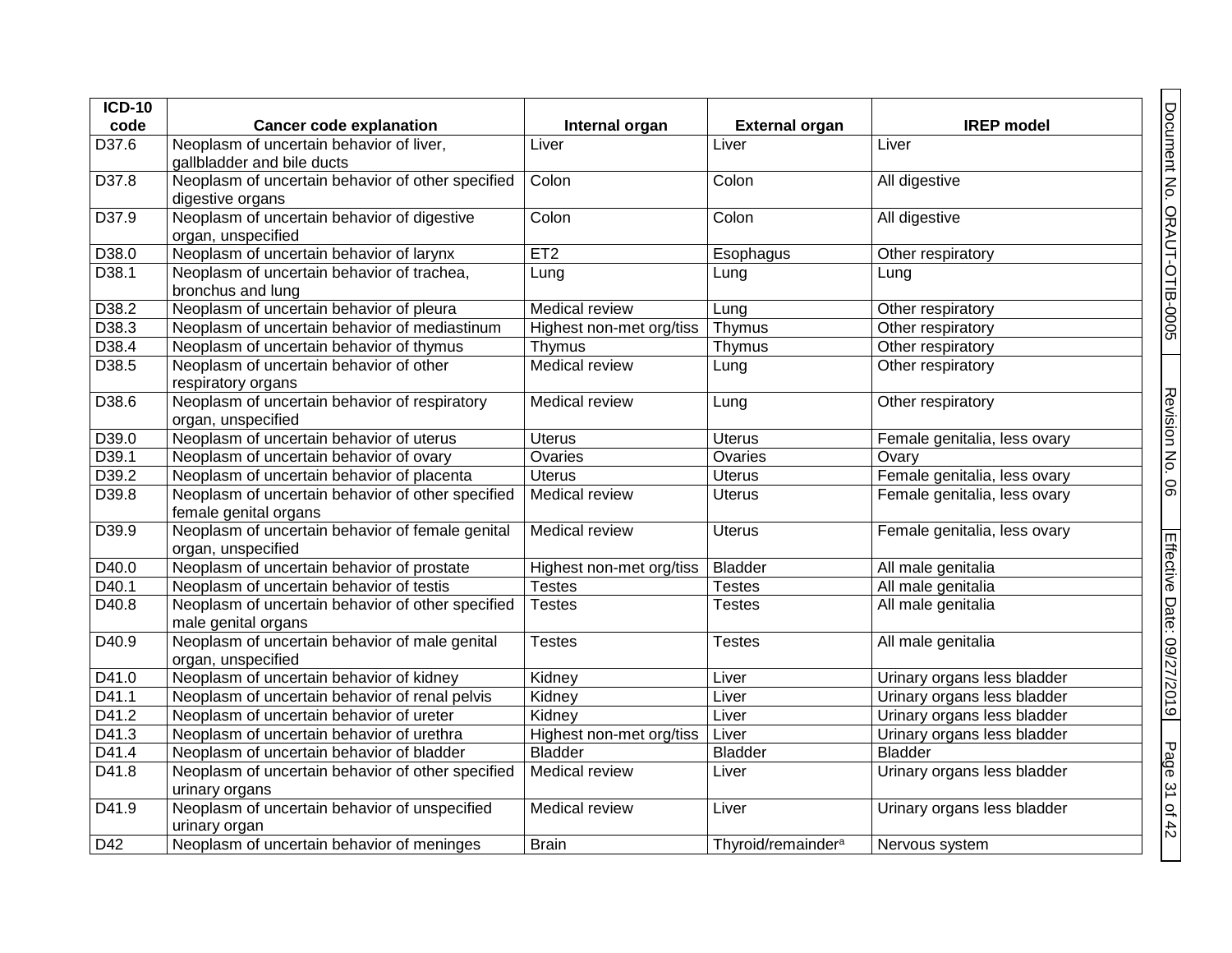| <b>ICD-10</b>      |                                                                                              |                          |                                |                                           |
|--------------------|----------------------------------------------------------------------------------------------|--------------------------|--------------------------------|-------------------------------------------|
| code               | <b>Cancer code explanation</b>                                                               | Internal organ           | <b>External organ</b>          | <b>IREP</b> model                         |
| D43.0              | Neoplasm of uncertain behavior of brain,<br>supratentorial                                   | <b>Brain</b>             | Thyroid/remainder <sup>a</sup> | Nervous system                            |
| D43.1              | Neoplasm of uncertain behavior of brain,<br>infratentorial                                   | <b>Brain</b>             | Thyroid/remainder <sup>a</sup> | Nervous system                            |
| D43.2              | Neoplasm of uncertain behavior of brain,<br>unspecified                                      | <b>Brain</b>             | Thyroid/remainder <sup>a</sup> | Nervous system                            |
| D43.3              | Neoplasm of uncertain behavior of cranial nerves                                             | <b>Brain</b>             | Thyroid/remainder <sup>a</sup> | Nervous system                            |
| D43.4              | Neoplasm of uncertain behavior of spinal cord                                                | <b>Brain</b>             | Thyroid/remainder <sup>a</sup> | Nervous system                            |
| D43.8              | Neoplasm of uncertain behavior of other specified<br>parts of central nervous system         | Medical review           | Remainder <sup>e</sup>         | Nervous system                            |
| D43.9              | Neoplasm of uncertain behavior of central<br>nervous system, unspecified                     | Medical review           | Remainder <sup>e</sup>         | Nervous system                            |
| D44.0              | Neoplasm of uncertain behavior of thyroid gland                                              | Thyroid                  | Thyroid                        | Thyroid                                   |
| D44.1              | Neoplasm of uncertain behavior of adrenal gland                                              | Adrenal                  | Liver                          | Urinary organs less bladder               |
| D <sub>44.2</sub>  | Neoplasm of uncertain behavior of parathyroid<br>gland                                       | Thyroid                  | Thyroid                        | Other endocrine glands                    |
| D44.3              | Neoplasm of uncertain behavior of pituitary gland                                            | <b>Brain</b>             | Thyroid/remainder <sup>a</sup> | Thyroid                                   |
| D44.4              | Neoplasm of uncertain behavior of<br>craniopharyngeal duct                                   | <b>Brain</b>             | Thyroid/remainder <sup>a</sup> | Thyroid                                   |
| $D4\overline{4.5}$ | Neoplasm of uncertain behavior of pineal gland                                               | <b>Brain</b>             | Thyroid/remainder <sup>a</sup> | Thyroid                                   |
| D44.6              | Neoplasm of uncertain behavior of carotid body                                               | Highest non-met org/tiss | Remainder <sup>e</sup>         | Connective tissue                         |
| D44.7              | Neoplasm of uncertain behavior of aortic body<br>and other paraganglia                       | Highest non-met org/tiss | Remainder <sup>e</sup>         | Connective tissue                         |
| D44.9              | Neoplasm of uncertain behavior of unspecified<br>endocrine gland                             | Medical review           | Remainder <sup>e</sup>         | Thyroid                                   |
| D45                | Polycythemia vera                                                                            | Red bone marrow          | Red bone marrow                | <b>Bone</b>                               |
| D46                | Myelodysplastic syndromes                                                                    | Red bone marrow          | Red bone marrow                | Bone and lymphoma and multiple<br>myeloma |
| D47.01             | Cutaneous mastocytosis                                                                       | Skin                     | <b>Skin</b>                    | Lymphoma and multiple myeloma             |
| D47.02             | Systemic mastocytosis                                                                        | Red bone marrow          | Red bone marrow                | Lymphoma and multiple myeloma             |
| D47.09             | Other mast cell neoplasms of uncertain behavior                                              | Red bone marrow          | Red bone marrow                | Lymphoma and multiple myeloma             |
| D47.1              | Chronic myeloproliferative disease                                                           | Red bone marrow          | Red bone marrow                | Bone and lymphoma and multiple<br>myeloma |
| D47.3              | Essential (hemorrhagic) thrombocythemia                                                      | Red bone marrow          | Red bone marrow                | Bone and lymphoma and multiple<br>myeloma |
| D47.4              | Osteomyelofibrosis                                                                           | Red bone marrow          | Red bone marrow                | <b>Bone</b>                               |
| D47.9              | Neoplasm of uncertain behavior of lymphoid,<br>hematopoietic and related tissue, unspecified | Red bone marrow          | Red bone marrow                | Bone and lymphoma and multiple<br>myeloma |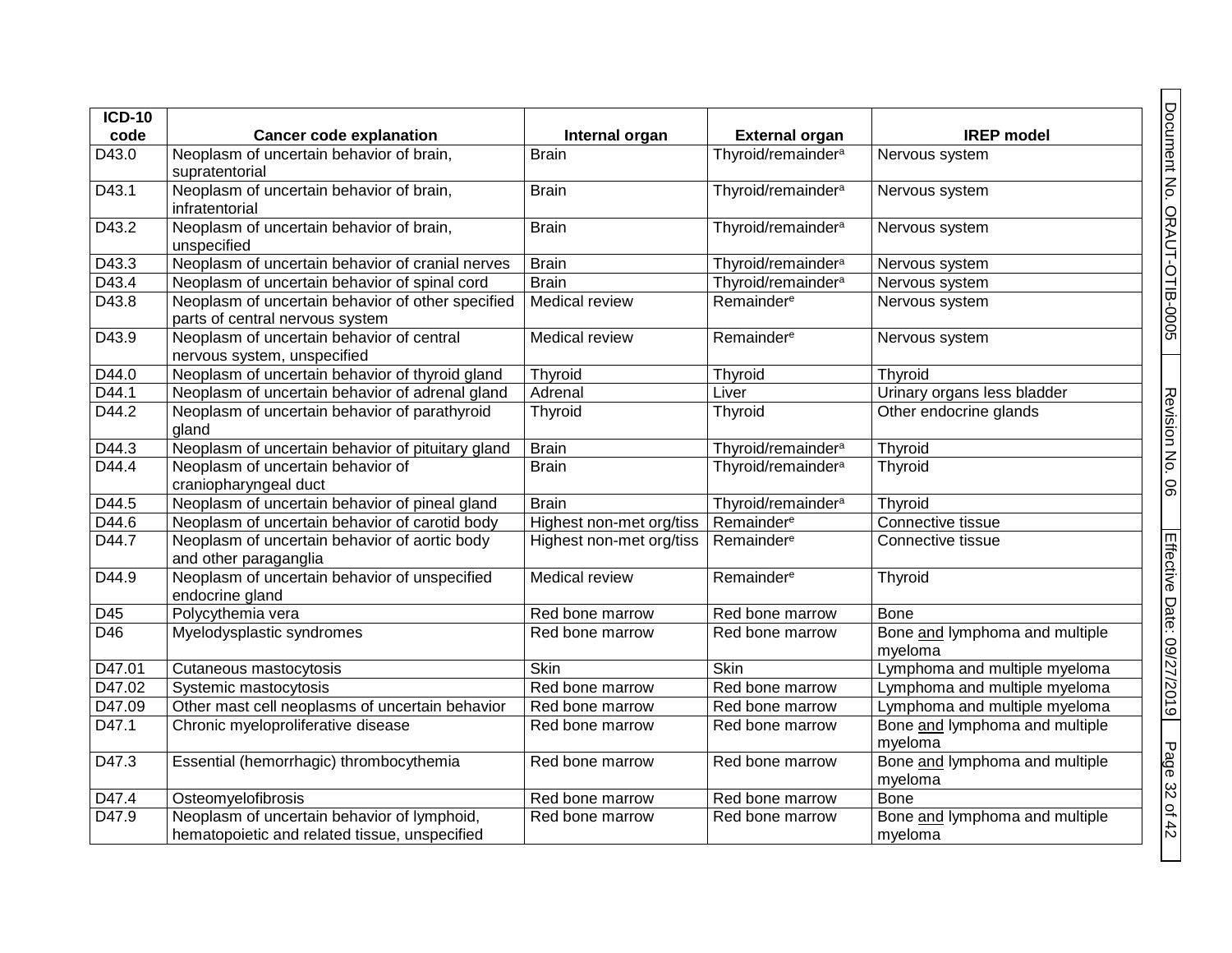| $ICD-10$          |                                                                                                  |                          |                                |                                                                                                            |
|-------------------|--------------------------------------------------------------------------------------------------|--------------------------|--------------------------------|------------------------------------------------------------------------------------------------------------|
| code              | <b>Cancer code explanation</b>                                                                   | Internal organ           | <b>External organ</b>          | <b>IREP</b> model                                                                                          |
| D47.Z2            | Castleman disease                                                                                | Red bone marrow          | Red bone marrow                | Bone and lymphoma and multiple<br>myeloma                                                                  |
| D47.Z9            | Other specified neoplasms of uncertain behavior<br>of lymphoid, hematopoietic and related tissue | Red bone marrow          | Red bone marrow                | Bone and lymphoma and multiple<br>myeloma                                                                  |
| D48.0             | Neoplasm of uncertain behavior of bone and<br>articular cartilage                                | Bone surface             | Bone surface                   | <b>Bone</b>                                                                                                |
| D48.1             | Neoplasm of uncertain behavior of connective and   Medical review<br>other soft tissue           |                          | Remainder <sup>e</sup>         | Connective tissue                                                                                          |
| D48.2             | Neoplasm of uncertain behavior of peripheral<br>nerves and autonomic nervous system              | Medical review           | Remainder <sup>e</sup>         | Nervous system                                                                                             |
| D48.3             | Neoplasm of uncertain behavior of<br>retroperitoneum                                             | Highest non-met org/tiss | Colon                          | All digestive                                                                                              |
| D48.4             | Neoplasm of uncertain behavior of peritoneum                                                     | Highest non-met org/tiss | Colon                          | All digestive                                                                                              |
| D48.5             | Neoplasm of uncertain behavior of skin                                                           | Skin                     | <b>Skin</b>                    | Malignant melanoma and<br>Non-melanoma skin-basal cell and<br>Non-melanoma skin-squamous cell <sup>k</sup> |
| D48.6             | Neoplasm of uncertain behavior of breast                                                         | <b>Breast</b>            | <b>Breast</b>                  | <b>Breast</b>                                                                                              |
| D <sub>48.7</sub> | Neoplasm of uncertain behavior of other specified<br>sites                                       | Medical review           | Remainder <sup>e</sup>         | Other and ill-defined sites                                                                                |
| D48.9             | Neoplasm of uncertain behavior, unspecified                                                      | Medical review           | Remainder <sup>e</sup>         | Other and ill-defined sites                                                                                |
| D49.0             | Neoplasm of unspecified behavior of digestive<br>system                                          | Medical review           | Stomach                        | All digestive                                                                                              |
| D49.1             | Neoplasm of unspecified behavior of respiratory<br>system                                        | <b>Medical review</b>    | Lung                           | Lung and other respiratory                                                                                 |
| D49.2             | Neoplasm of unspecified behavior of bone/skin<br>(bone) <sup>i</sup>                             | Bone surface             | Bone surface                   | <b>Bone</b>                                                                                                |
| D49.2             | Neoplasm of unspecified behavior of bone/skin<br>(skin) <sup>i</sup>                             | <b>Skin</b>              | <b>Skin</b>                    | Non-melanoma skin-basal cell or<br>Non-melanoma skin-squamous cell <sup>d</sup>                            |
| D49.3             | Neoplasm of unspecified behavior of breast                                                       | <b>Breast</b>            | <b>Breast</b>                  | <b>Breast</b>                                                                                              |
| D49.4             | Neoplasm of unspecified behavior of bladder                                                      | <b>Bladder</b>           | <b>Bladder</b>                 | <b>Bladder</b>                                                                                             |
| D49.51            | Neoplasm of unspecified behavior of kidney                                                       | Kidney                   | Liver                          | Urinary organs less bladder                                                                                |
| D49.59            | Neoplasm of unspecified behavior of other<br>genitourinary organ (female)                        | Medical review           | Bladder                        | Female genitalia less ovary and<br>ovary and<br>Urinary organs less bladder and<br><b>Bladder</b>          |
| D49.59            | Neoplasm of unspecified behavior of other<br>genitourinary organ (male)                          | Medical review           | Testes                         | All male genitalia and<br>Urinary organs less bladder and<br><b>Bladder</b>                                |
| D49.6             | Neoplasm of unspecified behavior of brain                                                        | <b>Brain</b>             | Thyroid/remainder <sup>a</sup> | Nervous system                                                                                             |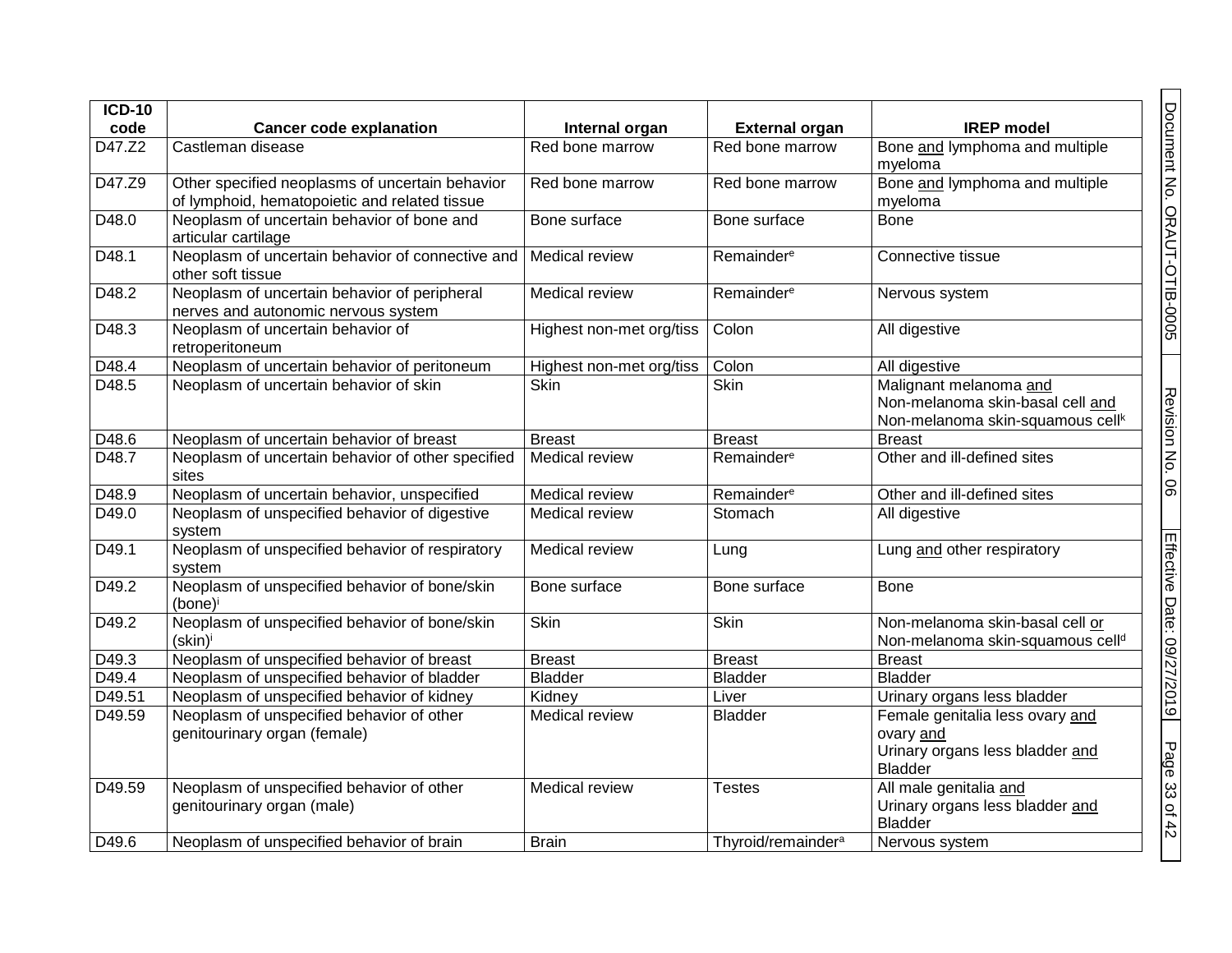| $ICD-10$ |                                                                                   |                       |                        |                                       |
|----------|-----------------------------------------------------------------------------------|-----------------------|------------------------|---------------------------------------|
| code     | <b>Cancer code explanation</b>                                                    | Internal organ        | <b>External organ</b>  | <b>IREP</b> model                     |
| D49.7    | Neoplasm of unspecified behavior of other parts<br>of nervous systemi             | Medical review        | Remainder <sup>e</sup> | Nervous system                        |
| D49.7    | Neoplasm of unspecified behavior of endocrine<br>glandsi                          | Medical review        | Remainder <sup>e</sup> | Thyroid and<br>Other endocrine glands |
| D49.8    | Neoplasm of unspecified behavior of retina,<br>choroid, and other specified sites | Medical review        | Remainder <sup>e</sup> | Other and ill-defined sites           |
| D49.9    | Neoplasm of unspecified behavior of unspecified<br>site                           | Medical review        | Remainder <sup>e</sup> | Other and ill-defined sites           |
| D68.5    | Primary thrombophilia                                                             | Red bone marrow       | Red bone marrow        | Bone                                  |
| D68.6    | Other thrombophilia                                                               | Red bone marrow       | Red bone marrow        | Bone                                  |
| D74.8    | Other methemoglobinemias                                                          | Red bone marrow       | Red bone marrow        | Bone                                  |
| D74.9    | Methemoglobinemia, unspecified                                                    | Red bone marrow       | Red bone marrow        | <b>Bone</b>                           |
| D75.81   | Myelofibrosis                                                                     | Red bone marrow       | Red bone marrow        | Bone                                  |
| D75.89   | Other specified diseases of blood and blood-<br>forming organs                    | Red bone marrow       | Red bone marrow        | Bone                                  |
| D75.9    | Disease of blood and blood-forming organs,<br>unspecified                         | Red bone marrow       | Red bone marrow        | <b>Bone</b>                           |
| D89.2    | Hypergammaglobulinemia, unspecified                                               | Red bone marrow       | Red bone marrow        | <b>Bone</b>                           |
| E31.22   | Multiple endocrine neoplasia [MEN] type IIA                                       | Thyroid               | Thyroid                | Thyroid                               |
| Q85.00   | Neurofibromatosis, unspecified                                                    | <b>Medical review</b> | Remainder <sup>e</sup> | Nervous system                        |
| Q85.01   | Neurofibromatosis, type 1                                                         | Medical review        | Remainder <sup>e</sup> | Nervous system                        |
| Q85.02   | Neurofibromatosis, type 2                                                         | Medical review        | Remainder <sup>e</sup> | Nervous system                        |

a. See discussion in Sectio[n 4.3.](#page-36-4)

b. See discussion in Sectio[n 4.8.](#page-37-3)

c. For ICD-10 code C22.1, for cancers that are described as cancer of the intrahepatic ducts, select liver as the internal organ. For those that are described as gallbladder carcinoma, select gallbladder as the internal organ. If the description is unclear, a medical review should be conducted to determine the appropriate internal organ of interest.

- d. See discussion in Sectio[n 4.7.](#page-37-4)
- e. See discussion in Sectio[n 4.4.](#page-36-5)
- f. See discussion in Sectio[n 3.2.](#page-6-4)
- g. The external target organ should be the lung if the lymphoma is known to be a B-cell variety. The target should be the thymus if the lymphoma is known to be a T-cell variety or if the variety is unknown.
- h. See discussion in Sectio[n 4.11.](#page-39-2)
- i. See discussion in Sectio[n 4.2.1.](#page-35-4)
- j. See discussion in Sectio[n 4.12.](#page-39-3)
- k. For ICD-10 codes D04 and D48.5, if the type of cancer is specified by DOL ("Malignant melanoma, Non-melanoma skin-Squamous cell, or Non-melanoma skin-Basal cell"), use only the specified IREP model (note that Bowen's disease is another name for squamous cell carcinoma in situ). If the cancer is not specified, run all listed IREP models as discussed in Section [4.6.](#page-36-6)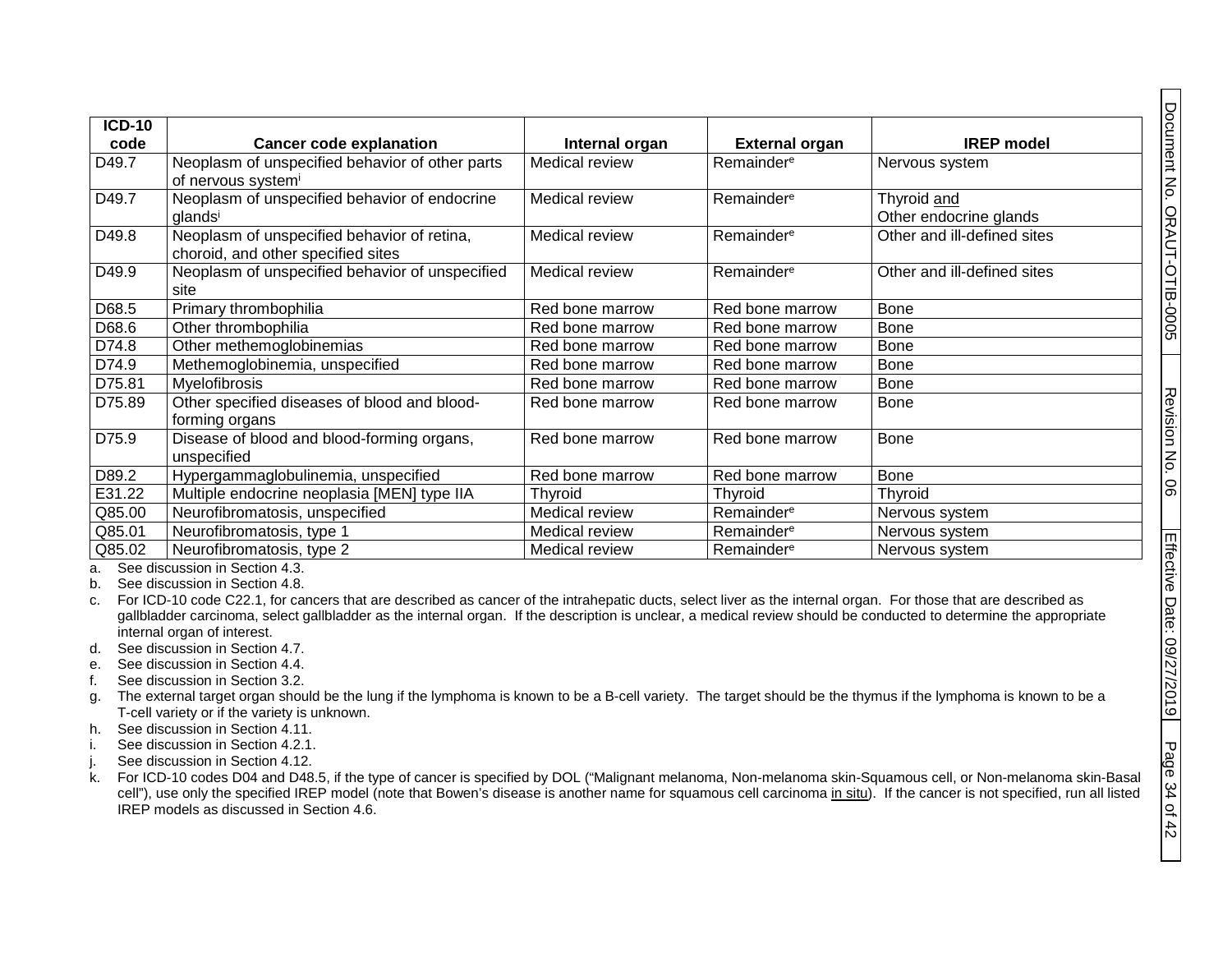<span id="page-34-0"></span>

| <b>ICD-10</b><br>code<br>C77.0<br>C77.1<br>C77.2<br>C77.3<br>C77.4<br>C77.5 | Secondary cancer code explanation<br>Lymph nodes of head, face and neck<br>Intrathoracic lymph nodes | ICD-10 code of likely primary cancers <sup>a,b,c</sup><br>C02, C09(M), C10(M), C14(F), C32(M), C34, C43, C44, C50(F), C73(F) |
|-----------------------------------------------------------------------------|------------------------------------------------------------------------------------------------------|------------------------------------------------------------------------------------------------------------------------------|
|                                                                             |                                                                                                      |                                                                                                                              |
|                                                                             |                                                                                                      |                                                                                                                              |
|                                                                             |                                                                                                      | C15(M), C34, C50(F)                                                                                                          |
|                                                                             | Intra-abdominal lymph nodes                                                                          | C15(M), C16(M), C18, C25(F), C34, C50(F), C53(F), C61(M), C64, C68, C84(F) (excluding                                        |
|                                                                             |                                                                                                      | C84.6, C84.7), C91.4(F), C96(F)                                                                                              |
|                                                                             | Lymph nodes of axilla and upper limb                                                                 | C34, C43, C50(F)                                                                                                             |
|                                                                             | Inguinal and lower limb lymph nodes                                                                  | C21(M), C34, C43, C44(F), C60(M)                                                                                             |
|                                                                             | Intrapelvic lymph nodes                                                                              | C18(M), C21(F), C34(M), C54(F), C61(M), C67                                                                                  |
| C77.8                                                                       | Lymph nodes of multiple regions                                                                      | C15(M), C16(M), C18(M), C34, C50(F)                                                                                          |
| C77.9                                                                       | Lymph node, unspecified                                                                              | C15(M), C16, C18, C34, C43, C50(F), C61(M)                                                                                   |
| C78.0                                                                       | Lung                                                                                                 | C18, C34, C43(M), C50(F), C61(M), C67(M), C64, C68                                                                           |
| C78.1                                                                       | Mediastinum                                                                                          | C15(M), C34, C50(F)                                                                                                          |
| C78.2                                                                       | Pleura                                                                                               | C15(M), C18(M), C34, C50(F), C57(F), C61(M), C64(M), C68(M)                                                                  |
| C78.3                                                                       | Other respiratory organs                                                                             | C15, C18(M), C32, C34, C44(M), C50(F), C61(M), C73(F)                                                                        |
| C78.4                                                                       | Small intestine                                                                                      | C17, C18, C25, C34, C49, C43(M), C50(F), C57(F), C64(M), C68(M)                                                              |
| C78.5                                                                       | Large intestine and rectum                                                                           | C18, C21, C34, C50(F), C57(F), C61(M)                                                                                        |
| C78.6                                                                       | Retroperitoneum and peritoneum                                                                       | C16, C18, C21(M), C25, C34(M), C49, C50(F), C57(F)                                                                           |
| C78.7                                                                       | Liver and intrahepatic bile duct                                                                     | C16(M), C18, C21(M), C25, C34, C50(F)                                                                                        |
| C78.8                                                                       | Other digestive organs                                                                               | C15(M), C16, C18, C25, C34, C50(F), C61(M)                                                                                   |
| C7B.01                                                                      | Distant lymph nodes                                                                                  | C15(M), C16, C18, C34, C43, C50(F), C61(M)                                                                                   |
| C7B.02                                                                      | Liver                                                                                                | C16(M), C18, C21(M), C25, C34, C50(F)                                                                                        |
| C7B.03                                                                      | Bone                                                                                                 | C34, C50(F), C61(M)                                                                                                          |
| C7B.04                                                                      | Peritoneum                                                                                           | C16, C18, C21(M), C25, C34(M), C49, C50(F), C57(F)                                                                           |
| C7B.1                                                                       | Merkel cell carcinoma                                                                                | C18, C34, C49(M), C43, C44(M), C50(F), C64(M), C68(M)                                                                        |
| C79.0                                                                       | Kidney and renal pelvis                                                                              | C18, C34, C50(F), C53(F), C61(M), C67, C64, C68, C84(F) (excluding C84.6, C84.7), C91.4(F),                                  |
|                                                                             |                                                                                                      | C96(F)                                                                                                                       |
| C79.1                                                                       | Urinary organs                                                                                       | C18, C50(F), C57(F), C61(M), C67, C64(F), C68(F)                                                                             |
| C79.2                                                                       | Skin                                                                                                 | C18, C34, C49(M), C43, C44(M), C50(F), C64(M), C68(M)                                                                        |
| C79.3                                                                       | Brain and cerebral meninges                                                                          | C34, C43(M), C50(F)                                                                                                          |
| C79.4                                                                       | Other part of nervous system                                                                         | C34, C43(M), C50(F), C61(M), C84 (excluding C84.6, C84.7), C91.4, C96                                                        |
| C79.5                                                                       | Bone and bone marrow                                                                                 | C34, C50(F), C61(M)                                                                                                          |
| C79.6                                                                       | Ovary                                                                                                | C18(F), C50(F), C57(F)                                                                                                       |
| C79.7                                                                       | Adrenal gland                                                                                        | C18(F), C34, C50(F)                                                                                                          |
| C79.8                                                                       | Other specified sites                                                                                | C18, C34, C43(M), C50(F), C57(F), C61(M), C67(M)                                                                             |
| C79.9                                                                       | Unspecified site                                                                                     | C18, C34, C43(M), C50(F), C57(F), C61(M), C67(M)                                                                             |
| J91.0                                                                       | Malignant pleural effusion                                                                           | C15(M), C18(M), C34, C50(F), C57(F), C61(M), C64(M), C68(M)                                                                  |
| R <sub>18.0</sub>                                                           | Malignant ascites                                                                                    | C16, C18, C21(M), C25, C34(M), C49, C50(F), C57(F)                                                                           |
| h                                                                           | For likely primary cancer sites that have multiple possible IMRA or external ergans, see Section 4.9 | a. "M" indicates cancer site should be used for males only; "F" indicates cancer site should be used for females only.       |

Table 3-2. Selection of primary cancer(s) for dose reconstruction from secondary cancer codes.

b. For likely primary cancer sites that have multiple possible IMBA or external organs, see Section [4.9.](#page-37-5)

c. If "C44" is indicated as a likely primary cancer, the "non-melanoma skin-basal cell (BCC)" model should be used.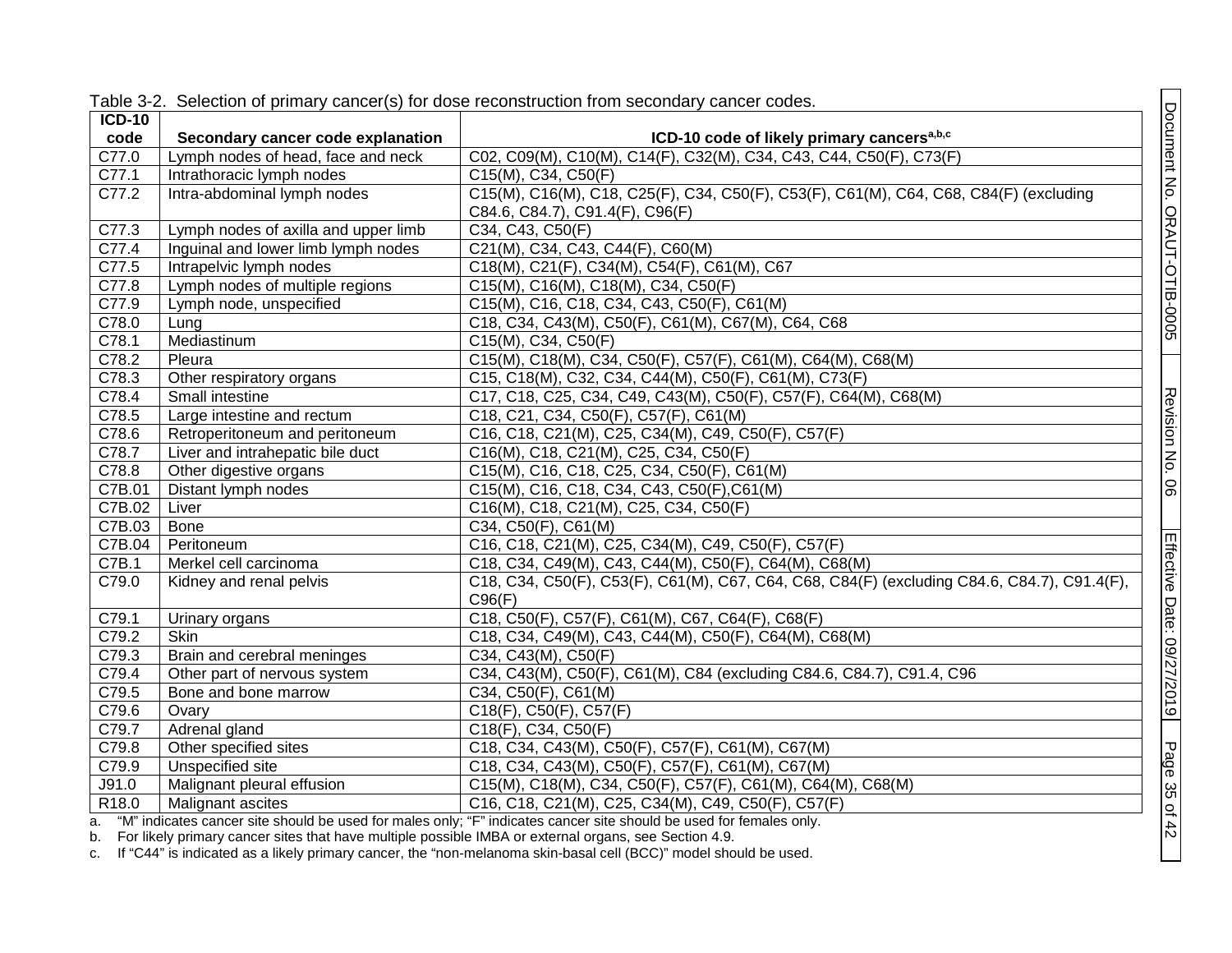#### <span id="page-35-0"></span>**4.0 DISCUSSION**

#### <span id="page-35-1"></span>**4.1 HIGHEST NONMETABOLIC ORGAN**

The dose estimate for a number of tissues is based on the highest nonmetabolic organ dose, which is designated as "Highest non-met org/tiss" in the table. Metabolic organs are those that are specifically modeled by the ICRP for a particular element. The biokinetic models are based on the behavior of the particular element in the body, so the metabolic organs vary with the element of interest. The metabolic organs include the gastrointestinal tract from ICRP Publication 30 (ICRP 1979) and, in the case of inhalation, the respiratory tract from ICRP Publication 66 (ICRP 1994).

When the energy that is emitted by a radionuclide is primarily alpha or beta radiation, the soft tissue compartment becomes the primary source of dose. This compartment contains all the organs that are not specifically accounted for in the metabolic model (i.e., nonmetabolic organs). This compartment accounts for the dose that is delivered by material that is actually deposited in that tissue. Under this scenario most of the nonmetabolic organs receive the same dose.

An additional source of exposure to the tissue is known as photon cross-irradiation. Cross-irradiation is the exposure to a tissue from photons that originate in other tissues. For radionuclides for which photon emissions are a major source of the emitted energy, the nonmetabolic organ doses can vary due to their relative proximity to the metabolic organs in which the radionuclides concentrate.

IMBA calculates the dose from both sources of irradiation (i.e., alpha and beta radiation to the source organ and photon cross-irradiation from a different source organ) and sums them. Therefore, choosing the highest nonmetabolic organ is a realistic assumption with only minor (if any) overestimation.

<span id="page-35-4"></span>It is conceivable that a situation could arise in which a photon-emitting radionuclide causes a large difference in doses that are delivered to nonmetabolic organs. In accordance with OCAS-IG-002, *Internal Dose Reconstruction Implementation Guideline* (NIOSH 2002b), it is acceptable in these situations to base the dose on an organ that is not the highest nonmetabolic organ. The choice in these cases should be based on the proximity of the model organ to the actual organ of interest. For example, the thymus is relatively close to the thyroid so would not be included when determining the highest nonmetabolic organ for an intake of <sup>131</sup>l. Further discussion may be found in ORAUT-OTIB-0060, *Internal Dose Reconstruction* (ORAUT 2018).

### <span id="page-35-2"></span>**4.2 MEDICAL REVIEW**

Due to the complexity of determining the appropriate organs and tissues for some ICD-10 code cancers, a medical review by an Oak Ridge Associated Universities (ORAU) Team physician is required to determine the organs and tissues to use in IMBA for those cancers. These cancers have been designated in Table 3-1 as "Medical review." The ORAU Team physician will recommend to the dose reconstructor the appropriate organs and tissues for dose estimation purposes. A copy of this medical review will be placed in the claim file.

#### <span id="page-35-3"></span>**4.2.1 Medical Review for Appropriate Line in Table 3-1**

Although the ICD-10 coding system is generally more specific than the previous ICD-9 system, there are some exceptions to this rule where the older system was more specific than ICD-10. In these cases, multiple lines have been entered into Table 3-1 for this ICD-10 code with different options for the internal organ, external organ, and IREP model, depending on the location of the cancer. If the cancer description from DOL is not specific enough to select the appropriate line, a medical review is required to determine which line (by "Cancer code explanation" is most appropriate for assessment).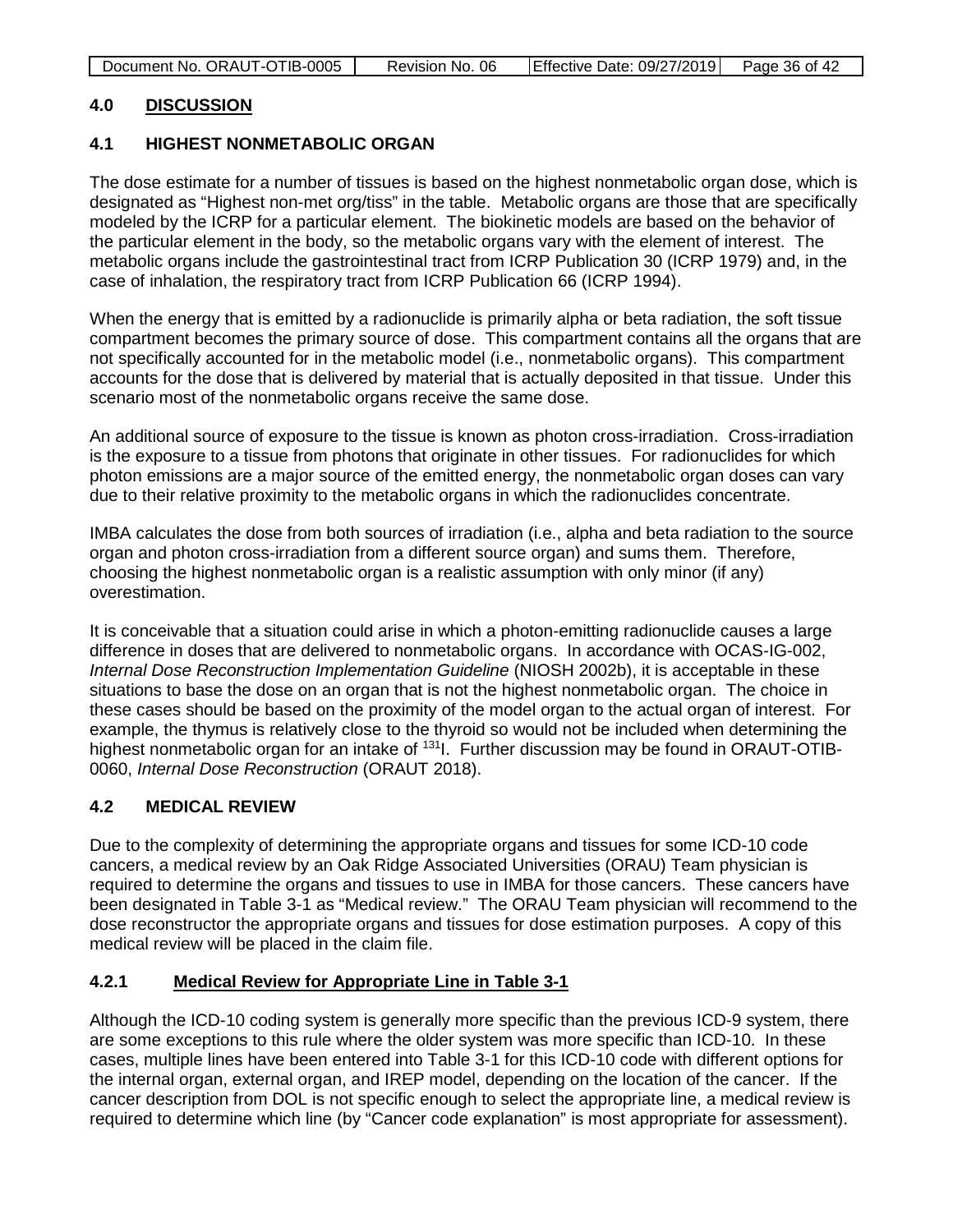| Document No. ORAUT-OTIB-0005 | Revision No. 06 | Effective Date: 09/27/2019 | Page 37 of 42 |
|------------------------------|-----------------|----------------------------|---------------|

The organs and IREP models are already selected for each line in the table, so only the appropriate line needs to be determined by the medical review.

<span id="page-36-4"></span>For example, ICD-10 code C96.20 refers to "Malignant mast cell neoplasm" without giving a specific location. Because location is key to determining the appropriate organs of interest, there are nine separate lines for ICD-10 code C96.20 corresponding to different locations. The line with the appropriate location should be used for assessment. If a medical review cannot determine the location, the first line (for unspecified location) should be used because it is most favorable to claimants.

<span id="page-36-5"></span>There are instances that require a medical review to determine the correct line to use as well as the appropriate internal organ for assessment. An example of this is ICD-10 code D49.7, where not only does the medical review need to determine the appropriate line (nervous system versus endocrine glands), it also needs to determine the internal organ of interest. Both selections should be made during a single medical review.

### <span id="page-36-0"></span>**4.3 THYROID OR REMAINDER SELECTION FOR EXTERNAL DOSE**

For cancer sites for which Table 3-1 lists "Thyroid/Remainder" for the external organ selection, there is no external dose model for the organ of interest and the organ is in proximity to the thyroid. The thyroid has higher organ dose conversion factors than the remainder selection, which maximizes the dose. If a more realistic dose assessment is required rather than a maximizing dose assessment, the remainder organ should be selected to calculate dose.

# <span id="page-36-1"></span>**4.4 REMAINDER SELECTION FOR EXTERNAL DOSE**

<span id="page-36-6"></span>For cancer sites for which Table 3-1 lists "Remainder" for the external organ selection, the organ location should be determined through a medical review and an organ in physical proximity should be selected.

If the medical review determines there are cancers of multiple organs denoted by a single ICD-10 code by DOL, the information for each of those organs should be assessed and the largest of the outcomes used for the assessment. If the medical review determines that the cancer site is unknown, the remainder organ should be selected as the model to apply dose since that value represents the collection of organs/tissues that are not defined separately in ICRP Report 60 (ICRP1991) as discussed in ICRP Report 74 (ICRP1996).

# <span id="page-36-2"></span>**4.5 BLADDER**

If Table 3-1 lists "Bladder" with no modifier, this represents the urinary bladder. If the organ of interest is the gallbladder, "Gallbladder" is specified clearly.

### <span id="page-36-3"></span>**4.6 MULTIPLE IREP MODELS**

If Table 3-1 lists multiple IREP models for a given cancer type, the IREP model(s) to be run is determined based on the use of the words "or" and "and" in the IREP Model column.

For multiple IREP models that are connected by "or", only the model that best fits the actual cancer type should be selected and run in IREP. For example, ICD-10 code C44.00 is listed as "Nonmelanoma skin-Basal cell or Non-melanoma skin-Squamous cell" in the IREP Model column. The appropriate IREP model should be selected and run based on the type of skin cancer (basal cell or squamous cell) that is listed in the claim's NIOSH Referral Summary Document (NRSD).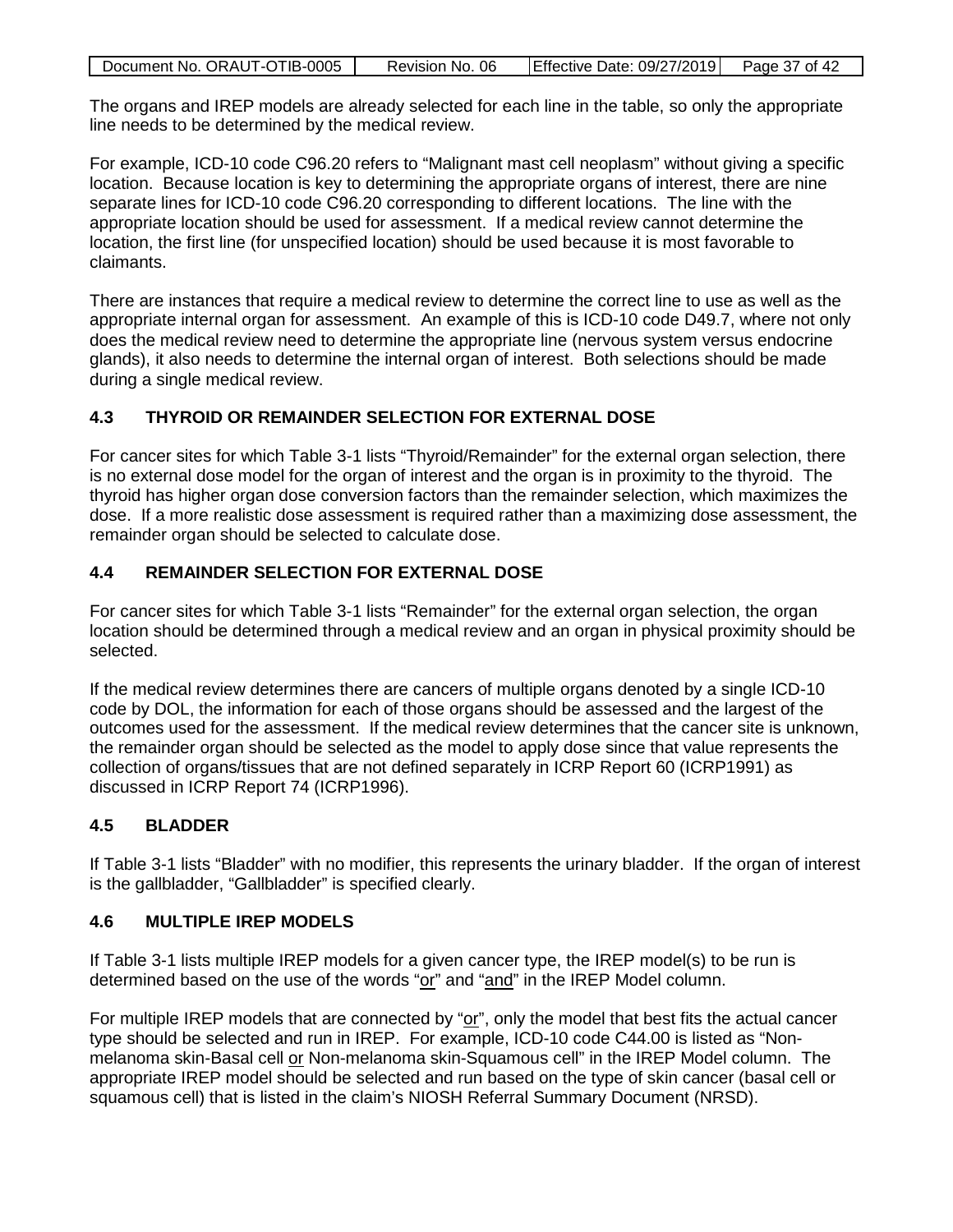<span id="page-37-4"></span>

| Document No. ORAUT-OTIB-0005 | Revision No. 06 | Effective Date: 09/27/2019 Page 38 of 42 |  |
|------------------------------|-----------------|------------------------------------------|--|
|                              |                 |                                          |  |

For multiple IREP models that are connected by the word "and", separate IREP runs should be made for each listed model, and compensability would be determined based on the model that results in the highest POC, which is favorable to the claimant. For example, ICD-10 code D07.1 is listed as "Female genitalia less ovary and Ovary" in the IREP Model column. Separate IREP runs should be made using each model, and compensability would be based on the model that results in the highest POC.

### <span id="page-37-0"></span>**4.7 SKIN CANCER MODEL CLARIFICATION**

If the IREP Model column lists "Non-melanoma skin-basal cell or Non-melanoma skin-squamous cell", and the skin cancer is named but not clearly as squamous or basal, the non-melanoma squamous cell model is to be used. This model was developed with all named, non-melanoma, non-basal cell carcinomas included.

For example, for ICD-10 code C44, if the named cancer is fibrosarcoma of skin, this is not clearly either squamous cell or basal cell carcinoma. However, because fibrosarcoma is a specific, named cancer, the non-melanoma squamous cell model should be used (rather than using both models and selecting the higher POC).

The only exceptions to this rule are the named cancers basalsquamous cell carcinoma and squamobasal cell carcinoma. Because these are transitional forms, both IREP models should be run and the one that yields the larger POC should be selected.

<span id="page-37-3"></span>For the ICD-10 code C44 (skin cancers), the fifth digit clarifies the type of skin cancer (if known) as follows:

- 0 = Unspecified type of cancer compare BCC and SCC
- $1 =$ Basal cell use BCC
- 2 = Squamous cell use SCC
- 9 = Other specified use SCC unless specified as basalsquamous cell carcinoma or squamobasal cell carcinoma (see direction above)

<span id="page-37-5"></span>For instances where the SCC and BCC models are to be compared, the BCC model can be run and used as the more favorable to the claimant of the two models with no need to run the SCC model. This is due to the fact that all of the dose inputs are identical and the BCC model will always yield a larger POC value than the SCC model.

### <span id="page-37-1"></span>**4.8 ADENOCARCINOMA OF THE DISTAL (LOWER THIRD) ESOPHAGUS**

If adenocarcinoma is indicated in the distal esophagus (also known as the lower third, abdominal, lower thoracic esophagus, gastroesophageal, cardioesophageal junction, or esophageal cardia), the appropriate IMBA, external, and IREP organ model is the stomach. To use the stomach model, both conditions must be met (adenocarcinoma and correct location). If either condition is not met, the esophagus for the IMBA, external, and IREP organ model is appropriate. The specific codes potentially impacted are C15.5 and C15.8.

### <span id="page-37-2"></span>**4.9 SECONDARY CANCERS – LIKELY PRIMARY CANCER SITES WITH MULTIPLE IMBA, EXTERNAL, AND IREP ORGAN MODEL OPTIONS**

For secondary cancers with unknown primary cancer sites, the likely primary cancer sites are listed in Table 3-2. Because the likely primary cancer sites are listed only by ICD-10 code (three-character code with no extensions), it is possible for a single likely primary cancer site to have multiple options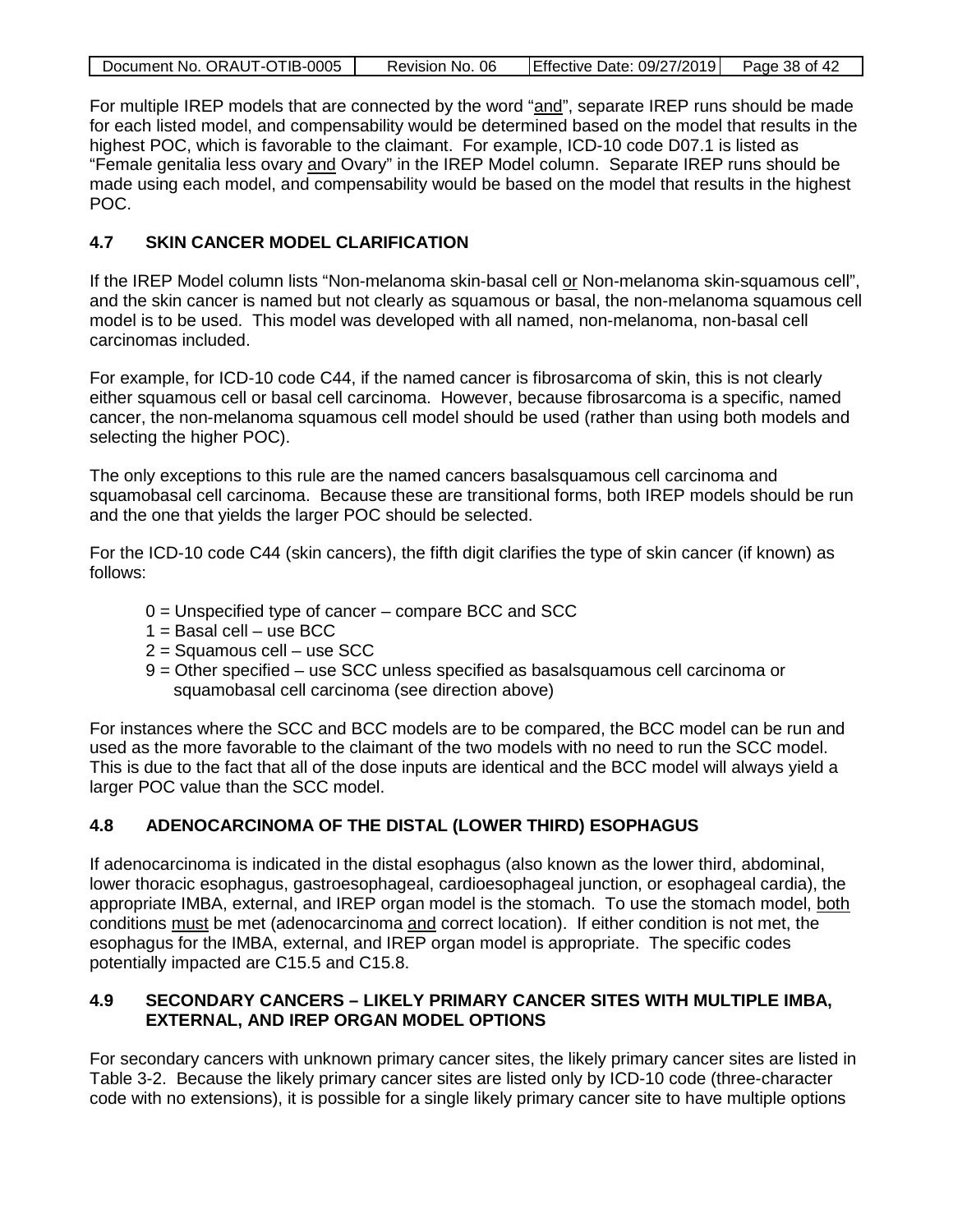| Document No. ORAUT-OTIB-0005 | Revision No. 06 | Effective Date: $09/27/2019$ Page 39 of 42 |  |
|------------------------------|-----------------|--------------------------------------------|--|
|                              |                 |                                            |  |

for IMBA, external, and IREP organ model selection. In this case, each possible option must be assessed, and the option that yields the largest POC should be submitted.

For example, secondary cancer code C77.2 has a likely primary cancer site of ICD-10 code C68. ICD-10 code C68 has an Internal Dosimetry Organ selection of highest nonmetabolic organ and bladder depending on the extension of the ICD-10 code. Because it is an unknown location, each of these organs must be run for internal dose purposes, and the one yielding the largest dose over the exposure period should be selected for use in the IREP run.

A special case of this also arises for secondary cancer code C77.2, which has another likely primary cancer site of ICD-10 code C18. ICD-10 code C18 has an Internal Dosimetry Organ selection of upper large intestine (ULI), lower large intestine (LLI), and colon, depending on the extension of the ICD-10 code. Normally, each of these organs would be run for internal dose purposes, and the one yielding the largest dose over the exposure period should be selected for use in the IREP run.

To facilitate the dose reconstruction process, a comparison of all nuclide and type combinations available in the CAD tool was made for ULI and LLI (ORAUT 2011). For the majority of nuclides, the LLI is more favorable to claimants than the ULI. The exceptions are noted below.

ULI yields a larger dose for:

- I-133
- I-134
- I-135
- Mn-56
- Na-24
- Pa-234
- Se-75
- Te-131

The comparison of ULI and LLI was inconclusive for the following radionuclides, so both need to be run and compared:

- Eu-152
- Eu-154
- Ac-227 (Type F only)
- Ag-110m (Type F only)

For all remaining individual nuclide and type combinations in the CAD tool, LLI yields an equal or larger dose than the ULI. Therefore, ULI calculations do not need to be run for them.

In addition, because the colon is a weighted average of the ULI and LLI, the colon does not need to be run at all for comparison; the ULI or LLI will always be greater than an average of the two.

#### <span id="page-38-0"></span>**4.10 MULTIPLE SECONDARY CANCERS WITH UNKNOWN PRIMARY CANCER SITE OR MULTIPLE PRIMARY AND SECONDARY CANCERS**

In some claims, multiple secondary cancers with unknown primary cancer locations might be indicated. In such cases, unless DOL specifically states differently: each likely primary cancer site from each secondary cancer is to be treated separately, with individual IREP POC determinations, and combined as separate primary cancers.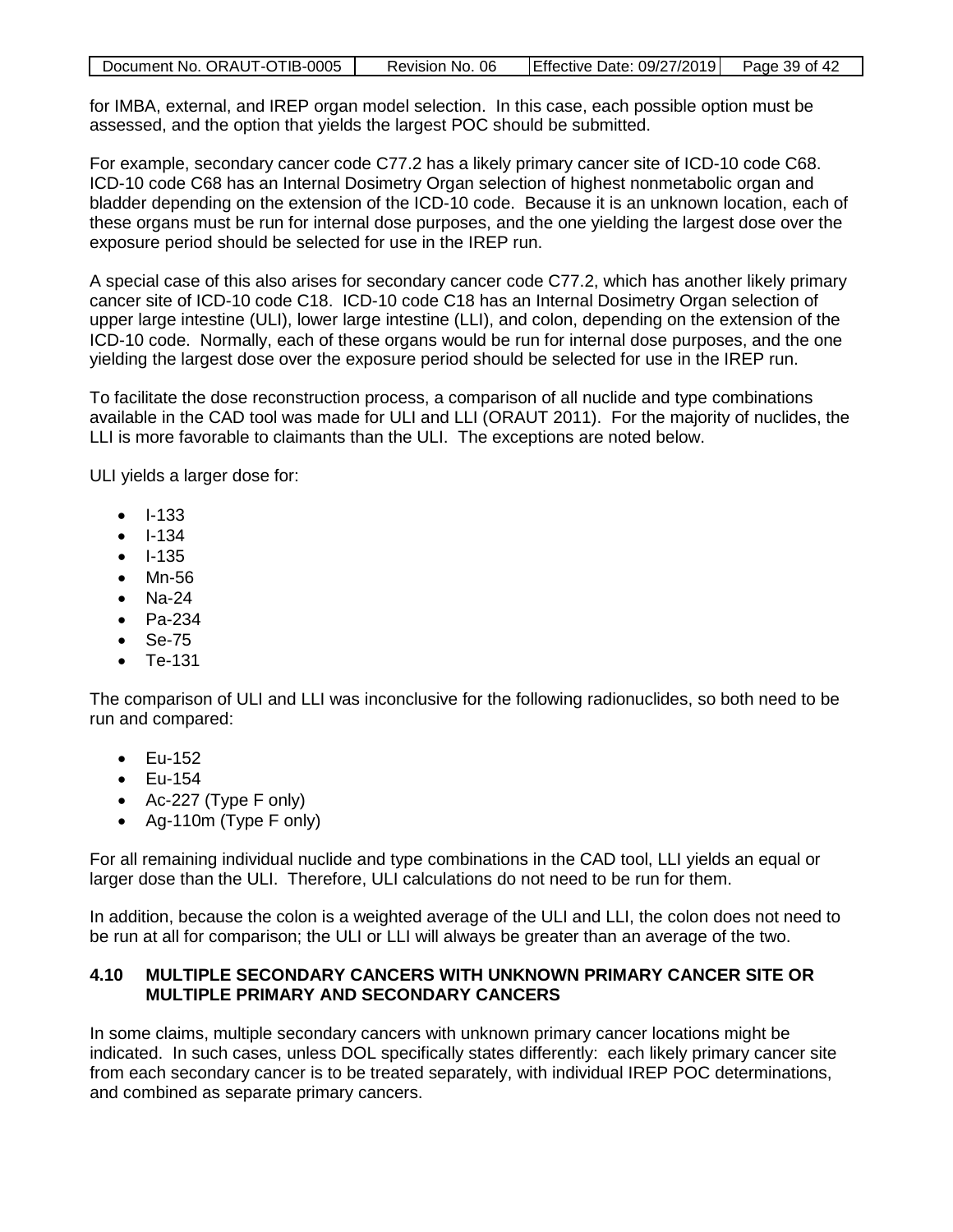| Document No. ORAUT-OTIB-0005 | Revision No. 06 | Effective Date: $09/27/2019$ Page 40 of 42 |  |
|------------------------------|-----------------|--------------------------------------------|--|
|                              |                 |                                            |  |

<span id="page-39-2"></span>For example, consider a claim that has indicated separate secondary cancers of C77.0 (Lymph nodes of head, face, and neck) and C78.7 (Liver, specified as secondary), with no indication of the cancers being metastasized from a single unknown primary cancer site. When each of the likely primary cancer sites is assessed, ICD-10 code C33 (Lung) yields the largest POC for each at 38% (for this example only). Because it is possible that each secondary cancer came from a separate likely primary lung cancer, the POC results for each likely primary lung cancer should be combined to yield a final POC of 61.56% (per multiple cancer calculation in IREP).

The same type of situation might occur when primary and secondary cancers are both indicated by DOL. The same logic applies that, unless specifically directed otherwise by DOL, each cancer should be treated as a separate cancer for the determination of POC and for combining them for the final POC. It should not be assumed by the dose reconstructor that any listed secondary cancer has metastasized from another listed primary cancer.

# <span id="page-39-0"></span>**4.11 CHRONIC LYMPHOCYTIC LEUKEMIA**

<span id="page-39-3"></span>Chronic lymphocytic leukemia (CLL) originates in the B lymphocytes rather than in a well-defined organ as with other cancers. These lymphocytes are distributed throughout the lymph system and can travel throughout the body with their inventories in various compartments of the body changing significantly with age, gender, health status, and other factors. Estimation of dose to the cancer site for CLL cases requires the calculation of the radiation dose to this population of CLL precursor cells. This is more complex than dose assessment to other cancer sites because CLL precursor cells can be present in different compartments of the lymphatic system throughout the body, and these compartments can receive substantially different doses.

Due to the complex modeling necessary for CLL, a specific organ is not defined in Table 3-1. The method of assessing internal and external doses to various organs in the model is given in ORAUT-OTIB-0082, *Dose Reconstruction Method for Chronic Lymphocytic Leukemia* (ORAUT 2012). When referring to the organ of interest in the dose reconstruction, the term "B lymphocytes" should be used.

# <span id="page-39-1"></span>**4.12 ORGAN BB FOR CARCINOMA IN SITU OF TRACHEA**

Due to its specific location, ICD-10 code D02.1 (Carcinoma in situ of trachea) states to use BB as the internal organ of interest. This is a specific location based on the respiratory tract from ICRP Publication 66 (ICRP 1994). The IMBA program does not give the dose specifically to the BB region, but rather calculates dose to the BB<sub>seq</sub> and BB<sub>bas</sub> regions (secretory and basal cells, respectively). Based on guidance in Section 9.4.3.1 in Publication 66, the BB region is the average of the BB<sub>seq</sub> and BBbas regions.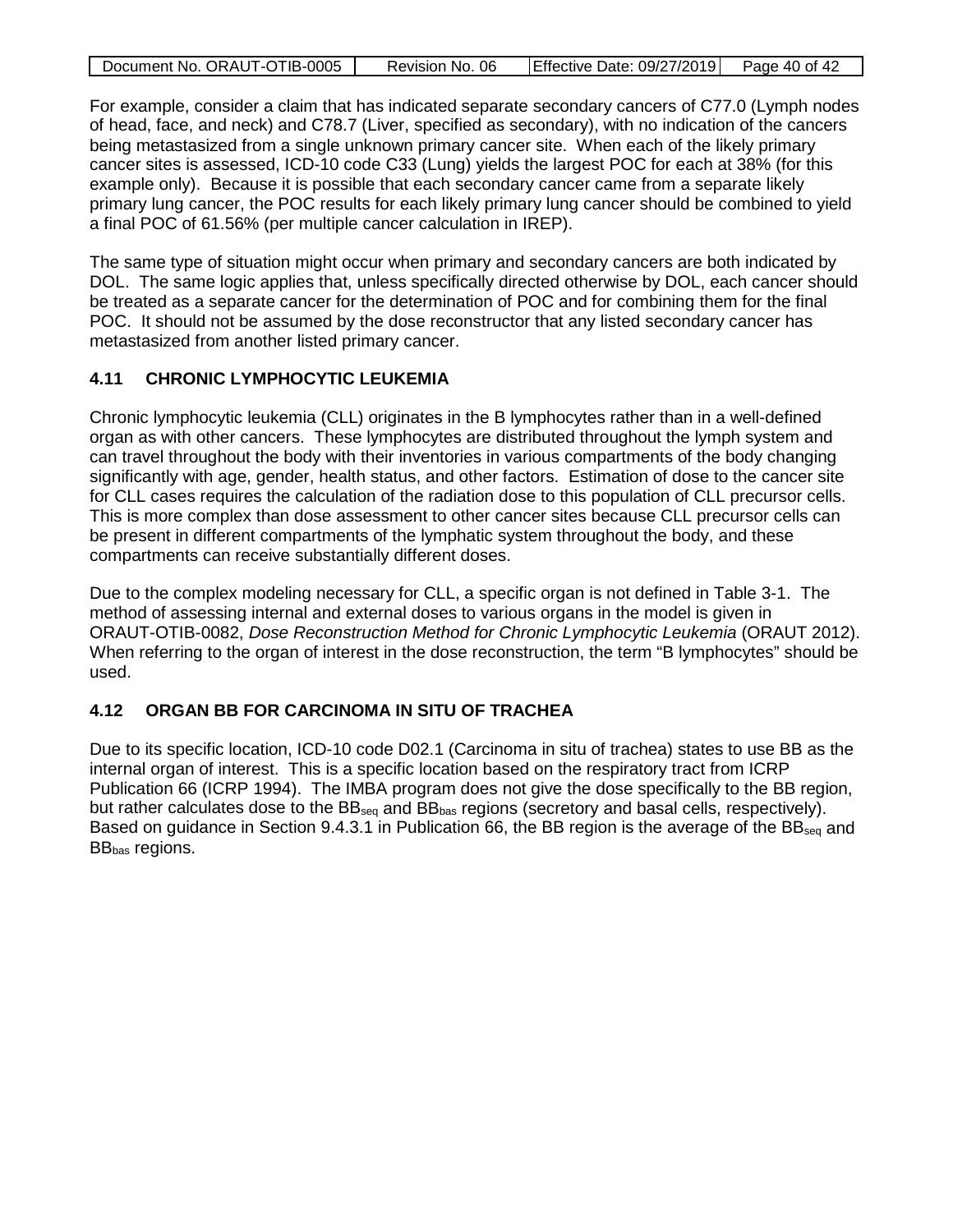| Document No. ORAUT-OTIB-0005 | Revision No. 06 | Effective Date: 09/27/2019 | Page 41 of 42 |
|------------------------------|-----------------|----------------------------|---------------|

#### <span id="page-40-0"></span>**REFERENCES**

- ICRP (International Commission on Radiological Protection), 1979, *Limits for Intakes of Radionuclides by Workers, Part 1*, Publication 30, Part 1, Pergamon Press, Oxford, England. [SRDB Ref ID: 29220]
- ICRP (International Commission on Radiological Protection), 1991, *1990 Recommendations of the International Commission on Radiological Protection*, Publication 60, Pergamon Press, Oxford, England. [SRDB Ref ID: 11517]
- ICRP (International Commission on Radiological Protection), 1994, *Human Respiratory Tract Model for Radiological Protection*, Publication 66, Pergamon Press, Oxford, England. [SRDB Ref ID: 22732]
- ICRP (International Commission on Radiological Protection), 1996, *Conversion Coefficients for use in Radiological Protection Against External Radiation*, Publication 74, Pergamon Press, Oxford, England. [SRDB Ref ID: 7979]
- NCHS (National Center for Health Statistics), 2018, "International Classification of Diseases, Tenth Revision, Clinical Modification (ICD-10-CM)," Centers for Disease Control and Prevention, Atlanta, Georgia, July 26. [SRDB Ref ID: 176606]
- NIOSH (National Institute for Occupational Safety and Health), 2002a, *NIOSH-Interactive RadioEpidemiological Program (NIOSH-IREP) Technical Documentation*, Office of Compensation Analysis and Support, Cincinnati, Ohio, June 18. [SRDB Ref ID: 22398]
- NIOSH (National Institute for Occupational Safety and Health), 2002b, *Internal Dose Reconstruction Implementation Guideline*, OCAS-IG-002, Rev. 0, Office of Compensation Analysis and Support, Cincinnati, Ohio, August 1. [SRDB Ref ID: 22402]
- ORAUT (Oak Ridge Associated Universities Team), 2011, *Selection of ULI vs. LLI for Internal Dose Assessments*, Oak Ridge, Tennessee, November 14. [SRDB Ref ID: 120076]
- ORAUT (Oak Ridge Associated Universities Team), 2012, *Dose Reconstruction Method for Chronic Lymphocytic Leukemia*, ORAUT-OTIB-0082, Rev. 00 PC-1, Oak Ridge, Tennessee, December 4. [SRDB Ref ID: 121337]
- ORAUT (Oak Ridge Associated Universities Team), 2018, *Internal Dose Reconstruction,* ORAUT-OTIB-0060, Rev. 02, Oak Ridge, Tennessee, April 20. [SRDB Ref ID: 171554]
- ORAUT (Oak Ridge Associated Universities Team), 2019a, *Rationale for Matching ICD-9 Codes to ICD-10 Codes for Predetermined Organ and IREP Model Selections*, ORAUT-RPRT-0098, Rev. 00, Oak Ridge, Tennessee, July 22. [SRDB Ref ID: 176844]
- ORAUT (Oak Ridge Associated Universities Team), 2019b, "Support spreadsheet for RPRT-0098," spreadsheet, Oak Ridge, Tennessee, April. [SRDB Ref ID: 175860]
- ORAUT (Oak Ridge Associated Universities Team), 2019c, "Support spreadsheet for OTIB-0005 Rev. 06," spreadsheet, Oak Ridge, Tennessee, April. [SRDB Ref ID: 176621]
- ORAUT (Oak Ridge Associated Universities Team), 2019d, *Dose Reconstruction from Occupational Medical X-Ray Procedures*, ORAUT-OTIB-0006, Rev. 06, Oak Ridge, Tennessee, September 27. [SRDB Ref ID: 178310]